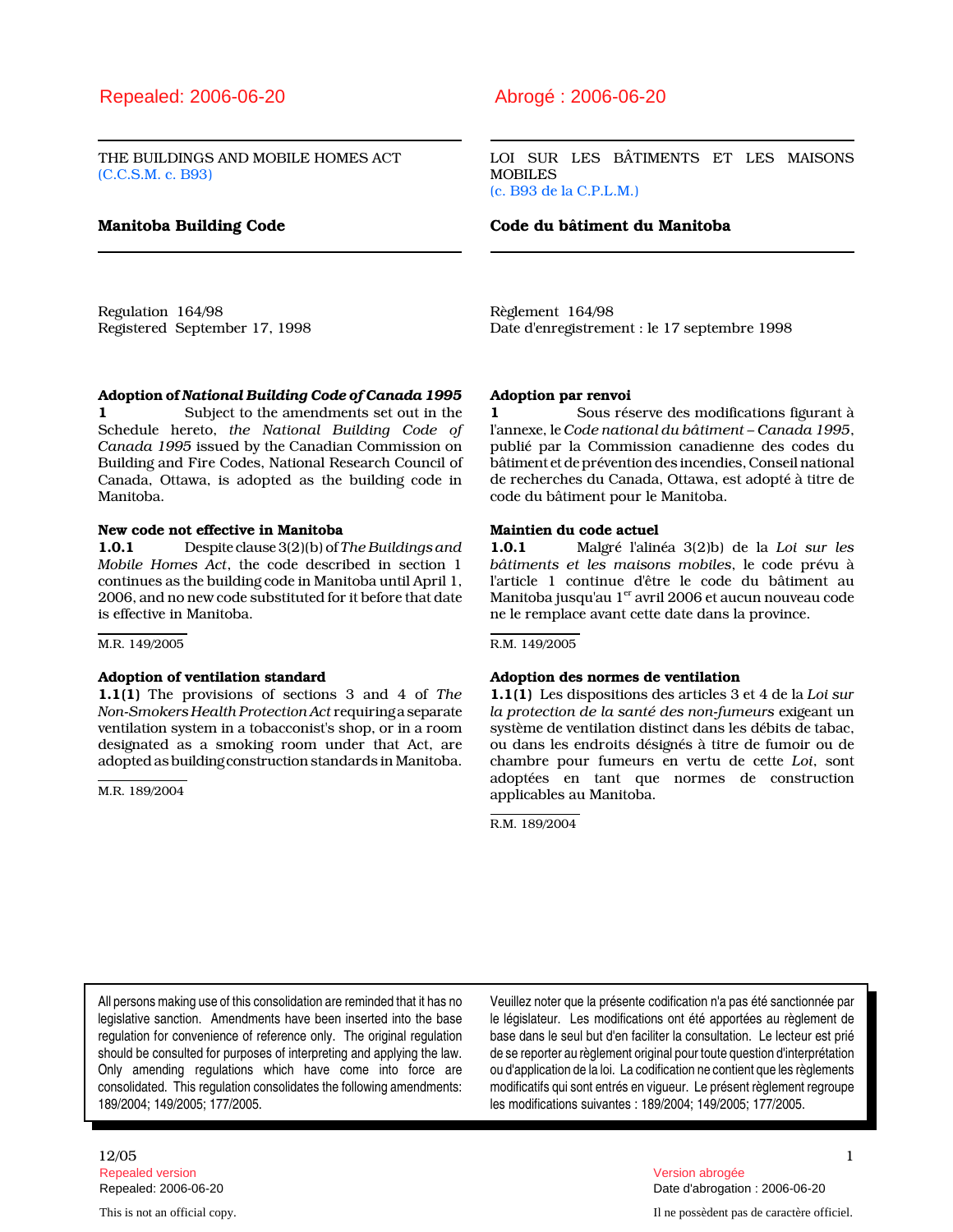1.1(2) Subsection (1) does not apply in relation to a place, premises or land described in section 9.4 of The Non-Smokers Health Protection Act .

#### M.R. 189/2004

#### Repeal

2 The Manitoba Building Code, Manitoba Regulation 175/92 is repealed.

#### Coming into force

3 This regulation comes into force 30 days after it is published in The Manitoba Gazette .

1.1(2) Le paragraphe (1) ne s'applique pas aux endroits, aux locaux ni aux terres visés à l'article 9.4 de la Loi sur la protection de la santé des non-fumeurs .

R.M. 189/2004

#### Abrogation

2 Le Code du bâtiment du Manitoba, R.M. 175/92, est abrogé.

#### Entrée en vigueur

3 Le présent règlement entre en vigueur 30 jours après sa publication dans la Gazette du Manitoba .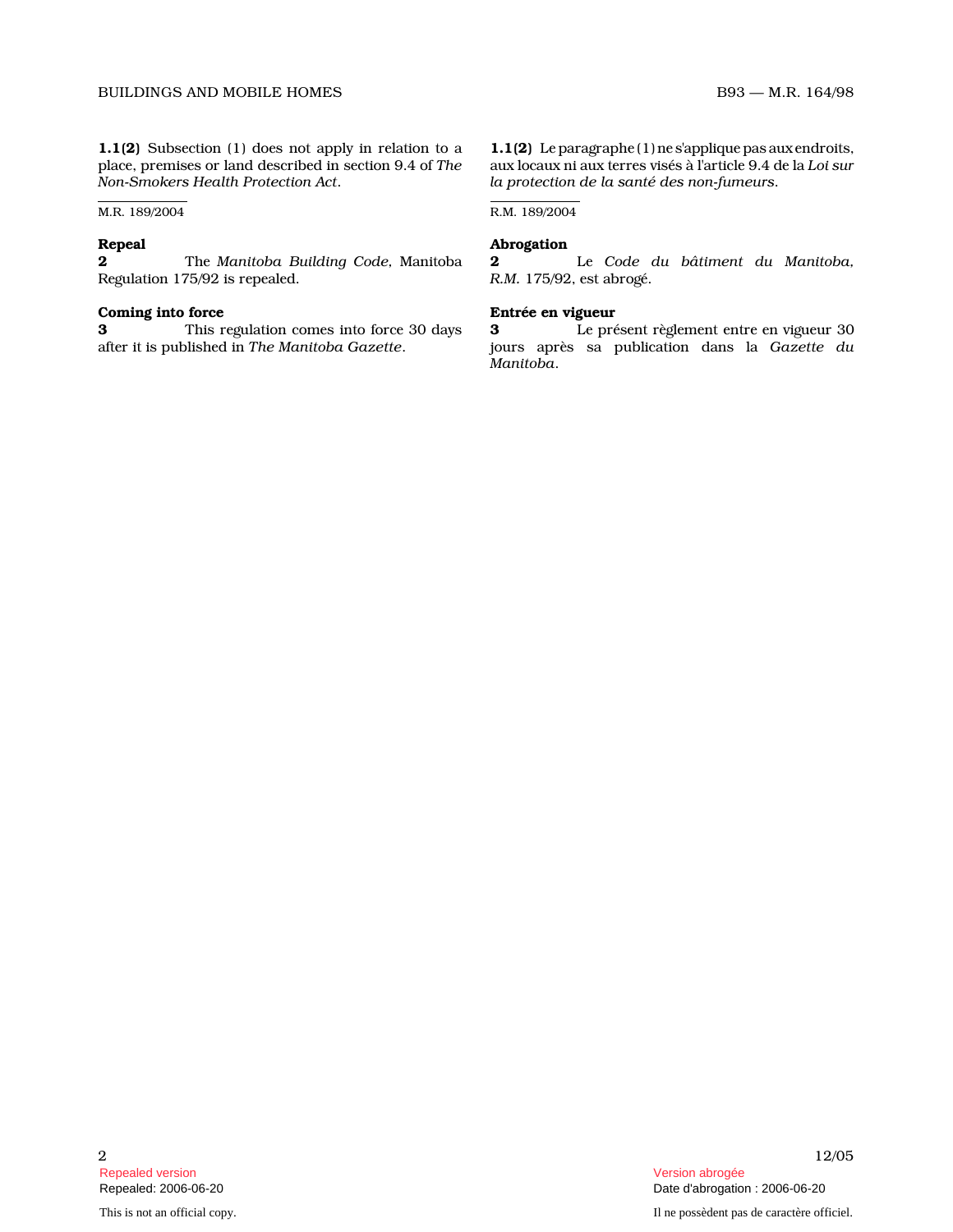#### **SCHEDULE** (Section 1)

## AMENDMENTS TO THE NATIONAL BUILDING CODE OF CANADA 1995

# Amendments to Part 1 (Scope and Definitions )

## 1 Article 1.1.3.2. is amended by adding, in alphabetical order within the Article, the following definitions:

Addition means any heated space that is added to an existing building and increases the building's floor area by more than 10 m².

Architect means a person who is a registered member or licensee of the Manitoba Association of Architects.

Building envelope means the components that separate heated space from unheated space, the exterior air or the ground.

Manitoba Electrical Code means

- (a) for municipalities other than the City of Winnipeg, the Manitoba Electrical Code, Manitoba Regulation 126/94, made under The Manitoba Hydro Act; or
- (b) for the City of Winnipeg, the Winnipeg Electrical By-law.

Private pool means an artificially constructed basin, lined with concrete, fibreglass, vinyl or like material, tha t is capable of containing a water depth greater than 60 cm and that is located on the property of a single family dwelling.

Professional engineer means a person who holds a valid certificate of registration or temporary licence under The Engineering and Geoscientific Professions Act entitling the person to practice as a professional engineer.

Residential care means the assistance required by a child, or by an adult suffering from a disability or disorder, which precludes that person from living independently.

Residential care facility means a building or part of a building, however named, that is advertised, announced or maintained for the express or implied purpose of providing residential care or transitional services to more than three but not more than 10 adults, or to more than four but not more than 10 children, where thes e persons are ambulatory and not related by blood or marriage to the operator.

Transitional services means supportive services to persons who currently or potentially are capable of meeting their activities of daily living independently, but who temporarily need supervision, assistance, or counselling .

Continues on page 3.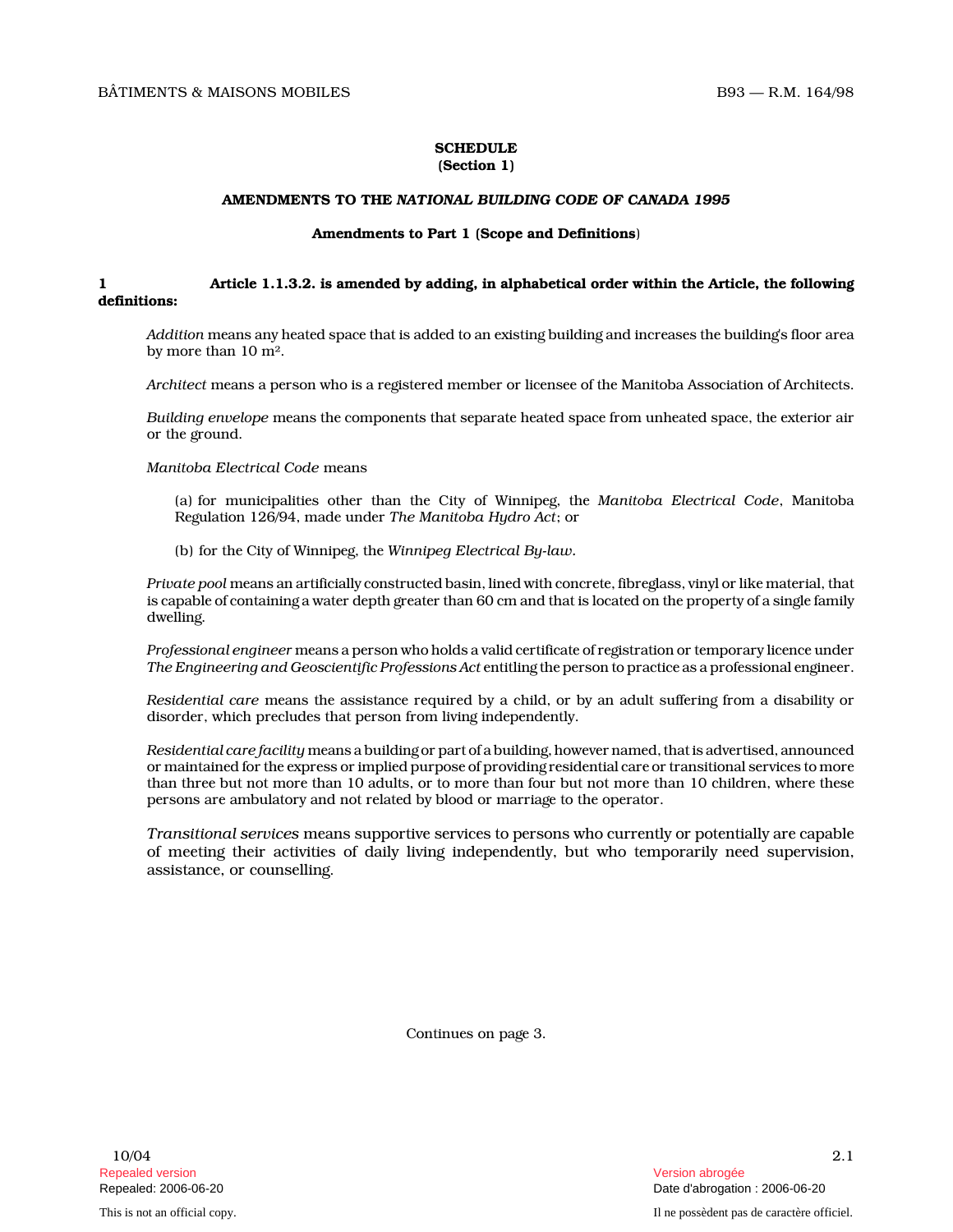This page left blank intentionally.

2.2 10/04 Date d'abrogation : 2006-06-20 This is not an official copy. Il ne possèdent pas de caractère officiel.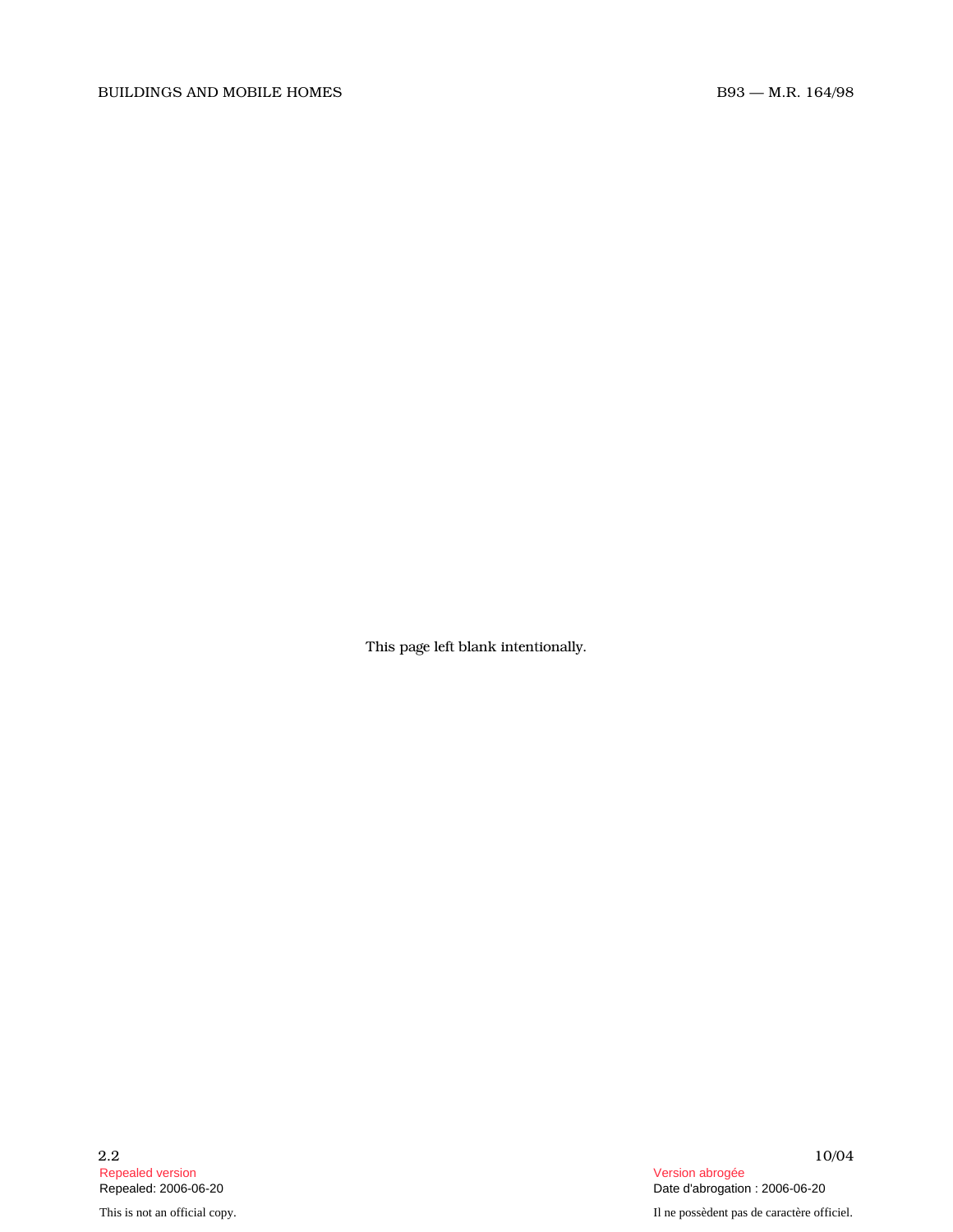## Amendments to Part 2 (General Requirements )

### 2 Article 2.1.1.1. is struck out and the following is substituted:

## 2.1.1.1. Scope

(1) Except as provided in Subsections 2.1.7. and 2.1.8., Parts 1 (scope and definitions), 2 (general requirements), 7 (plumbing services), 8 (safety measures at construction and demolition sites) and 10 (special construction standards) apply to all buildings.

## 3 Sentence 2.1.2.1.(1) is struck out and the following is substituted:

## 2.1.2.1. Scope

(1) Except as provided in Subsections 2.1.7. and 2.1.8., Parts 3 (fire protection, occupant safety and accessibility), 4 (structural design), 5 (environmental separation) and 6 (heating, ventilating and air-conditioning) apply to

- (a) all buildings used for major occupancies and classified as
	- (i) Group A, assembly occupancies,
	- (ii) Group B, care or detention occupancies, or
	- (iii) Group F, Division 1, high hazard industrial occupancies, and

(b) all buildings exceeding 600 m² in building area or exceeding 3 storeys in building height used for major occupancies classified as

- (i) Group C, residential occupancies,
- (ii) Group D, business and personal services occupancies,
- (iii) Group E, mercantile occupancies, or
- (iv) Group F, Division 2 and 3, medium and low hazard industrial occupancies.

#### 4 Sentence 2.1.3.1.(1) is struck out and the following is substituted:

#### 2.1.3.1. Scope

(1) Except as provided in Subsections 2.1.7. and 2.1.8., Part 9 (housing and small buildings) applies to buildings of three storeys or less in building height, having a building area not exceeding 600 m², and used for major occupancies classified as

- (a) Group C, residential occupancies,
- (b) Group D, business and personal services occupancies,
- (c) Group E, mercantile occupancies, or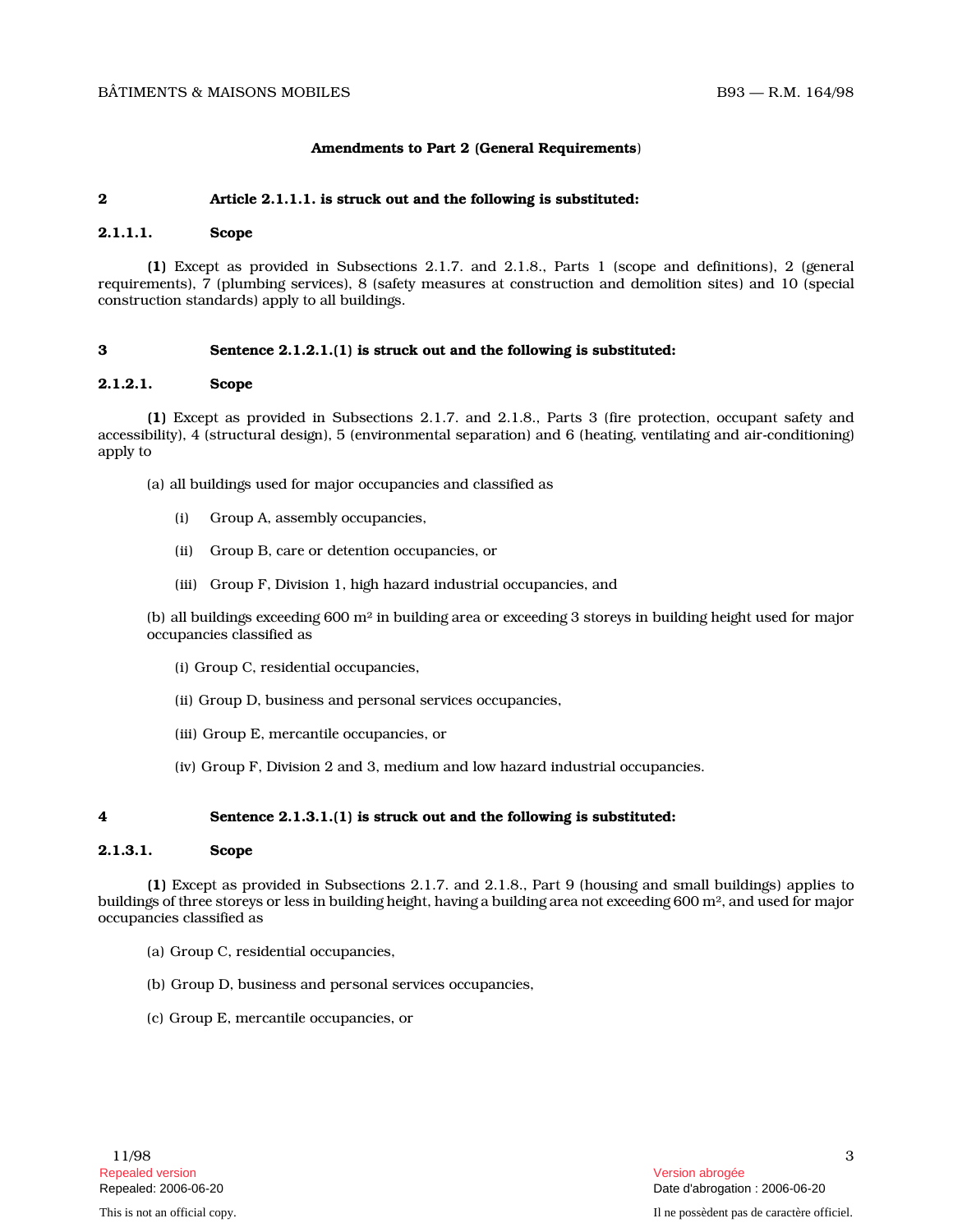(d) Group F, Division 2 and 3, medium and low hazard industrial occupancies.

## 5 Subsection 2.1.5. (farm buildings) is struck out.

## 6 The following is added after Sentence 2.1.6.2.(2):

## 2.1.7. Limited Application to Existing Buildings

#### 2.1.7.1. Alterations and Repairs

(1) This Code applies to the parts of a building that are altered or repaired, except that where, in the opinion of the authority having jurisdiction, the alteration will affect the degree of safety of the existing building, the existing building shall be improved as required by the authority.

(2) If a building is altered, rehabilitated, refurbished, renovated or repaired, the level of life safety and building performance shall not be decreased.

#### 2.1.7.2. Horizontal Additions

(1) Horizontal additions may be made to a building or structure if

(a) the building and the addition conform to this Code, or

(b) a firewall of the required fire-resistance rating separates the building from the addition, and acceptable access for a fire department is provided to the addition.

## 2.1.7.3. Increase in Number of Storeys

(1) The number of storeys of a building shall not be increased unless the entire building conforms to this Code.

## 2.1.7.4. Moving a building

(1) This Code applies to the whole or any part of a building moved to a new location.

# 2.1.7.5. Demolition

(1) Where the whole or any part of a building is demolished, this Code applies to the work involved in th e demolition and to work required to any part of the building remaining after demolition to correct a deficiency.

### 2.1.7.6. Variations

(1) Notwithstanding Articles 2.1.7.1. to 2.1.7.5., the authority having jurisdiction may permit variations from the requirements of this Code for the portions of the building not being altered or added to, if

(a) the applicant provides evidence satisfactory to the authority having jurisdiction that the portions are structurally safe, and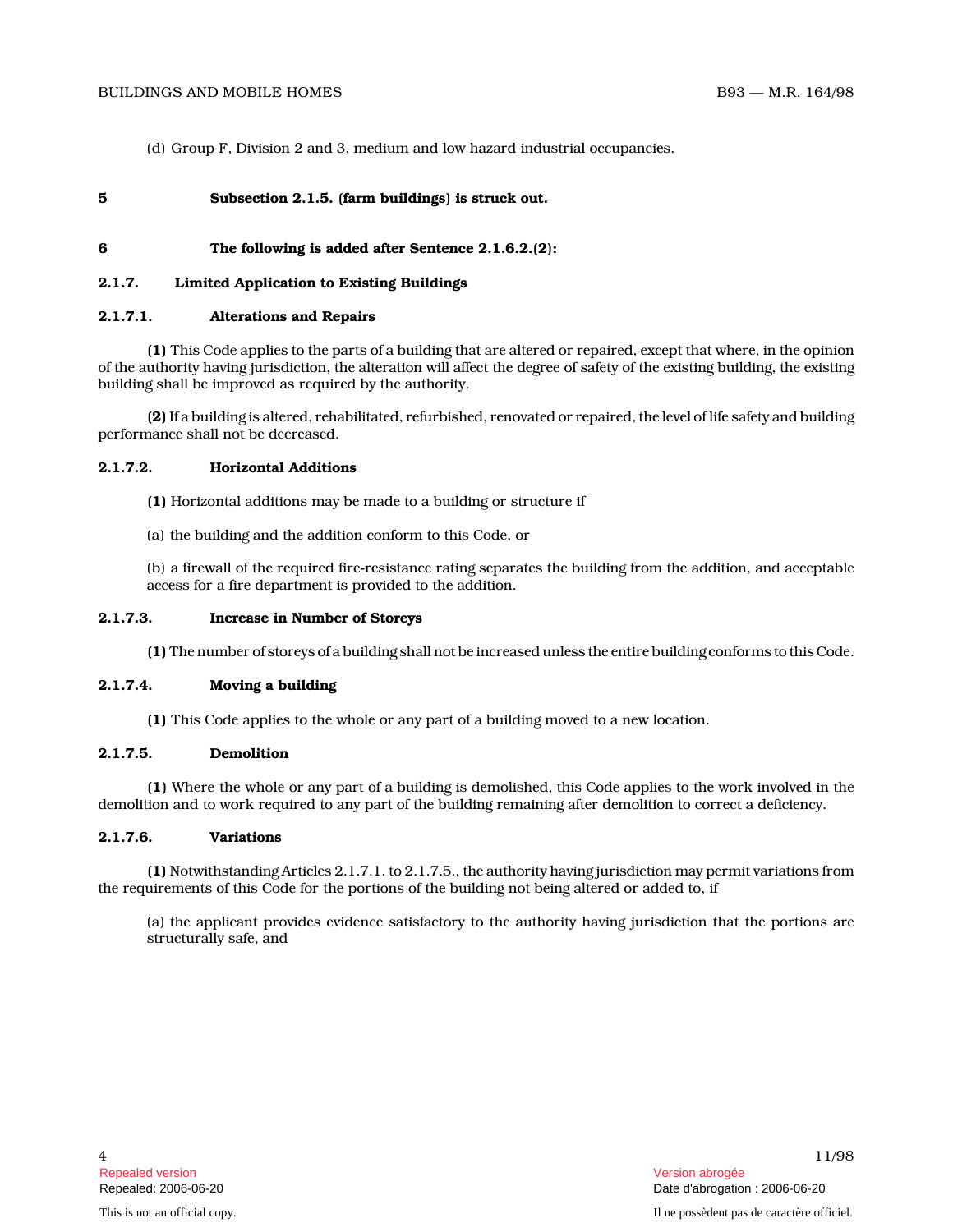(b) the authority having jurisdiction is of the opinion that a modification or variation is justified and meets the intent of this Code.

# 2.1.7.7. Damaged Building

(1) This Code and the Manitoba Fire Code apply to the work necessary to reconstruct a building that is damaged by fire or other cause.

# 2.1.7.8. Unsafe Condition

(1) This Code and the Manitoba Fire Code apply to the work necessary to correct an unsafe condition in or near a building.

# 2.1.7.9. Change in Occupancy

(1) This Code applies to a building or the parts of a building affected by a change to the major occupancy of the building or part of the building.

# 2.1.8. Exclusions

## 2.1.8.1. Exclusions

- (1) This Code does not apply to
- (a) a farm building,
- (b) public works located on a public way or a public transit right-of-way,

(c) a public utility tower, public utility pole, or a television, radio or other communication aerial or tower, except for loads resulting from those located on or attached to a building,

(d) a flood control and hydro electric dam and structures or mechanical or other equipment and appliances not specifically referred to in the Code, or

(e) an accessory building that is not greater than  $10 \text{ m}^2$  in building area, and does not create a hazard.

# 6.1 The following is added after Article 2.3.1.2.:

## 2.3.1.3. Designers Required

(1) Plans, drawings and related documents submitted with an application to build a building covered under Subsection 2.1.2., must be prepared, signed and sealed by an architect or professional engineer, or both, as determined in accordance with Table 2.3.1.3.A.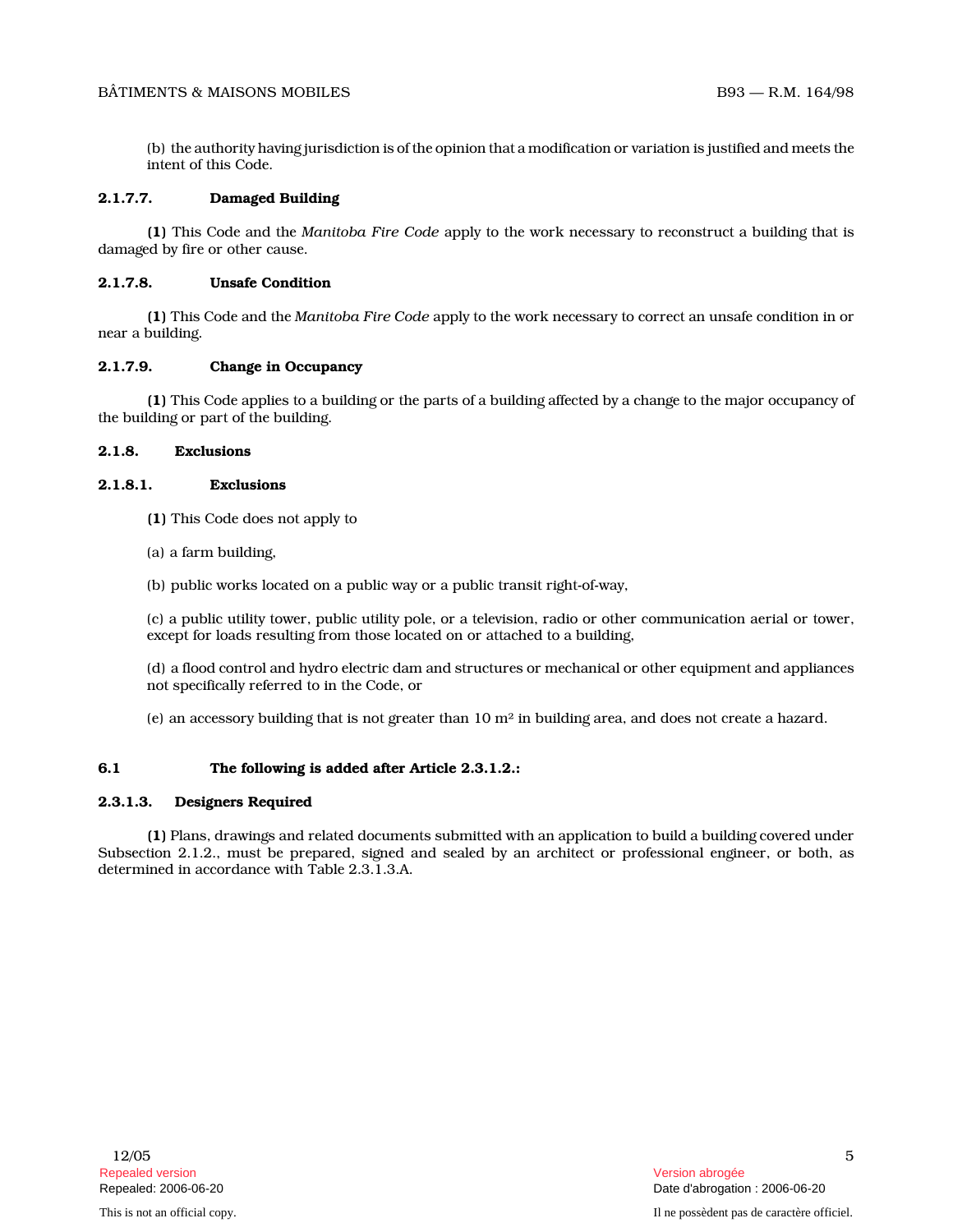## Table 2.3.1.3.A Designers Required Forming Part of Sentence 2.3.1.3.(1)

| <b>Building Classification</b>                                                             | Designers Required*   |
|--------------------------------------------------------------------------------------------|-----------------------|
| <b>Group A: Assembly Occupancies</b>                                                       | Architect             |
| (except for Group A, Division 3: Arenas with a fixed seating capacity of 1,000             | and                   |
| people or less)                                                                            | Professional Engineer |
| Group A, Division 3: Arenas                                                                | Architect             |
| Building with a fixed seating capacity of 1,000 people or less                             | $\alpha$ <sup>r</sup> |
|                                                                                            | Professional Engineer |
| Group B: Care or Detention Occupancies                                                     | Architect             |
|                                                                                            | and                   |
|                                                                                            | Professional Engineer |
| <b>Group C: Residential Occupancies</b>                                                    | Architect             |
| Building exceeding 600 $m^2$ in building area or exceeding 3 storeys in building           | and                   |
| height                                                                                     | Professional Engineer |
| <b>Group D: Business and Personal Services Occupancies</b>                                 | Architect             |
| Building exceeding 600 $m^2$ in building area or exceeding 3 storeys in building           | and                   |
| height                                                                                     | Professional Engineer |
| <b>Group E: Mercantile Occupancies</b>                                                     | Architect             |
| Building exceeding 600 $m^2$ in building area or exceeding 3 storeys in building           | and                   |
| height                                                                                     | Professional Engineer |
| Group F, Division 1: High Hazard Industrial Occupancies                                    | Architect             |
|                                                                                            | $\alpha$ r            |
|                                                                                            | Professional Engineer |
| Group F, Division 2 and Division 3: Medium and Low Hazard Industrial                       | Architect             |
| Occupancies                                                                                | $\alpha$ r            |
| Building exceeding 600 $m^2$ in building area or exceeding 3 storeys in building<br>height | Professional Engineer |

\*The required designer(s) must be skilled in the type of work concerned.

M.R. 177/2005

(2) Where the authority having jurisdiction determines that an alteration to a building covered under Subsection 2.1.2. will or is likely to significantly affect the integrity of

- (a) the fire safety systems, including fire alarms, sprinklers and standpipes;
- (b) the life safety systems, including exits, lobbies and public corridors;
- (c) the fire compartments, including vertical or horizontal fire separations;
- (d) the structural system;
- (e) the environmental separation systems, including the building envelope;
- (f) the heating, ventilation and air-conditioning systems;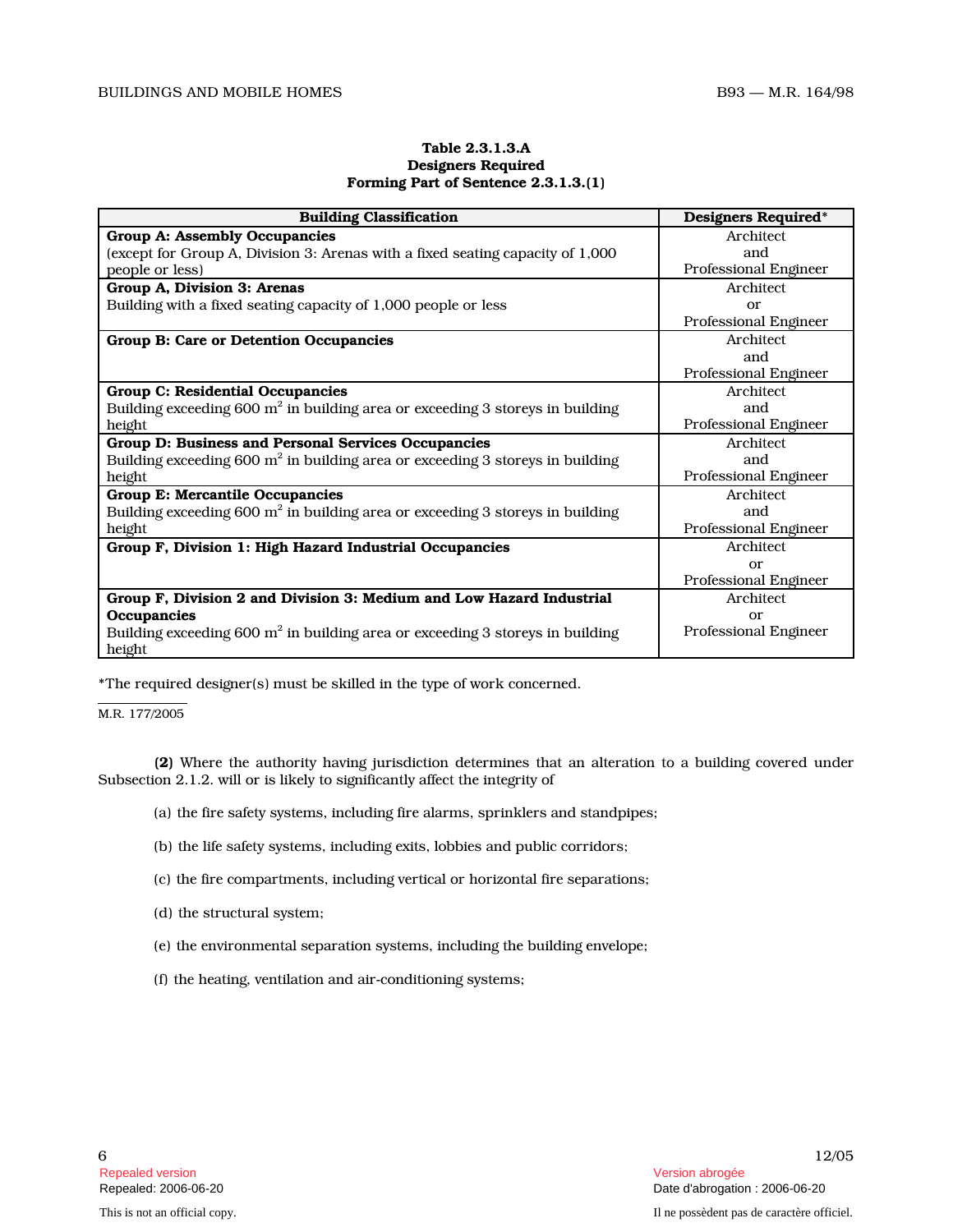- (g) the usable floor area through the addition of a mezzanine, infill or other similar element; or
- (h) any one or more of the things mentioned in clauses (a) to (g);

the plans, drawings and related documents submitted with the application to make the alteration must be prepared, signed and sealed by an architect or professional engineer, or both, as determined by the authority having jurisdiction having regard to the type of work concerned. Unless the authority having jurisdiction determines that the alteration will or is likely to have such an effect, the plans, drawings and related documents are not required to be prepared, signed or sealed by an architect or professional engineer.

## M.R. 177/2005

(3) Where under Sentence 2.3.1.3.(1) or (2) plans, drawings and related documents are to be prepared, signed and sealed by two or more designers, each must prepare, sign and seal those plans, drawings and related documents that relate to the type of work in which he or she is skilled.

M.R. 177/2005

## 7 Article 2.6.2.1. is struck out and the following is substituted:

## 2.6.2.1. Construction Review

(1) Review of the construction of a building or part of a building shall be carried out by the designer o r another suitably qualified person responsible to the designer to determine whether the construction conforms to the design. (See also Sentence A-4.2.2.3.(1) in Appendix A.)

8 Article 2.6.3.1. is struck out and the following is substituted:

## 2.6.3.1. Shop Drawing Review

(1) The designer or another suitably qualified person responsible to the designer, shall review all shop drawings and other related documents relevant to the design to determine conformance with the design. (See also Sentence A-4.2.2.3.(1) in Appendix A.)

## 9 Article 2.6.4.1. is struck out and the following is substituted:

## 2.6.4.1. Workmanship

(1) Workmanship, materials and all reports of material tests shall be reviewed by the designer or another suitably qualified person responsible to the designer during the process of construction. (See also Sentence A-4.2.2.3.(1) in Appendix A.)

## 10 The following is added after Article 2.7.1.1.:

## 2.7.1.2. Fire Code

(1) A reference in this Code to the National Fire Code of Canada is deemed to be a reference to the Manitoba Fire Code .

## 2.7.1.3. Electrical Code

(1) A reference in this Code to the CSA C22.1, "Canadian Electrical Code, Part I" is deemed to be a reference to the Manitoba Electrical Code .

Repealed version Version abrogée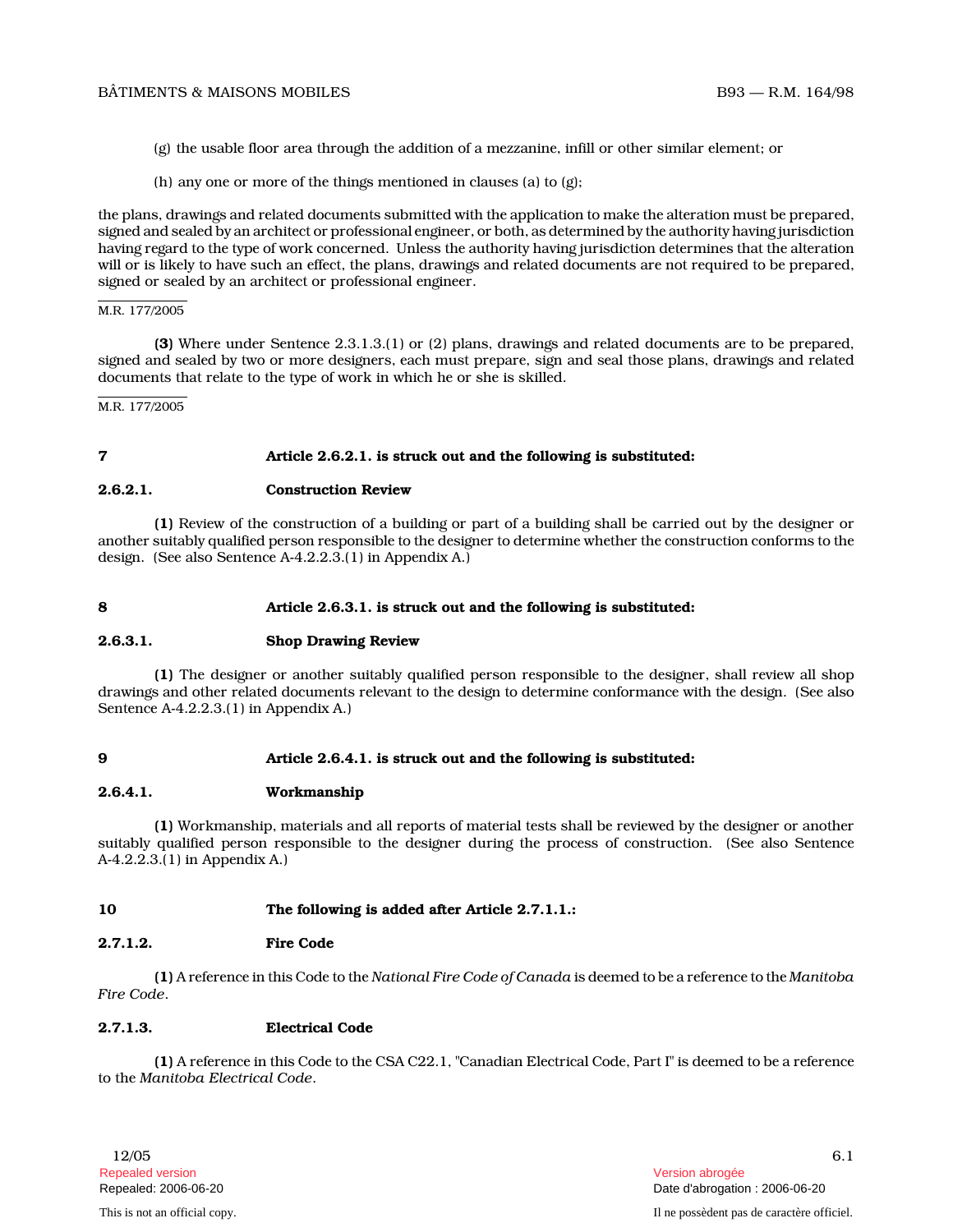# 2.7.1.4. Building Code

(1) A reference in this Code to the National Building Code of Canada is deemed to be a reference to the Manitoba Building Code .

# 2.7.1.5. Plumbing Code

(1) A reference in this Code to the National Plumbing Code of Canada is deemed to be a reference to the Manitoba Plumbing Code .

Continues on page 7.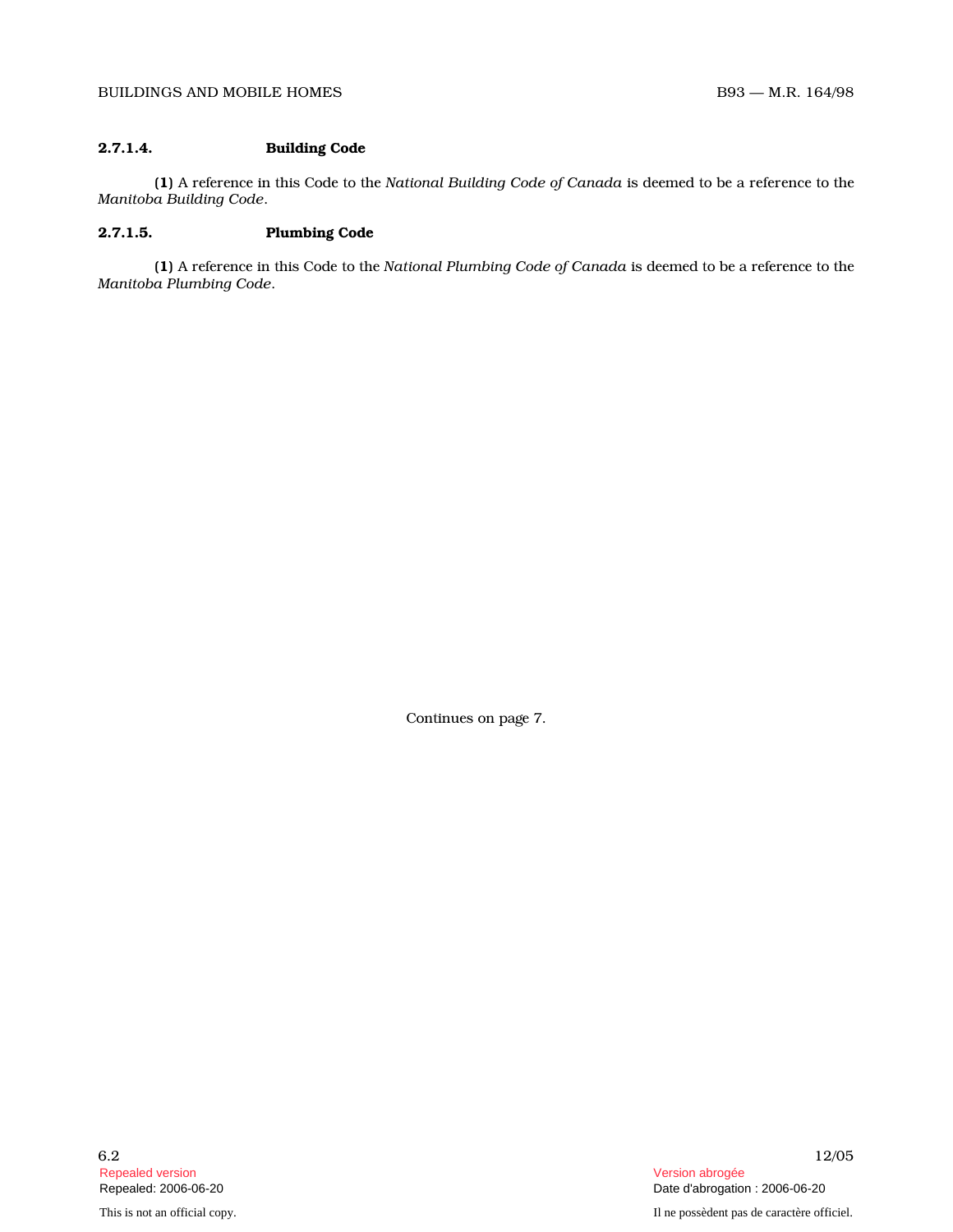## Amendments to Part 3 (Fire Protection, Occupant Safety and Accessibility )

### 11 Sentence 3.1.4.3.(1) is struck out and the following is substituted:

### 3.1.4.3. Wires and Cables

(1) Optical fibre cables and electrical wires and cables installed in buildings permitted to be of combustible construction

(a) shall not convey flame or continue to burn for more than 1 minute when tested in conformance with the Vertical Flame Test in Clause 4.11.1. of CSA C22.2 No. 0.3, "Test Methods for Electrical Wires and Cables",

- (b) shall be located in
	- (i) totally enclosed noncombustible raceways (See Appendix A),
	- (ii) masonry walls,
	- (iii) concrete slabs, or
	- (iv) totally enclosed in non-metallic raceways conforming to Article 3.1.5.19, or

(c) shall not exceed 3 m in length within a building if the wire or cable is a telephone utility service drop entrance. (See also Sentence 3.6.4.3.(1) and Appendix A.)

## 12 Sentence 3.2.4.1.(3) is struck out and the following is substituted:

(3) A fire alarm system is not required in a building containing not more than four dwelling units and no other occupancy.

13 Sentence 3.2.4.1.(4) is struck out.

#### 14 The following is added after clause 3.2.4.10.(2)(f):

(g) in every suite and room not located within a suite, in portions of buildings classified as Group C major occupancy. (See also Article 3.2.4.21 for smoke alarms.)

#### 15 Sentence 3.2.4.22.(5) is struck out and the following is substituted:

(5) The 2-way communication system referred to in Clause (1)(a) shall be installed so that emergency telephones are located in each floor area within 6 m of every exit stair shaft serving the floor area.

## 16 Article 3.2.5.7. is struck out and the following is substituted: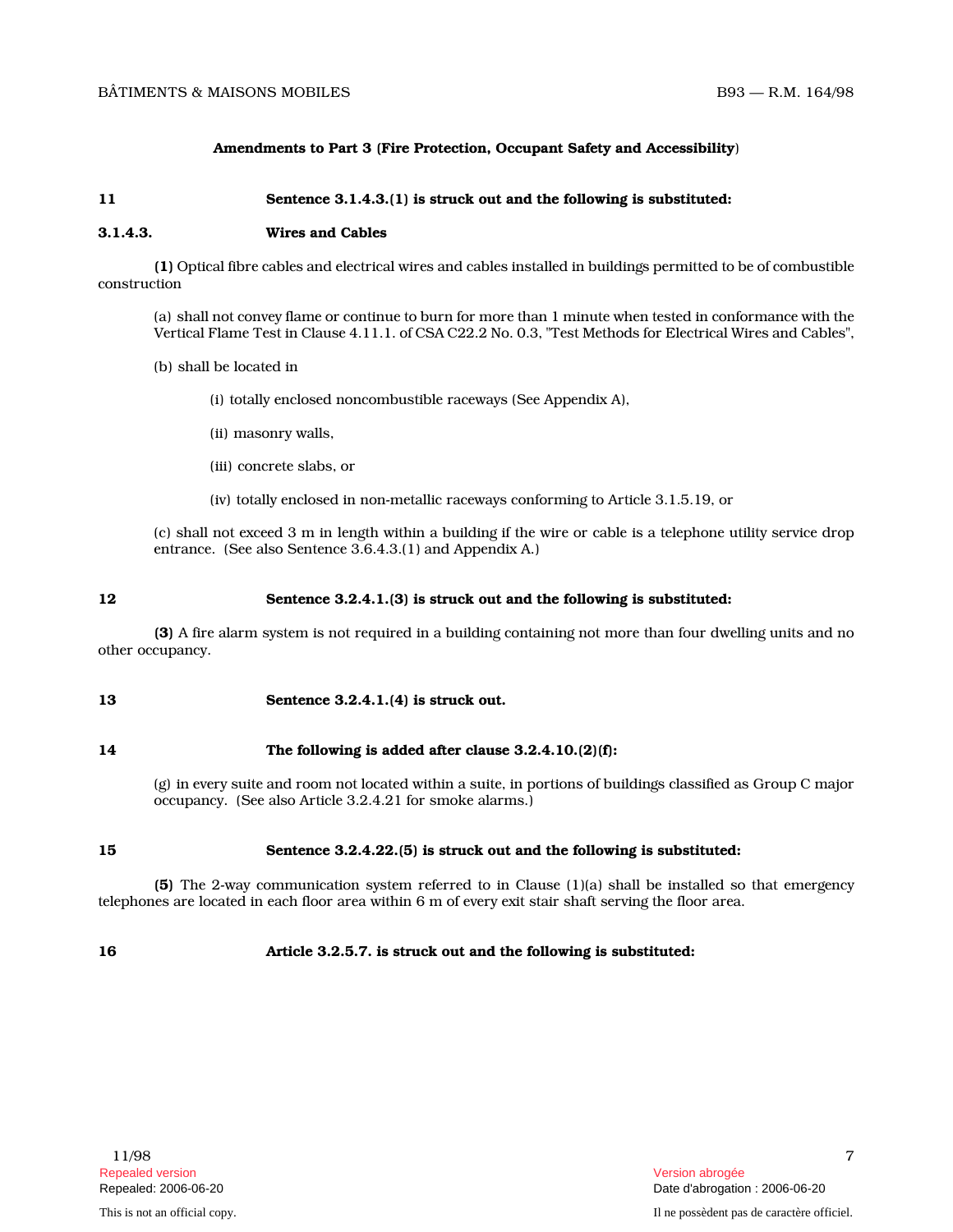# 3.2.5.7. Water Supply

(1) An adequate water supply for fire fighting shall be provided for every building. (See Appendix A.)

## 17 Clause 3.2.6.5.(6)(a) is struck out and the following is substituted:

(a) installed in service spaces conforming to Section 3.6. that contain no other combustible material and are separated from the remainder of the building by a fire separation having a fire-resistance rating not less than one hour, or

## 18 Sentence 3.2.6.9.(1) is struck out and the following is substituted:

(1) Electrical conductors that are used in connection with fire alarm systems and emergency equipment described in Articles 3.2.6.2. to 3.2.6.8. shall be

(a) installed in service spaces conforming to Section 3.6. that contain no other combustible material and are separated from the remainder of the building by a fire separation having a fire-resistance rating not less than one hour, or

(b) protected against fire exposure from the source of power supply to the branch circuits serving the equipment to ensure continued operation for not less than one hour.

| 19<br>Sentence. | <b>Sentence 3.3.1.12.(3) is amended by adding</b> "(See Appendix A.)" at the end of the                                                                                                                                                                                  |
|-----------------|--------------------------------------------------------------------------------------------------------------------------------------------------------------------------------------------------------------------------------------------------------------------------|
| 20<br>Sentence. | <b>Sentence 3.3.1.17.(3) is amended by adding</b> "(See Appendix A.)" at the end of the                                                                                                                                                                                  |
| 21<br>Sentence. | <b>Sentence 3.4.6.5.(7) is amended by adding</b> "(See Appendix A.)" at the end of the                                                                                                                                                                                   |
| 22              | Clause $3.4.6.15.(4)(e)$ is struck out and the following is substituted:                                                                                                                                                                                                 |
| (e)             | the locking device releases                                                                                                                                                                                                                                              |
|                 | (i) within 15 seconds of a force of not more than 90 N being applied to the door opening hardware<br>where the force also initiates an irreversible process that will release the locking device and not<br>permit the door to relock until the door has been opened, or |
|                 | (ii) upon the operation of a manual pull station forming part of the fire alarm system and located<br>on the wall not more than 600 mm from the door,                                                                                                                    |
| 23              | Clause $3.4.6.15.(4)(g)$ is struck out and the following is substituted:                                                                                                                                                                                                 |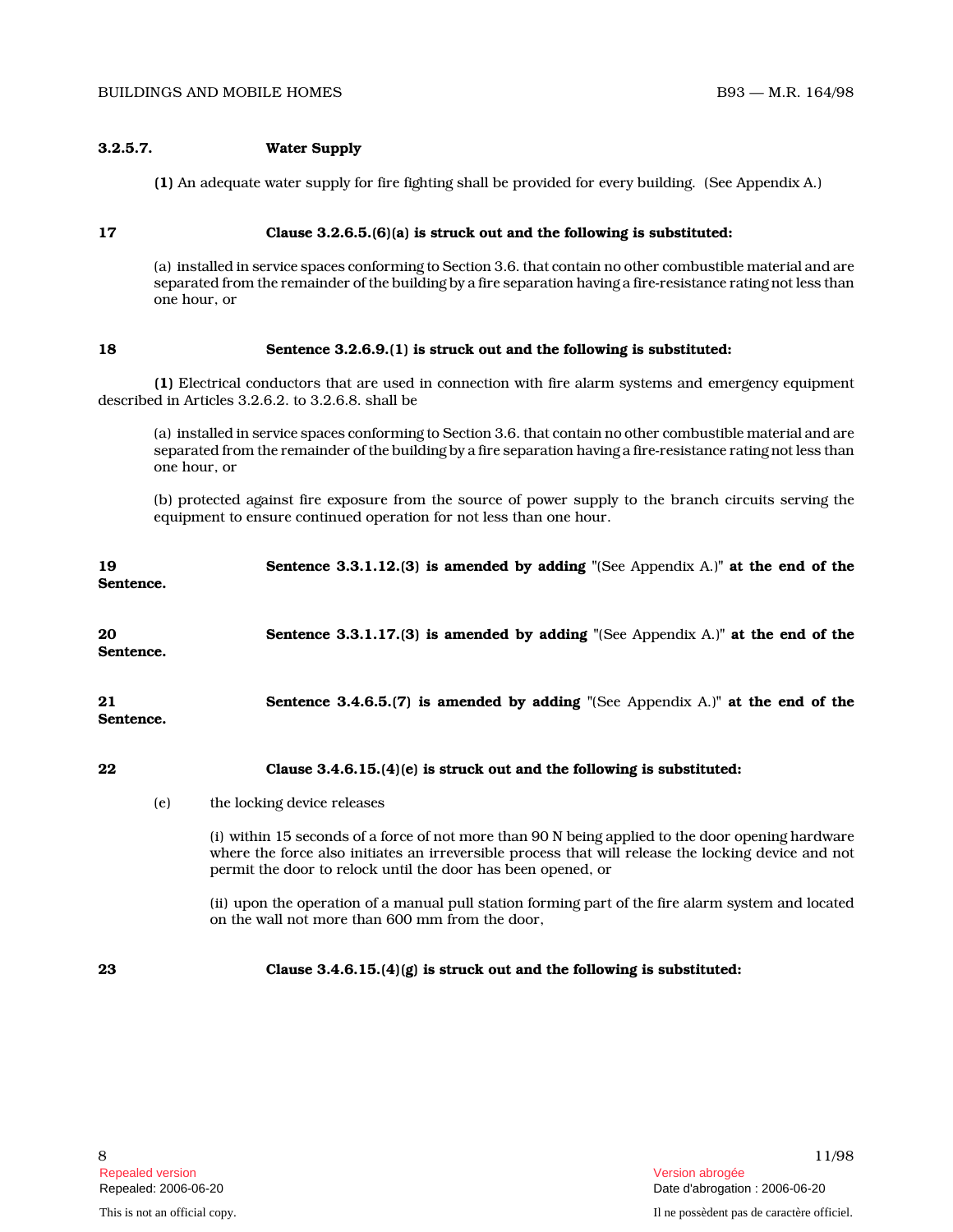(g) a legible sign is permanently mounted on the exit door to indicate that the locking device will release within 15 seconds after applying pressure to the door opening hardware, or if the manual pull station is installed to comply with Clause (e), a legible sign having the words EMERGENCY EXIT UNLOCKED BY FIRE ALARM is permanently mounted on the exit door,

except that Clauses (e), (f) and (g) do not apply to a Group B Division 2 occupancy where patient safety may be compromised by uncontrolled egress. (See Appendix A.)

# 24 Table 3.7.4.2.A. is struck out and the following is substituted:

| Number of Persons                                                                                                                                                                    | Minimum Number of Water Closets                                                                                               |                                                                                                                                          |  |
|--------------------------------------------------------------------------------------------------------------------------------------------------------------------------------------|-------------------------------------------------------------------------------------------------------------------------------|------------------------------------------------------------------------------------------------------------------------------------------|--|
| of Each Sex                                                                                                                                                                          | Male                                                                                                                          | Female                                                                                                                                   |  |
| $1 - 25$<br>$26 - 50$<br>$51 - 75$<br>$76 - 100$<br>$101 - 125$<br>$126 - 150$<br>$151 - 175$<br>$176 - 200$<br>$201 - 250$<br>$251 - 300$<br>$301 - 350$<br>$351 - 400$<br>Over 400 | 2<br>3<br>3<br>4<br>4<br>5<br>5<br>6<br>h<br>7 plus 1 for each<br>additional<br>increment of 200<br>males in excess<br>of 400 | 2<br>3<br>4<br>5<br>6<br>8<br>9<br>10<br>11<br>12<br>13 plus 1 for each<br>additional<br>increment of 100<br>females in excess<br>of 400 |  |
|                                                                                                                                                                                      |                                                                                                                               |                                                                                                                                          |  |

# Table 3.7.4.2.A. Water Closets for an Assembly Occupancy Forming Part of Sentence 3.7.4.2.(6)

25 Sentence 3.8.1.3.(3) is amended by adding "(See Appendix A.)" at the end of the Sentence.

## 26 Sentences 3.8.2.1.(1) and (2) are struck out and the following are substituted:

(1) Except as permitted in Sentence (2) and Article 3.8.2.3., a barrier-free path of travel shall be provided on each storey, from the entrance described in Article 3.8.1.2.

(a) into each suite,

(b) into rooms or areas that serve the public or are designated for use by visitors, including areas in assembly occupancies with fixed seats, display areas and merchandising departments,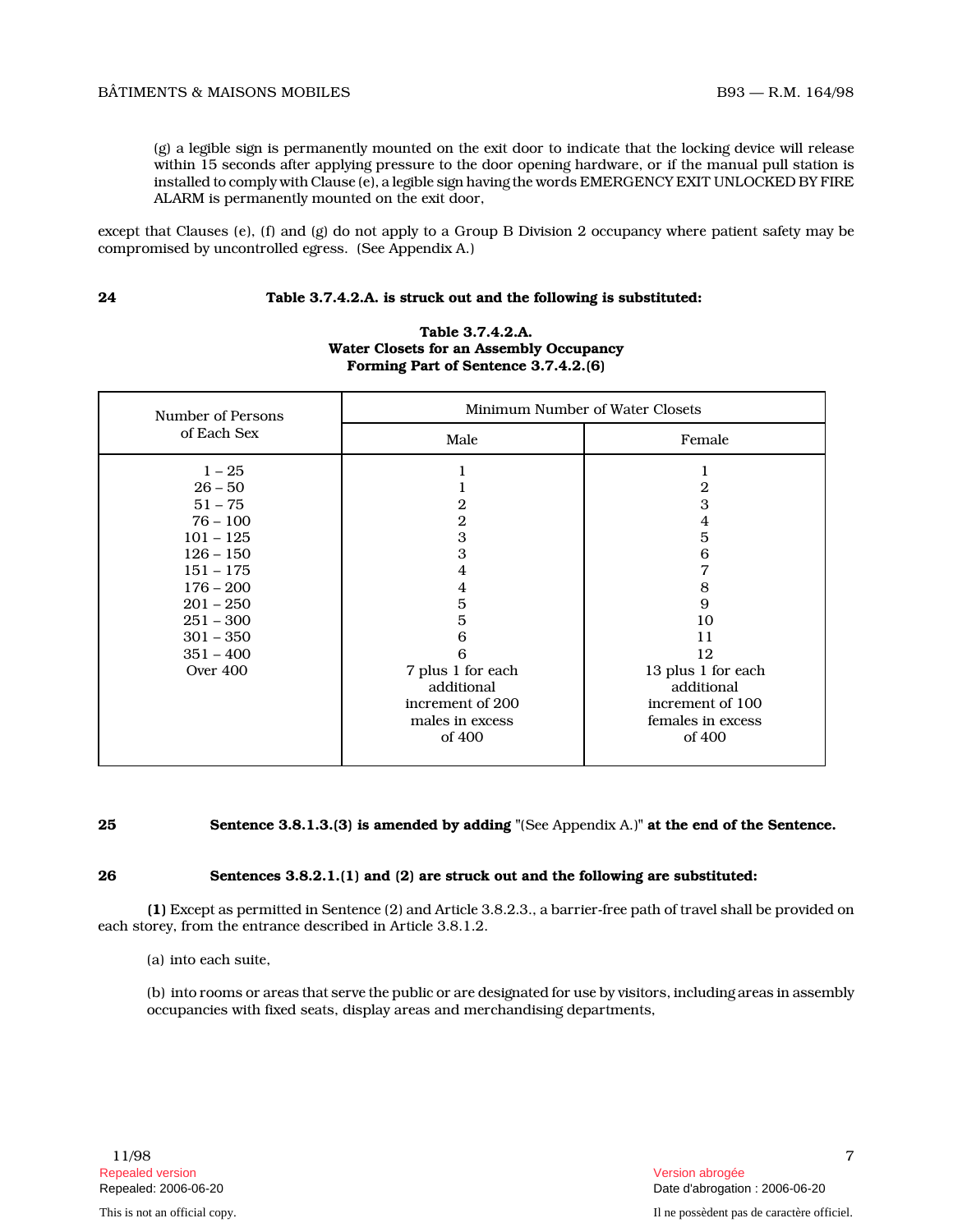- (c) into rooms or areas for student use in assembly occupancies,
- (d) into general work areas, including general office areas,

(e) into general use or general service areas, including shared laundry areas in residential occupancies, recreational areas, cafeterias, lounge rooms, lunch rooms and infirmaries,

- (f) into sleeping rooms in hospitals and nursing homes,
- (g) into at least one passenger elevator or elevating device conforming to Article 3.8.3.5.,
- (h) into washrooms described in Article 3.8.2.3.,
- (i) to any facility required by this Section to be designed to accommodate disabled persons,
- (j) onto every balcony provided in conformance with Sentence 3.3.1.7.(1), and
- (k) to all service counters used by the general public.

(See Article 3.3.1.7. for additional requirements for floor areas above or below the first storey to which a barrier-free path of travel is required.) (See Appendix A.)

(2) A barrier-free path of travel as described in Sentence (1) need not be provided

(a) to or into a balcony or mezzanine of a Group A major occupancy, any Division, if

(i) the total occupant load for the balcony or mezzanine does not exceed 200 persons, and

(ii) a barrier-free path of travel to alternate seating and related services is permitted elsewhere in the assembly space,

(b) to or into a Group F, Division 1 occupancy, or

(c) to or into occupancies or parts of occupancies described in Table 3.8.2.B. and located in a building not exceeding three storeys in building height.

#### 27 The following is added after Sentence 3.8.2.1.(2) :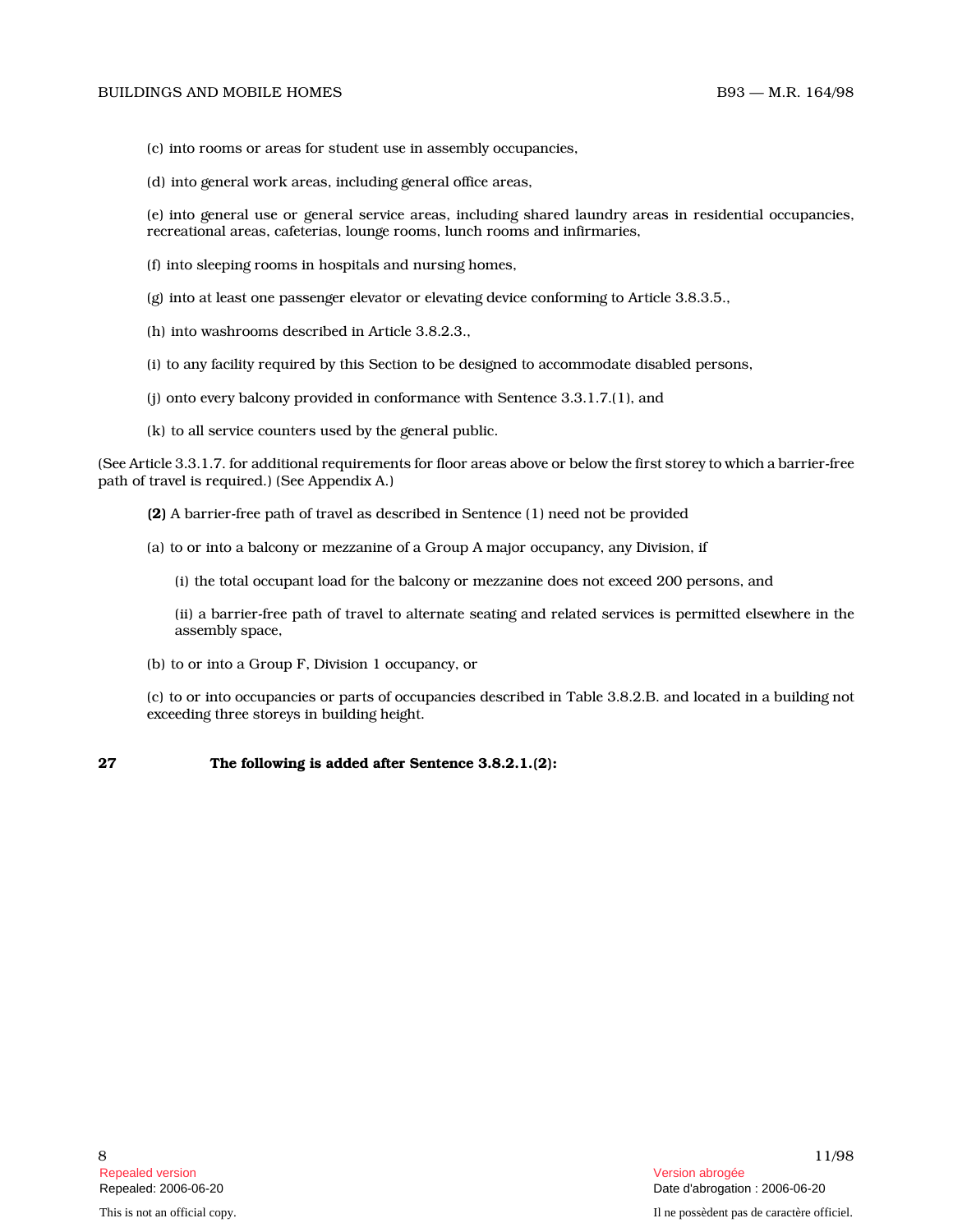## Table 3.8.2.B forming Part of Sentence 3.8.2.1.(2)

| <b>Major Occupancy</b><br><b>Classifications</b> | Part of Occupancy of Buildings Not Exceeding Three Storeys in Building Height<br>That Need Not have Barrier-Free Access                                                                                                                                                                                                     |
|--------------------------------------------------|-----------------------------------------------------------------------------------------------------------------------------------------------------------------------------------------------------------------------------------------------------------------------------------------------------------------------------|
| Column 1                                         | $\boldsymbol{2}$                                                                                                                                                                                                                                                                                                            |
| Group A<br><b>All Divisions</b>                  | A basement or storey above the first storey or part thereto designed or intended for<br>assembly occupancy where the total occupant load of the storey does not exceed 200.                                                                                                                                                 |
|                                                  | A restaurant located in the basement or on a storey above the first storey where the<br>seating capacity does not exceed 100.                                                                                                                                                                                               |
|                                                  | <b>Detention Areas</b>                                                                                                                                                                                                                                                                                                      |
| Group B<br>Division 1<br>Group B                 | Where the total occupant load of the occupancy does not exceed 10.                                                                                                                                                                                                                                                          |
| Division 2<br>Group C                            | Houses, including semi-detached houses, duplexes, triplexes, townhouses and<br>rowhouses.                                                                                                                                                                                                                                   |
|                                                  | Guest rooms on storeys above the first storey in hotels, motels, boarding or lodging<br>houses where the number of such guest rooms in the occupancy does not exceed 20, or<br>where the number of such guest rooms in the occupancy exceed 20 but where at<br>least 1% of the rooms are provided with barrier-free access. |
|                                                  | The basement or storeys above the first storey in all other Group C occupancies where<br>at least one of the dwelling units or guest rooms is located on the first storey and is<br>provided with barrier-free access.                                                                                                      |
| Group D                                          | The basement or storeys above the first storey where the occupant load for the storey<br>does not exceed 100.                                                                                                                                                                                                               |
| Group E                                          | The basement or storeys above the first storey where the occupant load for the storey<br>does not exceed 100.                                                                                                                                                                                                               |
| Group F                                          | The basement or storeys above the first storey where the occupant load for the storey<br>does not exceed 100.                                                                                                                                                                                                               |
| Divisions 2 and 3<br>All Occupancies             | Service rooms such as mechanical, electrical, telephone equipment or janitorial rooms.                                                                                                                                                                                                                                      |

# 28 Sentence 3.8.2.3.(2) is struck out and the following is substituted:

- (2) A washroom need not conform to the requirements in Sentence (1) provided
- (a) it is located within a suite of residential occupancy, or
- (b) other barrier-free washrooms are provided on the same floor area within 45 m.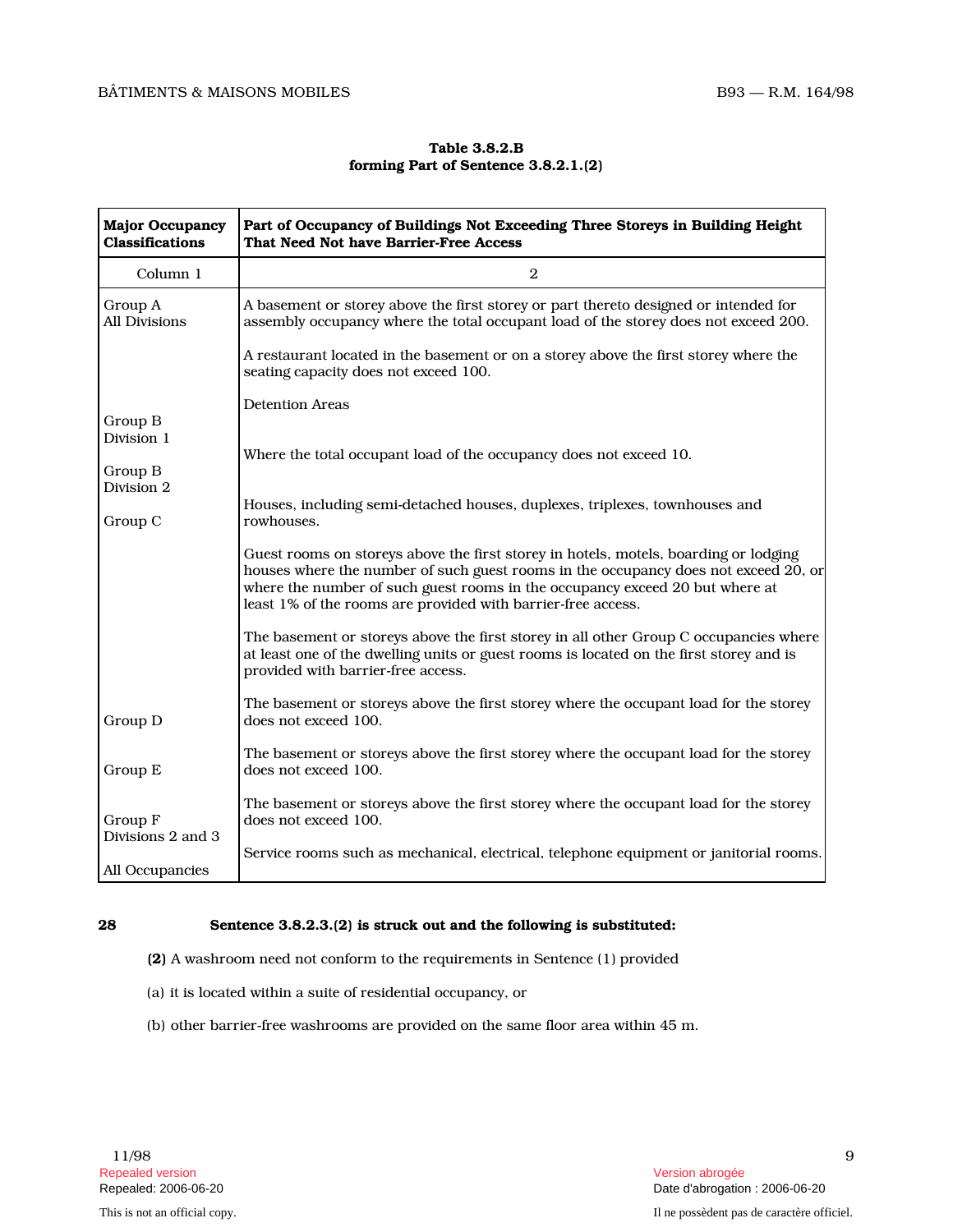## 29 Sentence 3.8.3.3.(10) is struck out and the following is substituted:

(10) Every doorway in a barrier-free path of travel shall have a clear space beyond the latch side of not less than

(a) 600 mm, where the door swings towards the approach side, and

(b) 300 mm, where the door swings away from the approach side and the door is equipped with a latch. (See Appendix A.)

## 30 Clause 3.8.3.4.(1)(e) is struck out and the following is substituted:

(e) except as provided in Sentence (2), be equipped with handrails and guards conforming to Articles 3.4.6.4. and 3.4.6.5. where the ramp height exceeds 200 mm.

## Amendments to Part 4 (Structural Design )

## 31 Sentence 4.1.1.2.(2) is struck out and the following is substituted:

(2) For the purpose of this Part, the designer shall be a professional engineer skilled in the work concerned.

## 32 Clause 4.1.10.1. (1)(a) is struck out and the following is substituted:

(a) 3.0 kN/m for means of egress serving grandstands, stadia, bleachers, arenas and open viewing areas. (See Appendix A.)

# 33 Sentence 4.2.2.3.(1) is struck out and the following is substituted:

(1) A review shall be carried out by the designer or by another qualified person responsible to the designer to ascertain that subsurface conditions are consistent with the design and that construction is carried out in accordance with the design and good engineering practice. (See Appendix A.)

#### 34 Article 4.2.3.6. is struck out and the following is substituted:

## 4.2.3.6. Chemical Attack of Concrete

(1) Where concrete in foundations may be subject to chemical attack, it shall be treated in conformance with the requirements in CAN3-A23.1, "Concrete Materials and Methods of Concrete Construction". (See Appendix A.)

## 35 Article 4.2.4.15. is amended by adding "(See Appendix A.)" at the end of the Article.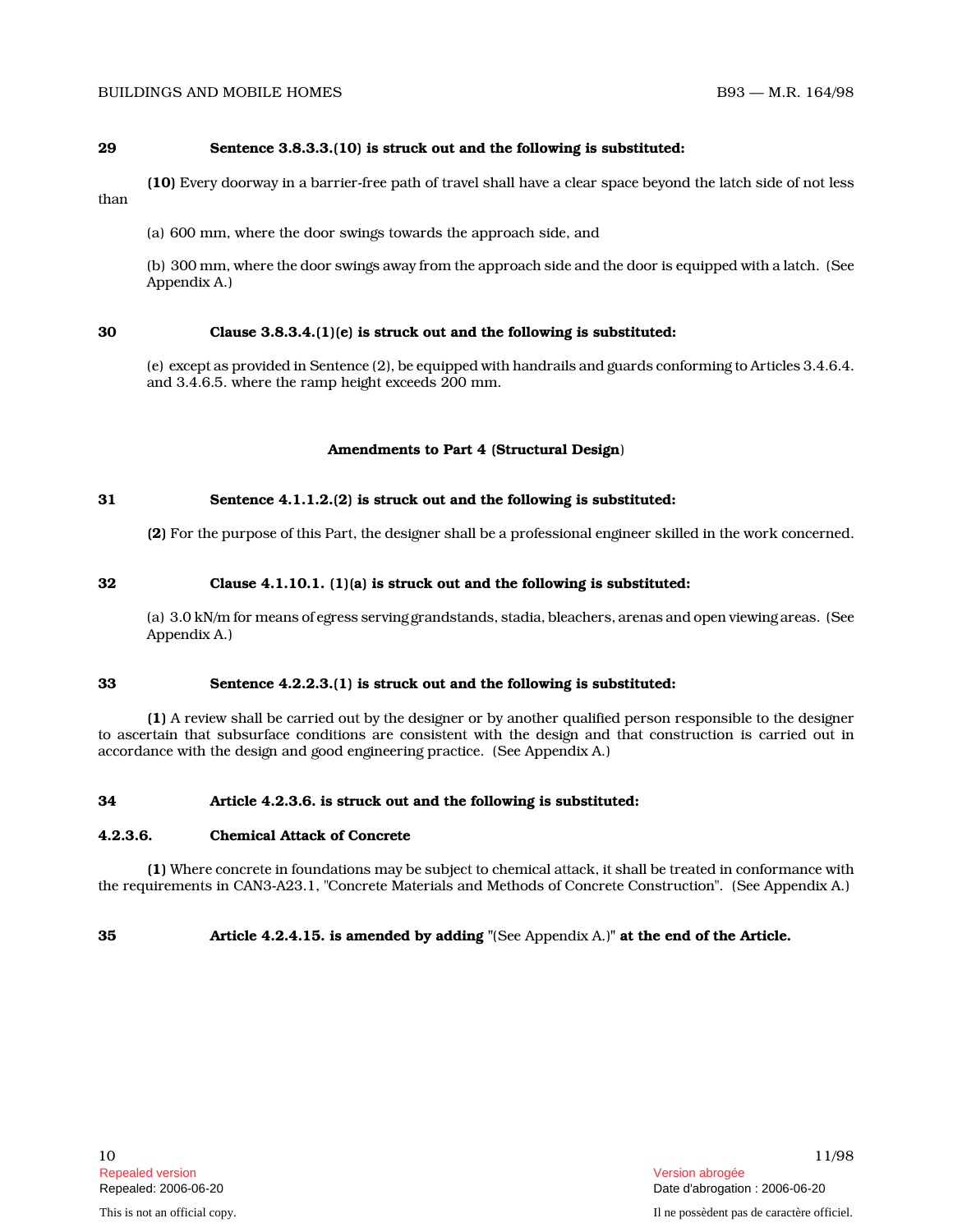## BÂTIMENTS & MAISONS MOBILES B93 — R.M. 164/98

# 36 Article 4.2.5.4. is struck out and the following is substituted:

## 4.2.5.4. Unsupported Excavations

(1) The sides of an excavation in soil or rock may be unsupported where a design is prepared by a professional engineer, in conformance with the requirements of Articles 4.2.5.1. and 4.2.5.2.

#### Amendments to Part 6 (Heating, Ventilating and Air-Conditioning)

| 37 | <b>Sentence 6.2.1.11.(1) is amended by adding</b> "(See Appendix A.)" <b>after</b> "systems". |
|----|-----------------------------------------------------------------------------------------------|
| 38 | <b>Sentence 6.2.4.7.(1) is amended by adding</b> "(See Appendix A.)" <b>after</b> "plenum".   |

### Amendments to Part 9 (Housing and Small Buildings)

## 39 Article 9.3.1.3. is struck out and the following is substituted:

### 9.3.1.3. Concrete in Contact with Sulphate Soil

(1) Except as permitted in Sentence (2), concrete in contact with sulphate soil deleterious to normal Portland cement shall conform to the requirements in Section 16 of CAN3-A23.1, "Concrete Materials and Methods of Concrete Construction".

(2) Except for deep foundations, sulphate-resisting concrete need not be used in footings, grade beams, foundation walls or basement walls referred to in Article 9.15.2.5. unless expressly specified by a professional engineer responsible for the foundation design. (Appendix A.)

## 40 Sentence 9.10.2.2.(1) is amended by adding "(See Appendix A)" after "(Group C)".

## 41 Sentence 9.10.17.2.(2) is struck out and the following is substituted:

(2) A fire alarm system is not required in a building containing not more than four dwelling units and no other occupancy.

## 42 Sentence 9.15.1.1.(1) is struck out and the following is substituted:

(1) This section applies to foundations designed and constructed for a single-family dwelling, a two-family dwelling or row-housing. (See Section 9.35 for small garages and carports, and Part 4 for other buildings.)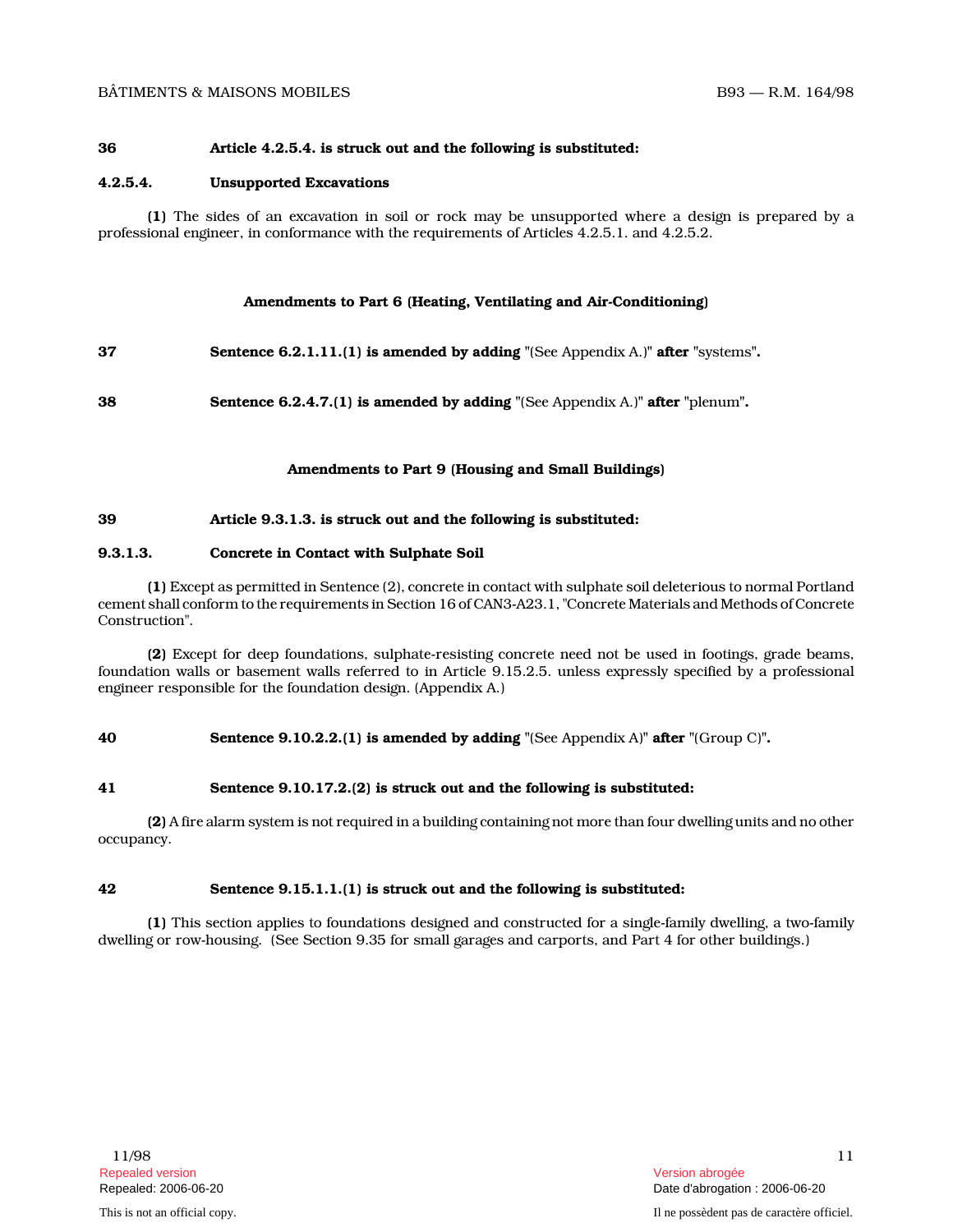## BUILDINGS AND MOBILE HOMES B93 — M.R. 164/98

# 43 The following is added after Article 9.15.2.4.:

# 9.15.2.5. Design Requirements

(1) Footings, foundations, foundation walls or basement walls shall be designed in accordance with Table 9.15.2.A. and Article 9.15.3.3.

|                                               |                                                 | <b>Design Requirements</b>                                                                                                               |                                                     |
|-----------------------------------------------|-------------------------------------------------|------------------------------------------------------------------------------------------------------------------------------------------|-----------------------------------------------------|
| <b>Type of Soil</b>                           | <b>Type of Construction</b><br><b>Materials</b> | <b>Footings and</b><br><b>Foundations</b>                                                                                                | <b>Foundation Walls</b>                             |
| Column 1                                      | $\overline{2}$                                  | 3                                                                                                                                        |                                                     |
|                                               | Concrete                                        | Table 9.15.3.3.                                                                                                                          | Table 9.15.4.1                                      |
| Coarse Grain $(2)$<br>(sand, gravel           | Masonry                                         | not permitted                                                                                                                            | Table 9.15.4.1                                      |
| cobbles.<br>boulders)                         | Precast Concrete, Steel                         | Section 4.2. of Part 4                                                                                                                   | Section $4.3(1)$ of Part 4                          |
|                                               | Wood                                            | Article 9.15.1.3.                                                                                                                        | Article 9.15.1.3.                                   |
| Fine Grain                                    | Concrete (cast in place)                        | Fig. 9.15.2.A. laterally supported walls<br>Fig. 9.15.2.B. laterally unsupported walls<br>Fig. 9.15.2.C. footings, piers and grade beams |                                                     |
| (clays, $(2)$ silt,<br>shale)                 | Masonry                                         | Not permitted                                                                                                                            |                                                     |
|                                               | All other materials                             | Section 4.2, of Part 4<br>of this Code                                                                                                   | Appropriate Section of<br>Part 4 of this Code $(1)$ |
| Organic (muskeg<br>top soil) filled<br>ground | All materials                                   | Designed by a professional engineer                                                                                                      |                                                     |
| Permafrost<br>(known or<br>suspected areas)   | All materials                                   |                                                                                                                                          |                                                     |

## Table 9.15.2.A. Forming Part of Article 9.15.2.5.

# Notes to Table 9.15.2.A.:

- $(1)$  Installation of foundation walls, other than cast-in-place concrete in regions with fine grain soils, is subject to approval of the authority having jurisdiction.
- $(2)$ Soils with an allowable bearing of 75 kPa or greater.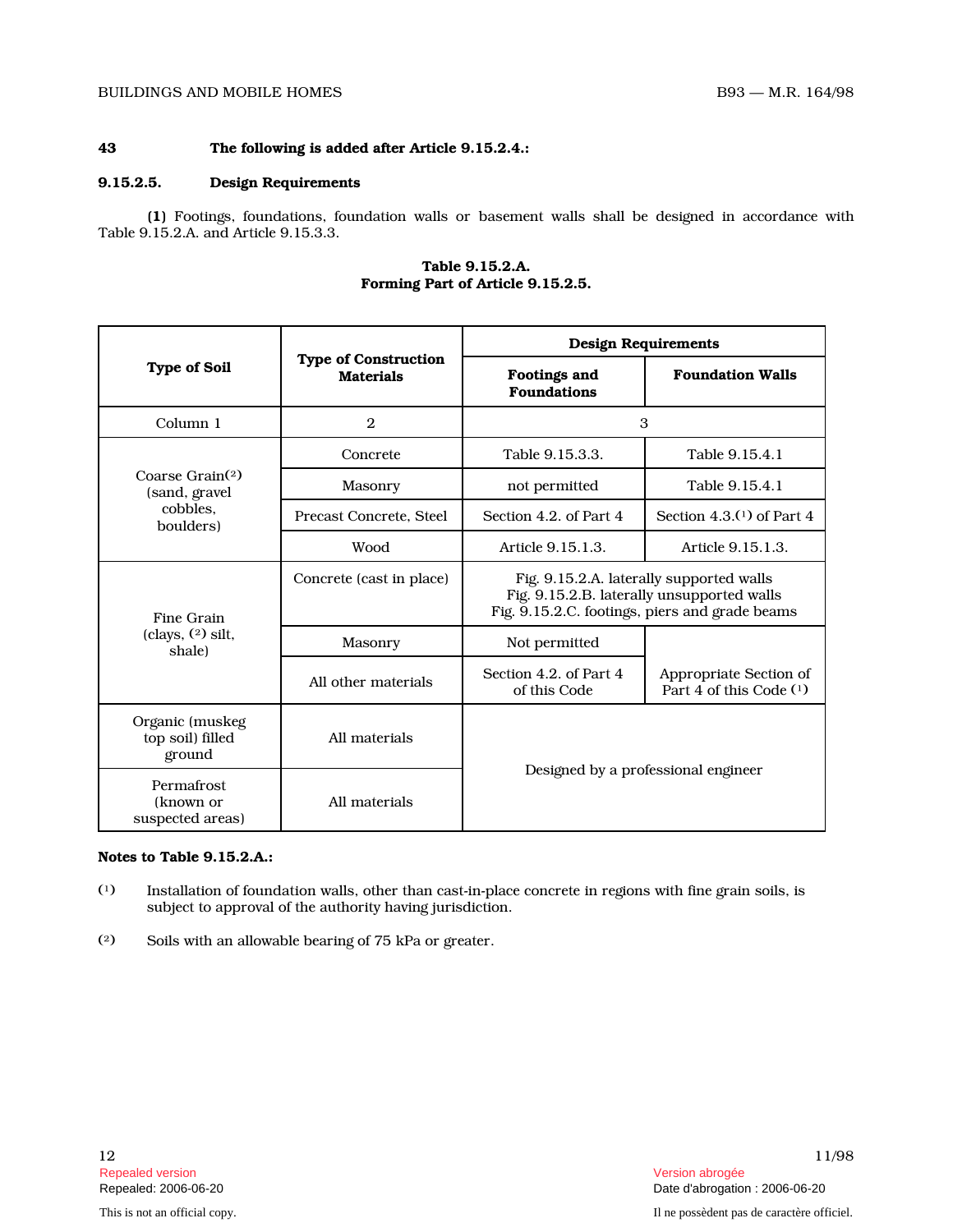## DIAGRAMS

# Diagrams

Figures 9.15.2.A., 9.15.2.B. & 9.15.2.C. are not available online. Copies can be purchased by calling Statutory Publications at 945-3101.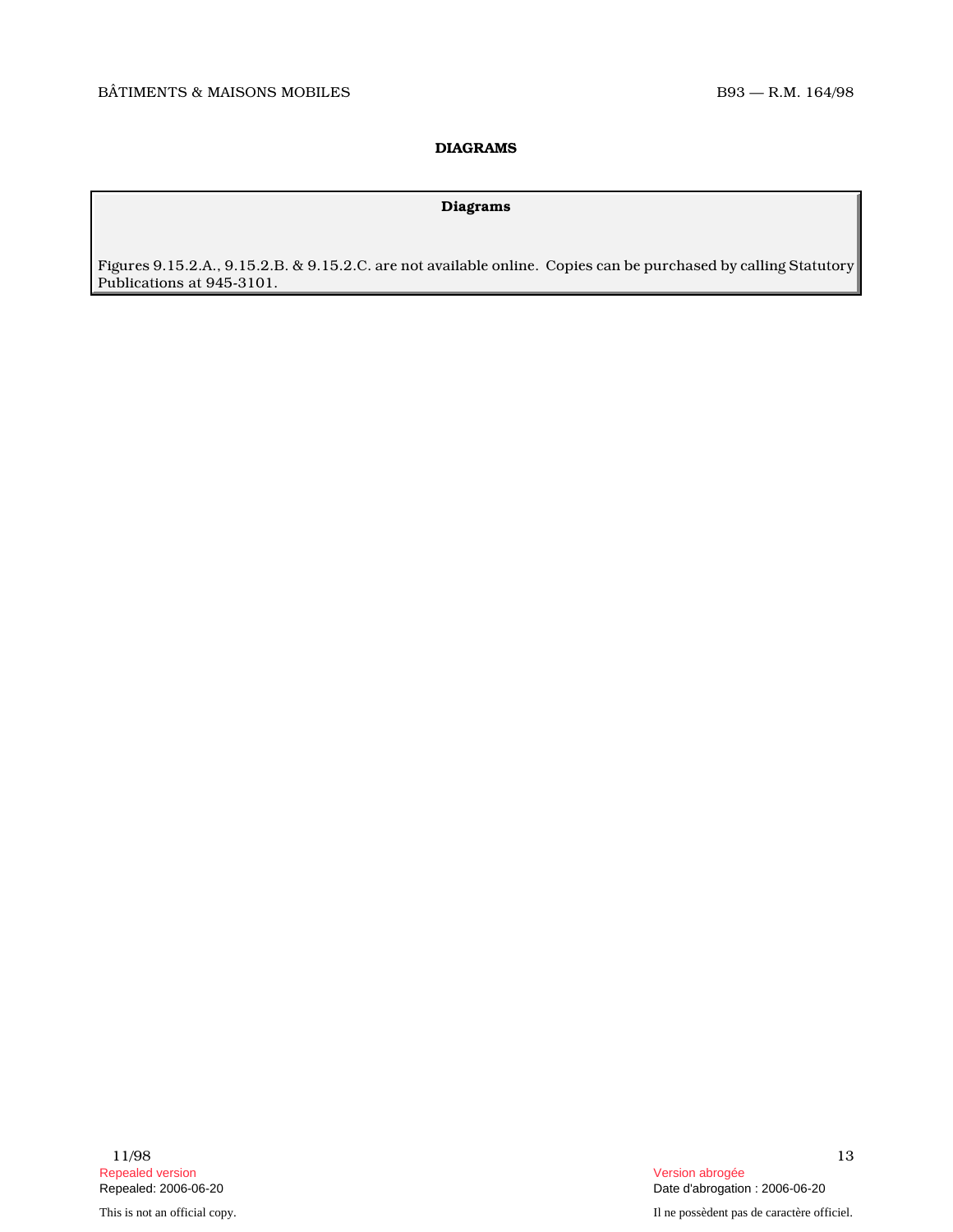## 44 The following is added after Subsection 9.15.6:

# 9.15.7. DRAINAGE OF HOUSE FOUNDATION IN FINE-GRAIN SOIL

## 9.15.7.1. Installation

(1) Drain tile or pipe shall be laid on undisturbed or well-compacted soil.

## 9.15.7.2. Butt Joints

(1) Drain tile or pipe with butt joints shall be laid with 6 mm to 9 mm open joints.

(2) The top half of joints referred to in Sentence (1) shall be covered with No. 15 asphalt or tar-saturated paper or felt.

## 9.15.7.3. Perforated Pipe

(1) Where perforated drain pipe is used, the pipe shall be laid with perforations down.

(2) Perforated pipe may be connected with couplings.

## 9.15.7.4. Covering

(1) The top and sides of drain pipe or tiles shall be covered with not less than 150 mm of crushed stone or other coarse clean granular material containing not more than 10% of material that will pass through a No. 4 sieve.

## 9.15.7.5. Exterior Foundation Walls

(1) Exterior foundation walls supported on footings may be drained by laying drain tile or pipe around the exterior of the foundation on the top ledge of the footing and touching the foundation wall.

(2) Where a drainage connection is to the inside of the building, it shall be made by placing a non-perforated pipe through the footing at the exterior of the wall and installed in one continuous length to the sump pit.

# 9.15.7.6. Drainage

(1) Perimeter drain pipe or tile shall drain to a sewer or an approved drainage ditch or dry well through connections every 15 m or part thereof around the foundation.

## 9.15.7.7. Sumps

(1) Where gravity drainage is not practical, a covered sump with an automatic pump shall be provided to discharge the water into a sewer, drainage ditch or dry well.

# 9.15.7.8. Dry Wells

(1) Dry wells shall be not less than 4.5 m from the building foundation and located so that drainage is away from the building.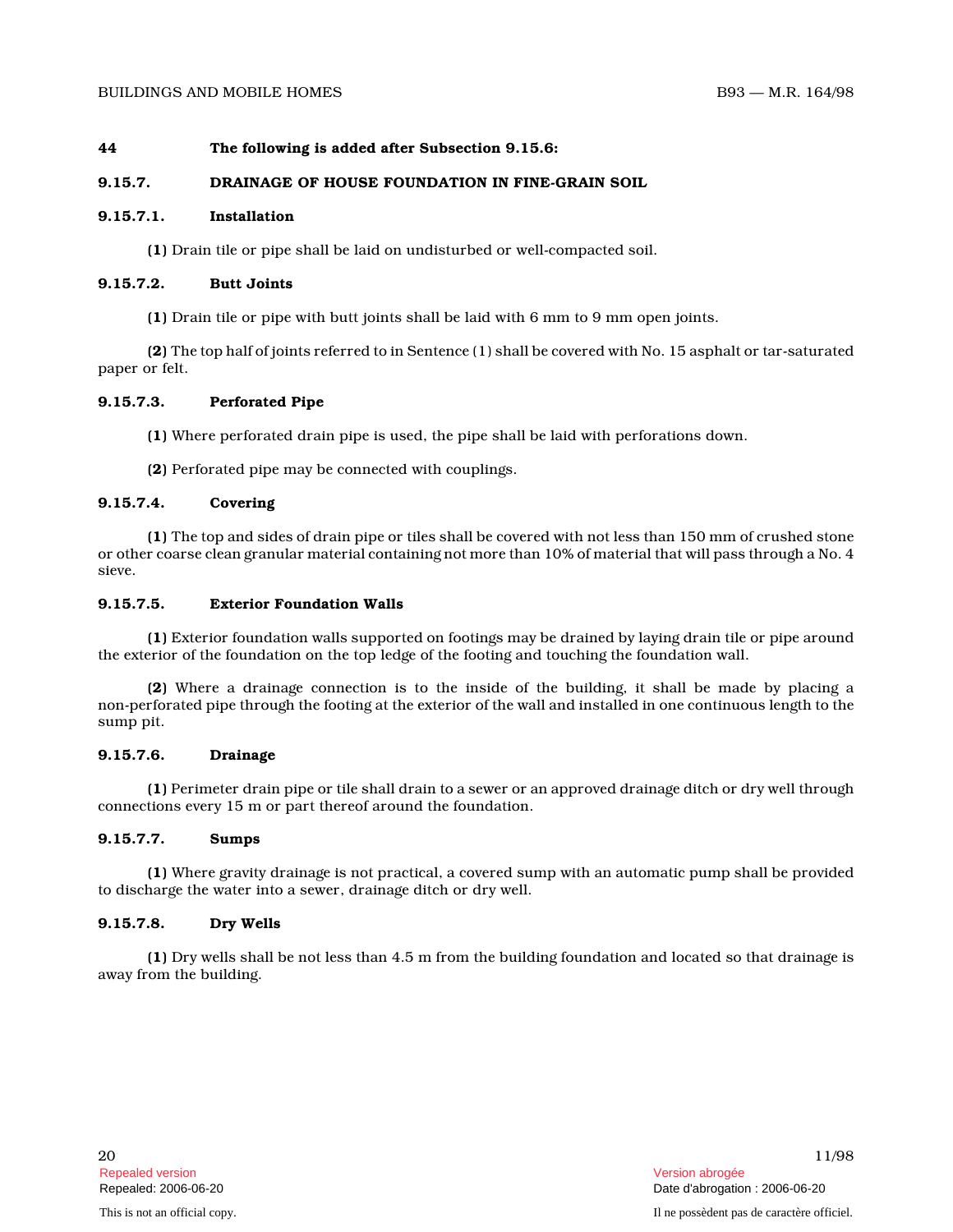(2) Dry wells may be used only when located in areas where the natural groundwater level is below the bottom of the dry well.

# 9.15.7.9. Connections

(1) Connections required in Article 9.15.7.6. leading to a sewer, drainage ditch or dry well, shall be made of a straight, non-porous drain pipe with a minimum fall of 1 in 50 in a continuous length from the exterior of the footing leading to a catch basin or sump.

## 45 Sentence  $9.16.3.1.(1)$  is amended by adding "(See Appendix A.)" at the end of the Sentence.

# 46 The following is added after Sentence 9.25.3.2.(2):

(3) In a dwelling unit subject to Article 9.25.5.1., the building envelope shall be constructed so that its normalized leakage area does not exceed 2.0 cm²/m² when tested in accordance with CGSB Standard 149.10, "Determination of the Airtightness of Building Envelopes by the Fan Depressurization Method". (See Appendix A.)

# 47 The following is added after Article 9.25.4.3.:

# 9.25.5. Areas to be insulated

# 9.25.5.1. General

(1) This Subsection applies to the design, construction and occupancy of

(a) new buildings of three storeys or less in building height, having a building area not exceeding 600  $m^2$ and containing only dwelling units, related ancillary service rooms, shared means of egress or garages serving the units (See Appendix A.),

(b) all new buildings of residential occupancy containing not more than one dwelling unit, and

(c) additions to existing buildings of the types described in clauses (a) and (b). (See Appendix A.)

(2) The requirements of this Subsection also apply to those components of a building which separate a dwelling unit from an adjoining storage garage, even if the garage is intended to be heated. (See Appendix A.)

(3) Nominal thermal resistance values shall be used when determining compliance with Table 9.25.5.2. and the effects of sheathing, finishing materials, air films and thermal bridging of framing members disregarded.

# 9.25.5.2. Thermal Resistance Value

(1) Except as provided in Sentence (2), the thermal resistance of the building envelope shall conform to Table 9.25.5.2.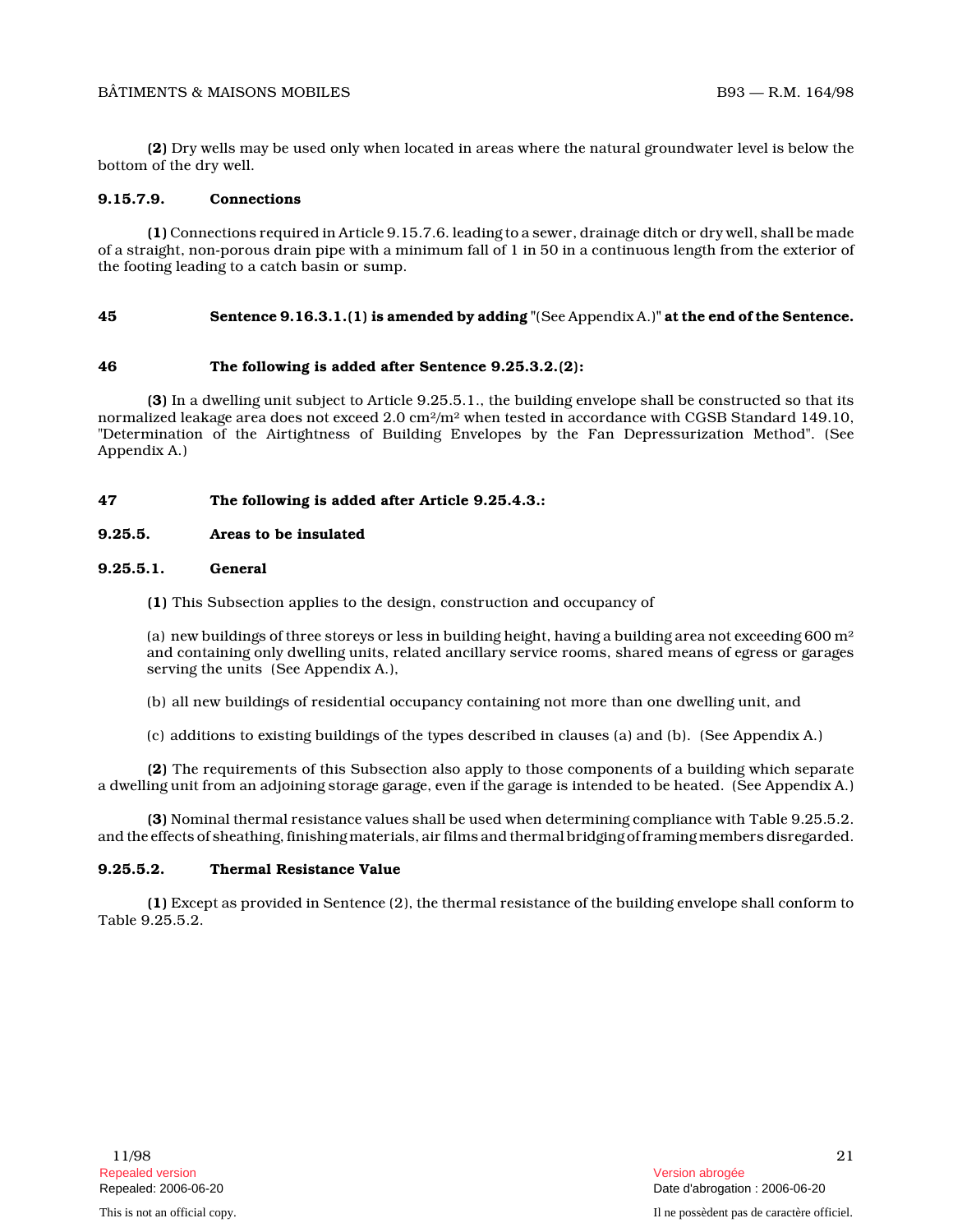## BUILDINGS AND MOBILE HOMES B93 — M.R. 164/98

(2) Trade-offs are permitted in the thermal resistance values specified by Table 9.25.5.2. provided that it is demonstrated, using good engineering practice, that the building will not use more energy than it would if it complied with the Table. (See Appendix A.)

## Table 9.25.5.2 Minimum Thermal Resistance for the Building Envelop e Forming Part of Article 9.25.5.2.

| <b>Building Assembly</b>                                      | Southern Manitoba <sup>(1)</sup>                                                       | Northern Manitoba $^{(2)}$                                                              |
|---------------------------------------------------------------|----------------------------------------------------------------------------------------|-----------------------------------------------------------------------------------------|
| Foundation Walls <sup>(3),(4)</sup><br>-Interior<br>-Exterior | RSI-2.1 $(R-12)^{(5)}$<br>RSI-3.5 $(R-20)^{(6)}$<br>RSI-2.1 (R-12)                     | RSI-4.2 (R-24)<br>RSI-3.0 (R-17)                                                        |
|                                                               |                                                                                        |                                                                                         |
| Floors on Ground<br>-Heated                                   | RSI-0.88 (R-5) Full<br>Area                                                            | RSI-0.88 (R-5) Full<br>Area                                                             |
| -Unheated (less than 0.6 m below grade)                       | RSI-0.88 (R-5) 1m<br>Perimeter                                                         | RSI-0.88 (R-5) 1m<br>Perimeter                                                          |
| -Unheated (0.6m or more below grade)                          | no requirement                                                                         | no requirement                                                                          |
| <b>Floors Above Unheated Spaces</b>                           | RSI-5.6 (R-32)                                                                         | RSI-5.6 (R-32)                                                                          |
| Walls Above Grade                                             | RSI-3.5 (R-20)                                                                         | RSI-4.6 (R-26)                                                                          |
| Roofs<br>$-Attics$<br>-Sloped Ceilings                        | RSI-7.0 (R-40)<br>RSI-7.0 (R-40)<br>Trusses/I-Joists<br>RSI-4.9 (R-28)<br>Solid Lumber | RSI-8.8 (R-50)<br>RSI-7.0 (R-40) Trusses/<br>I-Joists<br>RSI-4.9 (R-28) Solid<br>Lumber |

## Notes to Table 9.25.5.2.:

- (1) South of the 53rd Parallel
- (2) At or north of the 53rd Parallel
- $^{(3)}$  See Sentence 9.25.5.3.(1) for minimum depth of insulation below grade
- <sup>(4)</sup> See Sentence  $9.25.5.4.(1)$  for foundation walls that extend more than 1.2 m above ground level
- $^{(5)}$  For dwellings using natural gas as the heating source
- $^{(6)}$  For dwellings using other than natural gas (e.g. electricity, oil, propane, wood) as the principal heating source.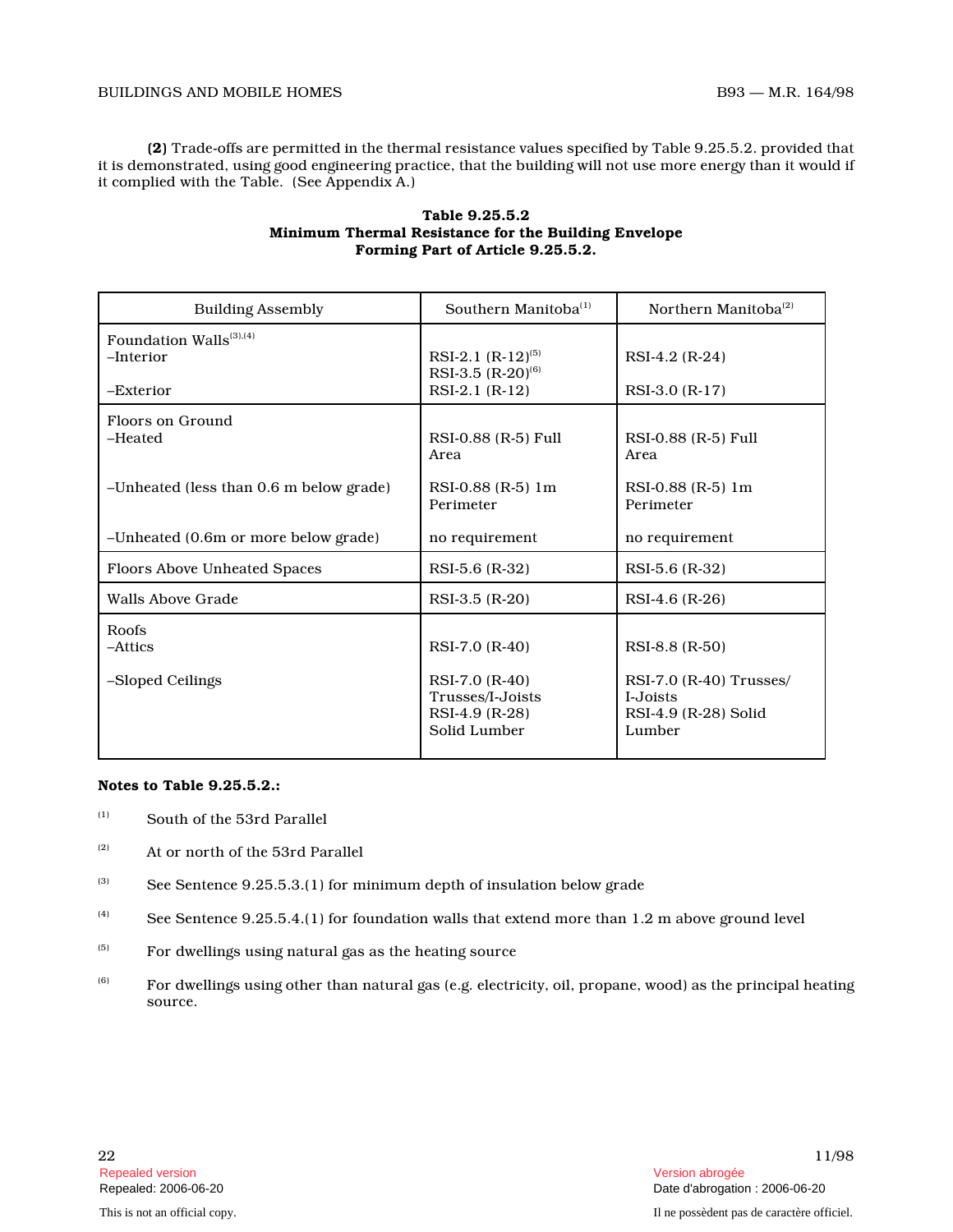# 9.25.5.3. Building Assemblies in Contact with the Ground

(1) Foundation walls required to be insulated shall have their insulation placed from the underside of the subfloor to a minimum of 2.4 m below the exterior ground level or to the floor of the space, whichever is less. (See Appendix A.)

(2) Floors on ground required to be insulated shall have their insulation placed

(a) for unheated floors less than 0.6 m below grade, on their top or bottom surface for a distance not less than 1m from their perimeter, or

(b) for all floors incorporating heating equipment, under their full bottom surface.

# 9.25.5.4. Building Assemblies Above Ground .

(1) Where the top of the foundation wall is more than 1.2 m above the adjoining ground level, the portions of a foundation wall that are above ground shall be insulated to the levels required for exterior walls in Table 9.25.5.2.

(2) For attic-type roofs, the thermal resistance near the eaves may be less than otherwise required to th e extent made necessary by the roof slope and ventilation clearances, but the minimum thermal resistance at a point directly above the inner surface of the exterior wall shall be a minimum of RSI 3.5.

(3) An access hatch from heated space to unheated space such as an attic or crawl space shall be insulated to a level equivalent to that required for the component forming part of the building envelope in which it is installed.

## 48 Article 9.26.5.2. is amended by striking out "or" at the end of clause (c), by adding "or" at the end of clause (d), and by adding the following after clause (d):

(e) .15 mm polyethylene laid as a continuous sheet without the use of cement.

## 49 The following is added after Subsection 9.28.6.:

# 9.28.7. Stucco Application for Single Family, Two-Family and Row-Housing

## 9.28.7.1. Two Coat Application for Single Family, Two-Family and Row-Housing

(1) Subsection 9.28.7 applies to single family or two family dwellings, or row housing.

## 9.28.7.2. Low Temperature Conditions

## (1) The base for stucco shall be maintained above freezing.

(2) Stucco shall be maintained at a temperature of not less than 4 degrees C during application and for not less than 48 hours afterward.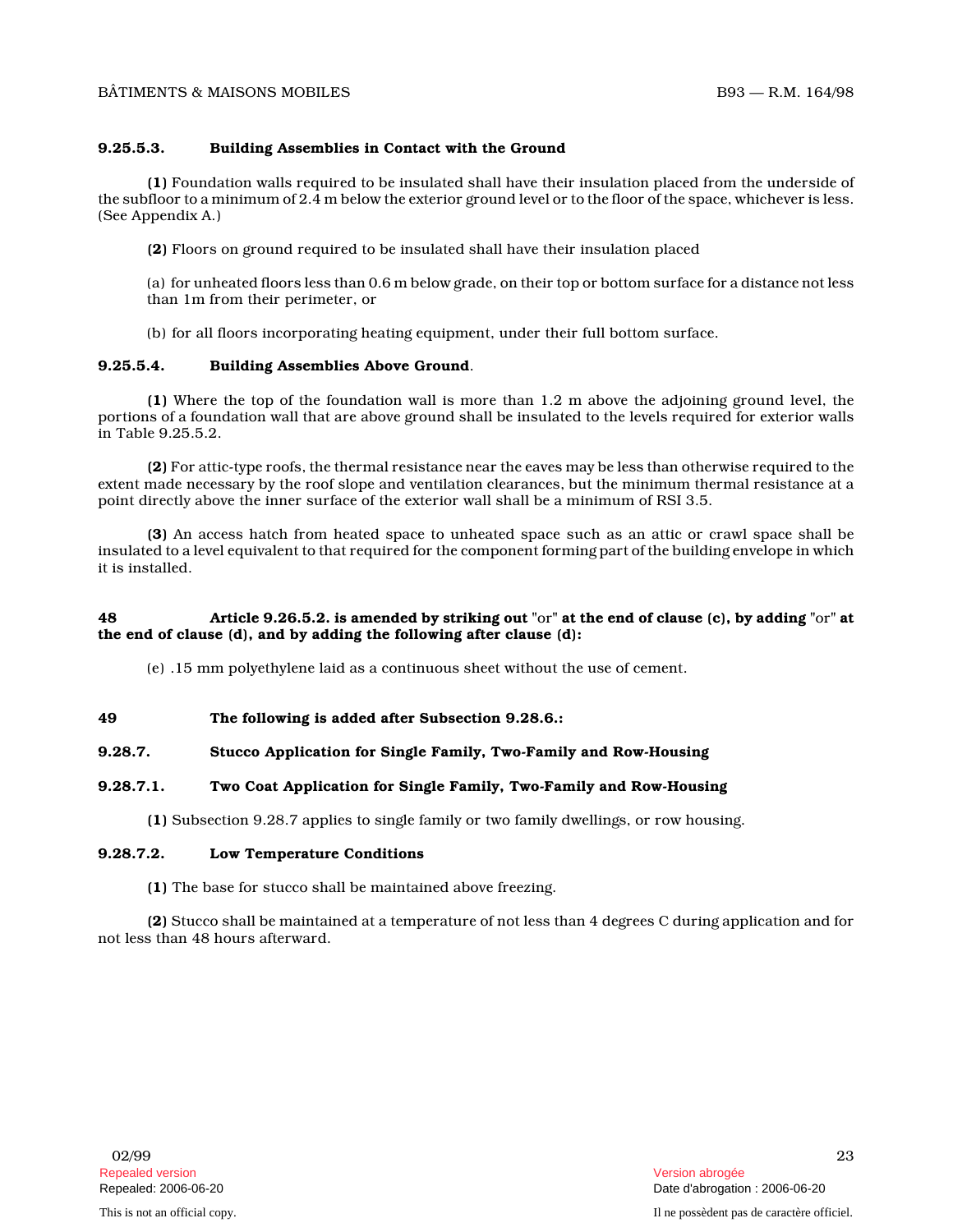## 9.28.7.3. Number of Coats and Total Thickness

(1) Stucco shall be applied with not less than one base coat and one finish coat providing a total thickness of not less than 15mm, measured from the face of the wall sheathing paper or the face of the masonry where no lath is used.

# 9.28.7.4. First Coat

(1) The first coat shall be not less than 3/8" (9 mm) thick, measured from the face of the wall sheathing paper or masonry, fully embedding the lath.

(2) The surface of the first coat shall be scored to provide a key with the finish coat.

# 9.28.7.5. Finish Coat

- (1) The finish coat shall consist of two applications, the finish base coat and the texture finish.
- (2) The thickness of the finish base coat shall be not less than 1/8" (3 mm).
- (3) The thickness of the final texture finish coat shall be not less than 1/8" (3 mm).

# Addition of Part 10

## 50 The following is added after Part 9:

## Part 10 Special Construction Standards

## Section 10.1 Private Pools

- 10.1.1. Scope
- 10.1.1.1. Scope

(1) This Section applies to private pools.

(2) Pools other than private pools shall conform to the requirements under The Public Health Act and regulations under that Act.

## 10.1.2. Fences and Access

## 10.1.2.1. Enclosures

(1) An outdoor private pool shall be enclosed with a fence or other suitable barrier constructed in accordance with the following requirements:

(a) a minimum height of 1.5 m,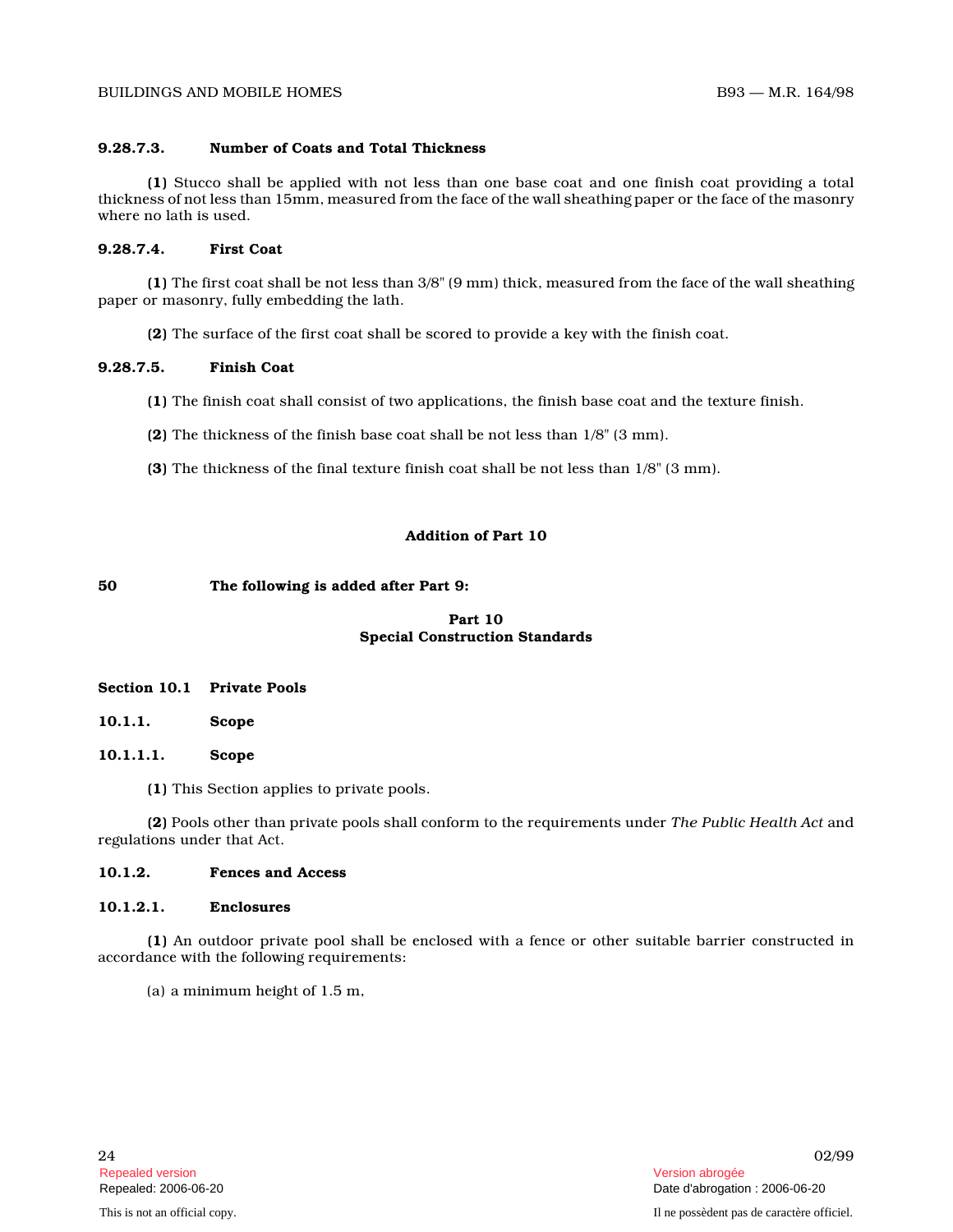(b) there shall be no openings, other than a door to a building or a gate as described in Clause (c), and it shall not be possible for a child to crawl under either the fence or the gate,

(c) any gate shall be self closing, shall be at least 1.5 m in height and shall be equipped with a lockable latch to prevent unauthorized entry,

(d) where a chain link fence is used, the mesh size shall not exceed 50 mm and the wire shall be at least number 11 gauge,

(e) where other than a chain link fence is used, the outside surface of the fence or gate shall be relatively smooth so as not to provide foot or toe holds, and

(f) if, in the opinion of the authority having jurisdiction, there is any undesirable feature pertaining to the enclosure, suitable steps shall be taken to correct the situation.

### 10.1.2.2. Maintenance

(1) The enclosure surrounding an outdoor private pool shall be maintained in good repair.

# 10.1.3. Electrical Wiring

## 10.1.3.1. Overhead Wiring

(1) No private pool shall be placed under or near overhead wiring and no overhead wiring shall be placed over or near a private pool unless the installation complies with the requirements of this Subsection. (See Appendix A.)

(2) There shall not be any overhead wiring above a private pool, diving structure, observation stand, tower or platform, or above the area extending 3 m horizontally from the pool edge, unless it is impractical, in the opinion of the authority having jurisdiction, to comply with this requirement, in which case conductors may be used as provided in Sentences (3) and (4).

(3) Insulated communication conductors and neutral supported cables operating at 600V or less may be located over a private pool, diving structure, observation stand, tower or platform, or above the area extending 3 m horizontally from the pool edge, providing there is a clearance of at least 4.5 m (measured radially).

(4) Conductors other than those covered by Sentence (3) and operating at not more than 50 kV phase-to-phase may be located above a private pool, diving structure, observation stand, tower or platform, or above the area extending 3 m horizontally from the pool edge, providing there is a clearance of at least 7.5 m (measured radially)

## 10.1.3.2. Underground Wiring

(1) No private pool shall be placed within 1.5 m of underground electrical conductors, including communication conductors, and no underground electrical conductors, including communication conductors , shall be placed within 1.5 m of the inside walls of the private pool, except for bonding conductors an d conductors supplying electrical equipment associated with the pool and protected by a ground fault circuit interrupter.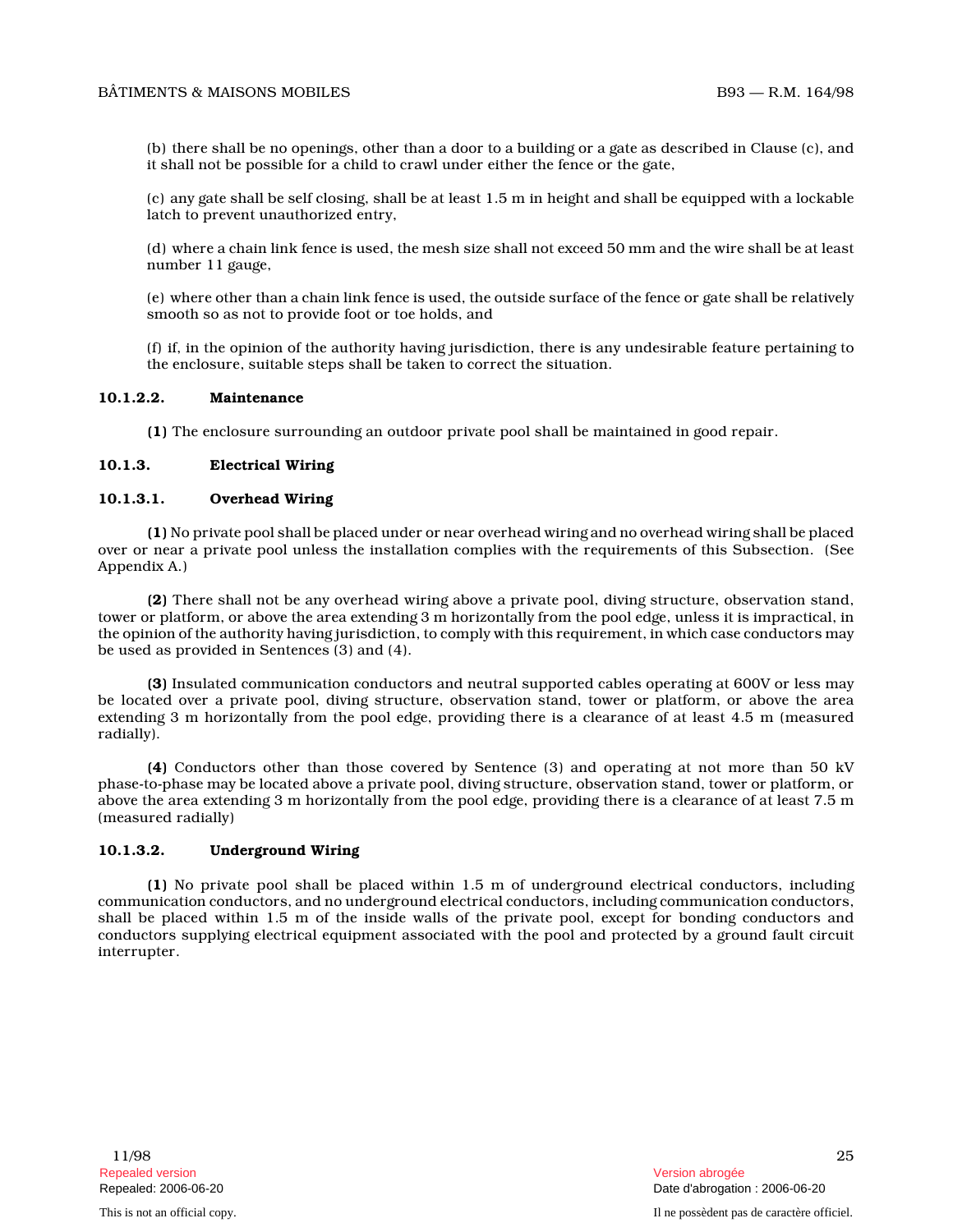## 10.1.3.3. General Electrical Requirements.

(1) Notwithstanding the above requirements, all electrical installations shall comply with the Manitoba Electrical Code .

(2) All metallic parts of a private pool, including reinforcing steel, shall be electrically grounded in accordance with the requirements of the Manitoba Electrical Code .

## 10.1.4. Plumbing Requirements

## 10.1.4.1. Backflow Prevention

(1) The water in the private pool and the re-circulation system shall be separated from the make-up water supply and from the sewer or drainage system by air gaps or other backflow preventors.

## 10.1.4.2. Water Disposal

(1) Notwithstanding the requirements of Article 10.1.4.1., the pool waste-water shall be disposed of into the sanitary sewer system, directly into the storm sewer, or be contained within the confines of the owner's property.

## 10.1.5. Structural Requirements

# 10.1.5.1. Design

(1) The structural design of all in-ground private pools for swimming must bear the seal of a professiona l engineer competent in this field of work.

> The Queen's Printer for the Province of Manitoba

Repealed version Version abrogée

26  $11/98$ Date d'abrogation : 2006-06-20 This is not an official copy. Il ne possèdent pas de caractère officiel.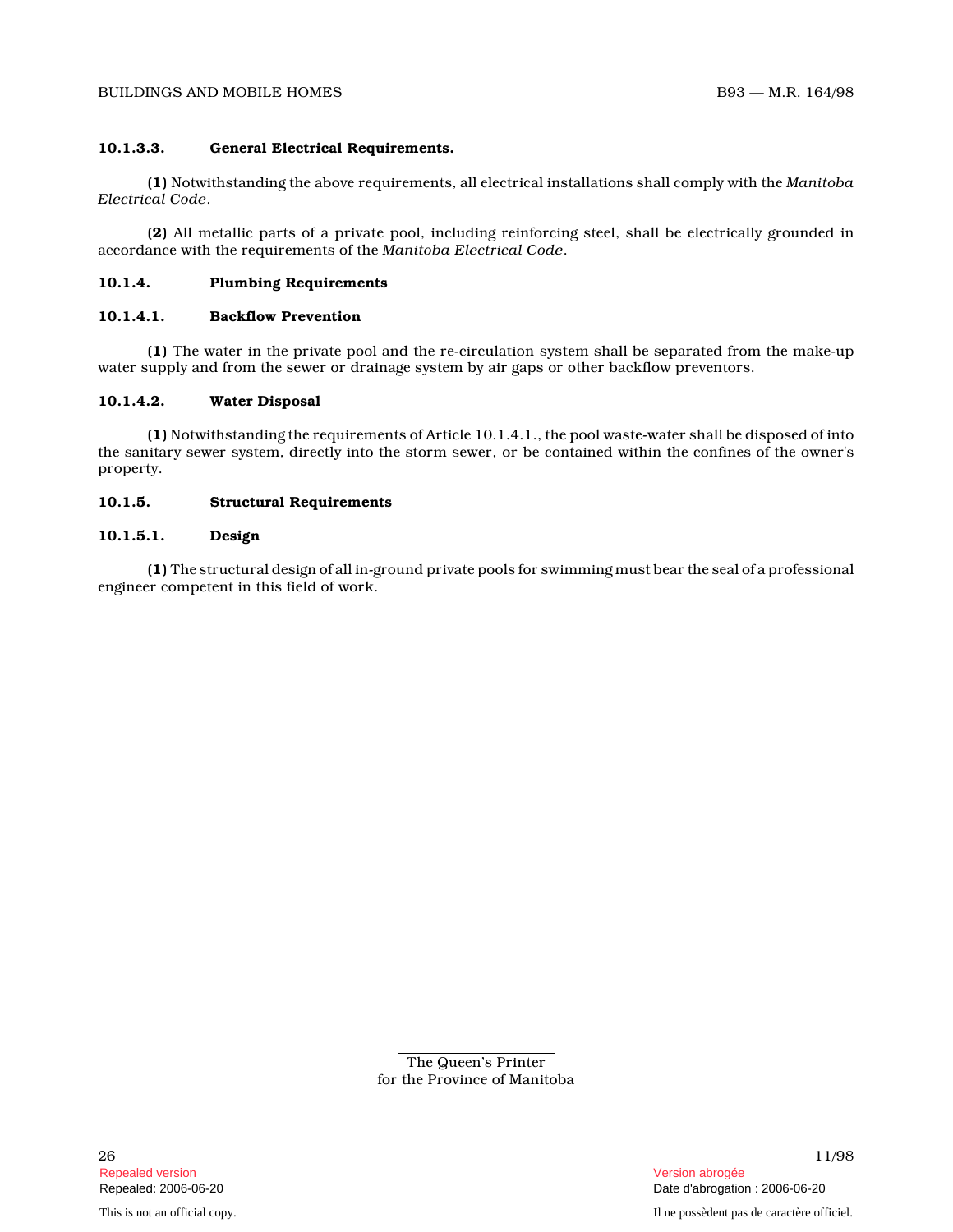#### ANNEXE (article 1)

## MODIFICATIONS AU CODE NATIONAL DU BÂTIMENT – CANADA 1995

## Modifications à la partie 1

#### 1 L'article 1.1.3.2. est modifié par adjonction, en ordre alphabétique, de ce qui suit :

Architecte (architect) : membre inscrit de l'Ordre des architectes du Manitoba ou titulaire d'une licence délivrée par l'Ordre.

Code de l'électricité du Manitoba (Manitoba Electrical Code) : s'entend :

a) dans le cas des autres municipalités que la ville de Winnipeg, du Code de l'électricité du Manitoba, R.M. 126/94, pris en application de la Loi sur l'Hydro-Manitoba ;

b) dans le cas de la ville de Winnipeg, l'arrêté intitulé « Winnipeg Electrical By-Law ».

**Enveloppe de bâtiment** (building envelope) : éléments qui séparent l'espace chauffé de l'espace non chauffé, de l'air extérieure ou du sol.

**Établissement de soins en résidence** (residential care facility) : bâtiment ou partie de bâtiment qui, d'après la publicité, l'annonce ou l'entretien qui en est fait, est affecté, expressément ou implicitement, à la prestation de soins en résidence ou de services de transition à au moins trois mais à au plus dix adultes ou à au moins quatre mais à au plus dix enfants qui sont ambulatoires et ne sont pas apparentées biologiquement ou par alliance au propriétaire.

Ingénieur (professional engineer) : titulaire d'un certificat d'inscription ou d'un permis temporaire valide délivré sous le régime de la Loi sur les ingénieurs et les géoscientifiques autorisant l'exercice de la profession d'ingénieur.

Piscine privée (private pool) : bassin artificiel à parois dont le revêtement est en béton, en fibre de verre, en vinyle ou en un matériau similaire, pouvant contenir plus de 60 cm d'eau et situé sur le terrain d'un logement unifamilial.

Rajout (addition) : espace chauffé qui est ajouté à un bâtiment existant et qui augmente l'aire de plancher du bâtiment de plus de 10 m $^{\rm 2}.$ 

Services de transition (transitional services) : services de soutien assurés aux personnes qui, bien qu'actuellement ou éventuellement capables de vivre de façon autonome, ont provisoirement besoin de surveillance, d'aide ou de conseils.

Soins en résidence (residential care) : aide requise par un enfant ou un adulte souffrant d'une incapacité ou d'une déficience qui l'empêche de vivre d'une façon autonome.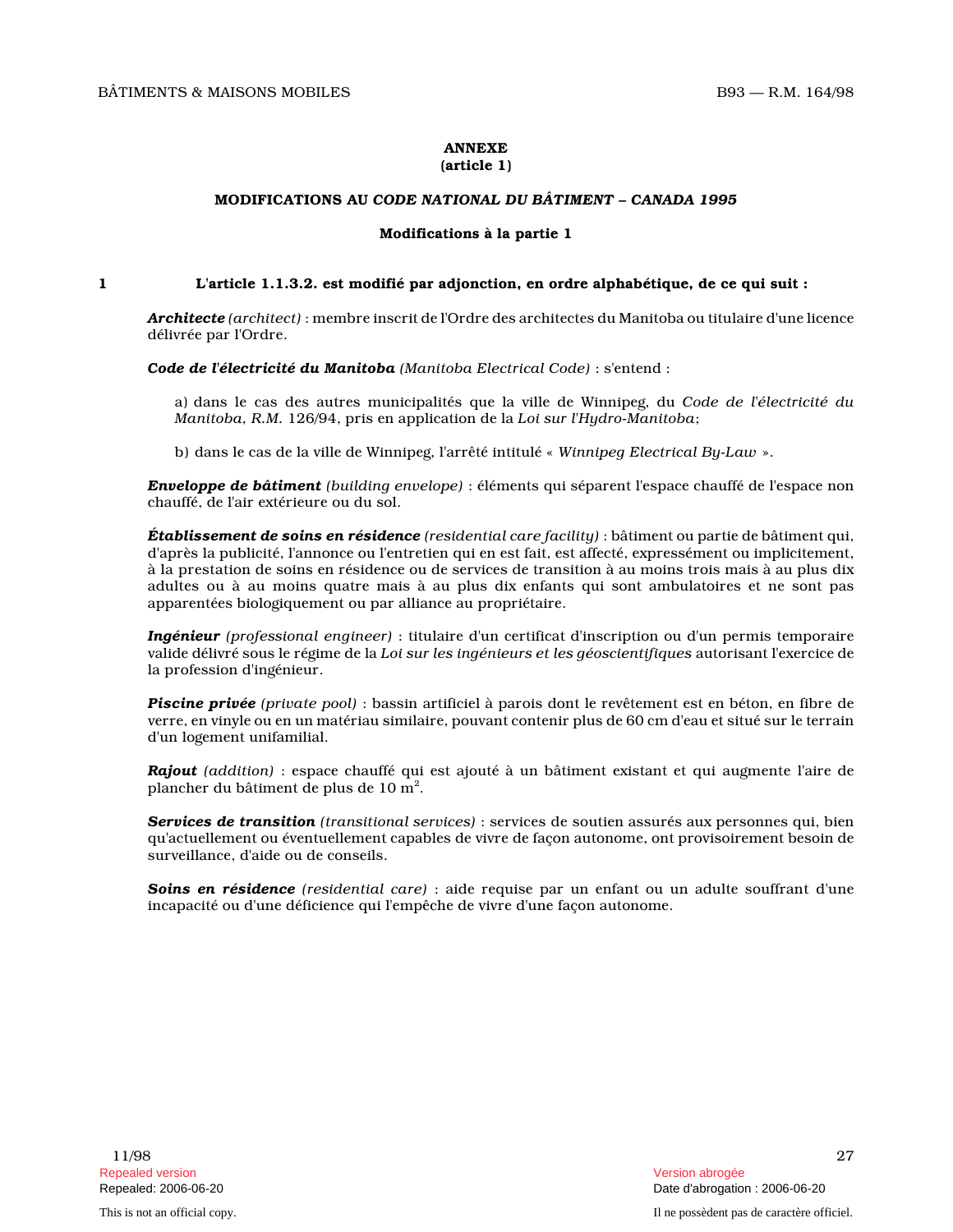# Modifications à la partie 2

# 2 L'article 2.1.1.1. est remplacé par ce qui suit :

## 2.1.1.1. Domaine d'application

1) Sauf disposition contraire des sous-sections 2.1.7. et 2.1.8., les parties 1, 2, 7, 8 et 10 s'appliquent à tous les bâtiments.

## 3 Le paragraphe 2.1.2.1. 1) est remplacé par ce qui suit :

## 2.1.2.1. Domaine d'application

1) Sous réserve des sous-sections 2.1.7. et 2.1.8., les parties 3, 4, 5 et 6 s'appliquent :

a) aux bâtiments abritant des usages principaux :

- i) du groupe A, établissements de réunion ;
- ii) du groupe B, établissements de soins ou de détention ;
- iii) du groupe F, division 1, établissements industriels à risques très élevés ; et

b) aux bâtiments ayant une aire de bâtiment supérieure à 600 m $^2$  ou dont la hauteur de bâtiment dépasse 3 étages et qui abritent des usages principaux :

- i) du groupe C, habitations ;
- ii) du groupe D, établissements d'affaires ;
- iii) du groupe E, établissements commerciaux ; ou

 iv) du groupe F, divisions 2 et 3, établissements industriels à risques moyens et établissements industriels à risques faibles.

#### 4 Le paragraphe 2.1.3.1. 1) est remplacé par ce qui suit :

#### 2.1.3.1. Domaine d'application

1) Sauf disposition contraire des sous-sections 2.1.7 et 2.1.8., la partie 9 s'applique aux bâtiments don t la hauteur de bâtiment n'excède pas 3 étages, dont l'aire de bâtiment n'excède pas 600 m $^{\rm 2}$  et qui abritent des usages principaux :

- a) du groupe C, habitations ;
- b) du groupe D, établissements d'affaires ;
- c) du groupe E, établissements commerciaux ; ou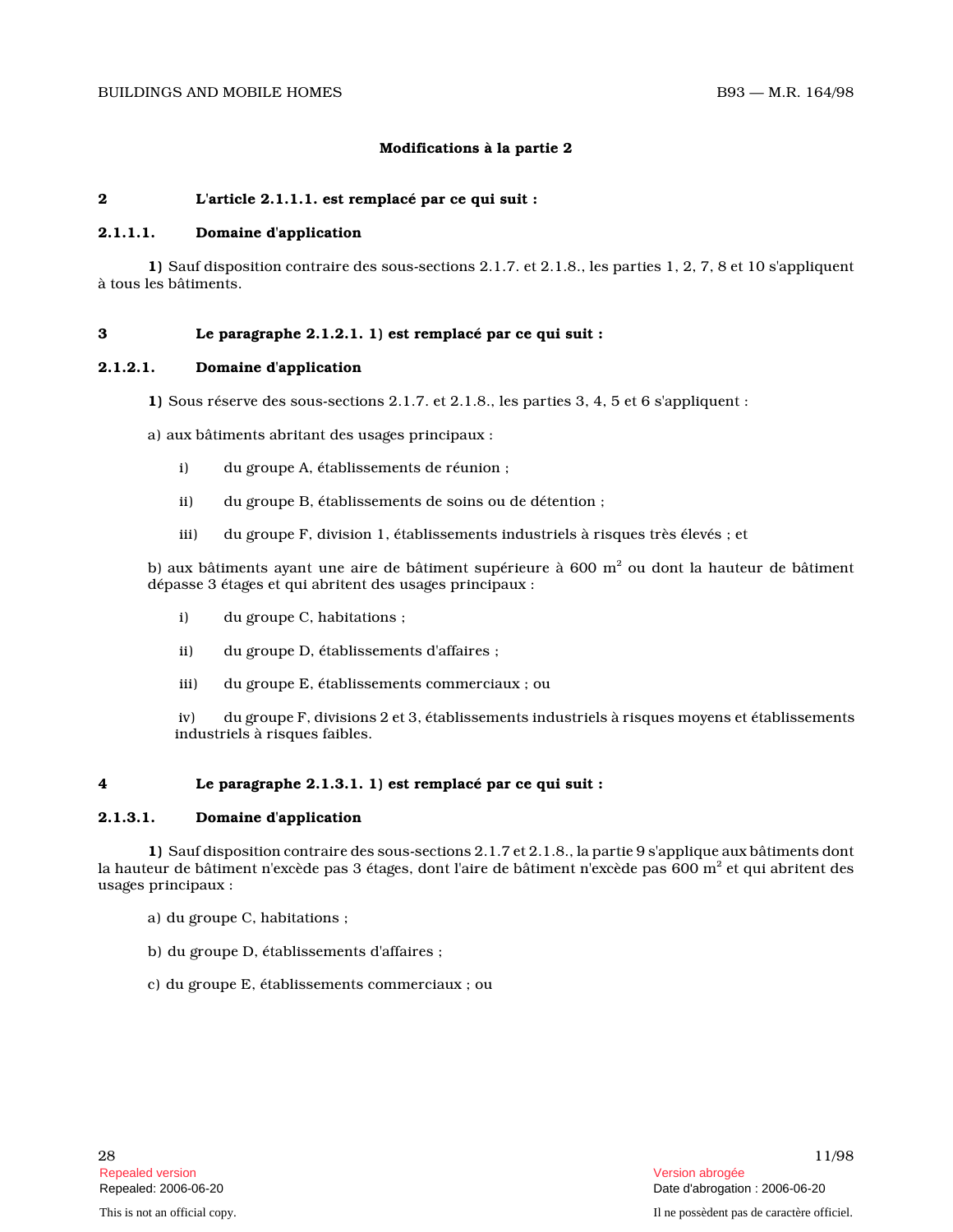d) du groupe F, divisions 2 et 3, établissements industriels à risques moyens et établissements industriels à risques faibles.

# 5 La sous-section 2.1.5 est supprimée.

## 6 Il est ajouté, après le paragraphe 2.1.6.2. 2), ce qui suit :

## 2.1.7. Utilisation restreinte des bâtiments existant s

## 2.1.7.1. Transformations et réparations

1) Le présent code s'applique aux parties de bâtiments qui sont transformées ou réparées, sauf que, dans les cas où, de l'avis de l'autorité compétente, la transformation aurait une incidence sur le degré de sécurité du bâtiment, des améliorations doivent y être apportées comme l'exige l'autorité.

2) La transformation, la restauration, la remise à neuf, la rénovation ou la réparation d'un bâtiment ne doit pas réduire le degré de sécurité des personnes ni le rendement du bâtiment.

## 2.1.7.2. Rajouts horizontaux

1) Il est permis d'apporter des rajouts à un bâtiment ou à une construction pourvu :

a) que le bâtiment et le rajout soient conformes au présent code ; ou

b) qu'un mur coupe-feu ayant le degré de résistance au feu requis sépare le bâtiment du rajout et qu'un accès acceptable soit prévu pour le service d'incendie.

# 2.1.7.3. Augmentation du nombre d'étages

1) Il est interdit d'augmenter le nombre d'étages d'un bâtiment si le bâtiment complet n'est pas conforme au présent code.

## 2.1.7.4. Déplacement d'un bâtiment

1) Le présent code s'applique aux bâtiments qui sont déplacés en tout ou en partie à un nouvel endroit.

# 2.1.7.5. Démolition

1) Lorsque la totalité ou une partie d'un bâtiment est démolie, le présent code s'applique aux travaux de démolition ainsi qu'aux travaux effectués sur toute partie du bâtiment non démolie afiin de corriger une défectuosité.

## 2.1.7.6. Modifications

1) Malgré les articles 2.1.7.1. à 2.1.7.5., l'autorité compétente peut permettre des modifications aux exigences du présent code pour les parties de bâtiment qui ne sont pas transformées ou auxquelles rien n'est ajouté pourvu que :

a) l'auteur de la demande prouve à l'autorité compétente que la sécurité structurale de ces parties n'est pas compromise ;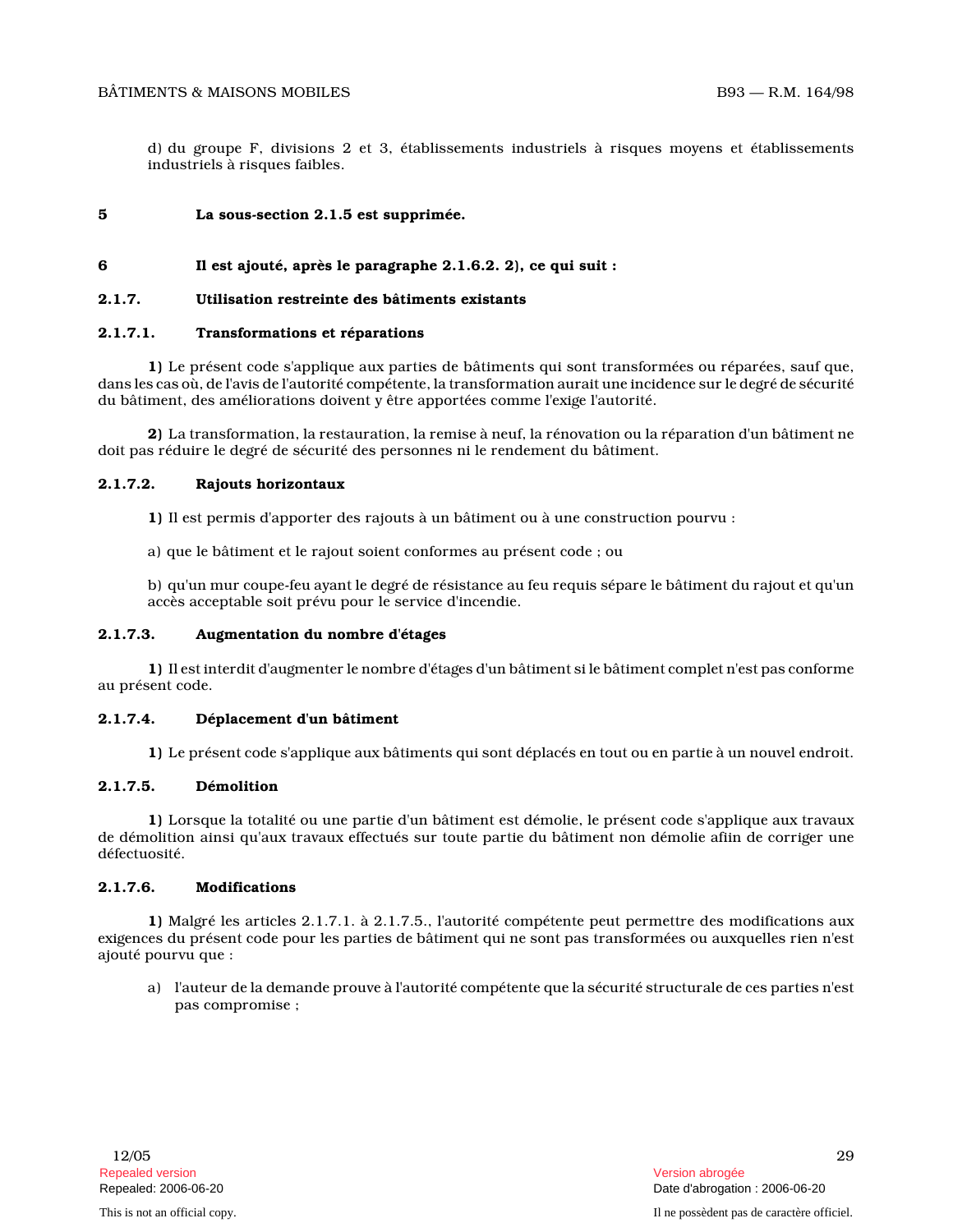b) l'autorité compétente estime que les modifications sont justifiées et conformes à l'esprit du Code .

## 2.1.7.7. Bâtiments endommagés

1) Le présent code et le Code de prévention des incendies du Manitoba s'appliquent aux travaux de reconstruction des bâtiments endommagés par un incendie ou de toute autre façon.

# 2.1.7.8. Condition dangereuse

1) Le présent code et le Code de prévention des incendies du Manitoba s'appliquent aux travaux effectués afin de corriger une condition dangereuse dans un bâtiment ou près de ce dernier.

## 2.1.7.9. Changement d'usage

1) Le présent code s'applique aux bâtiments et aux parties de bâtiments dont l'usage principal est changé.

# 2.1.8. Exclusions

## 2.1.8.1. Exclusions

1) Le présent code ne s'applique pas :

- a) aux bâtiments agricoles ;
- b) aux travaux publics effectués sur une voie publique ou sur une emprise routière de transport en commun ;
- c) aux pylônes et aux poteaux des compagnies de service public, aux pylônes ou antennes de transmission de signaux de télévision, de radio ou de communication, sauf dans la mesure où ils exercent des charges sur les bâtiments auxquels ils sont attachés ou sur lesquels ils sont installés ;
- d) aux barrages hydroélectriques ou de régulation des crues ni aux constructions ou à l'équipement et au matériel mécanique ou autre dont il n'est pas fait mention dans le Code ;
- e)  $\;$  aux bâtiments annexes dont l'aire de bâtiment n'est pas supérieure à 10 m $^2$  et qui ne présente aucun danger.

# 6.1 Il est ajouté, après l'article 2.3.1.2., ce qui suit :

## 2.3.1.3. Recours obligatoire aux concepteurs

1) Les plans, dessins et documents connexes qui accompagnent une demande de construction d'un bâtiment visé par la sous-section 2.1.2. sont établis, signés et scellés par un architecte et un ingénieur spécialisés, ou par l'un d'eux, conformément au tableau 2.3.1.3.A.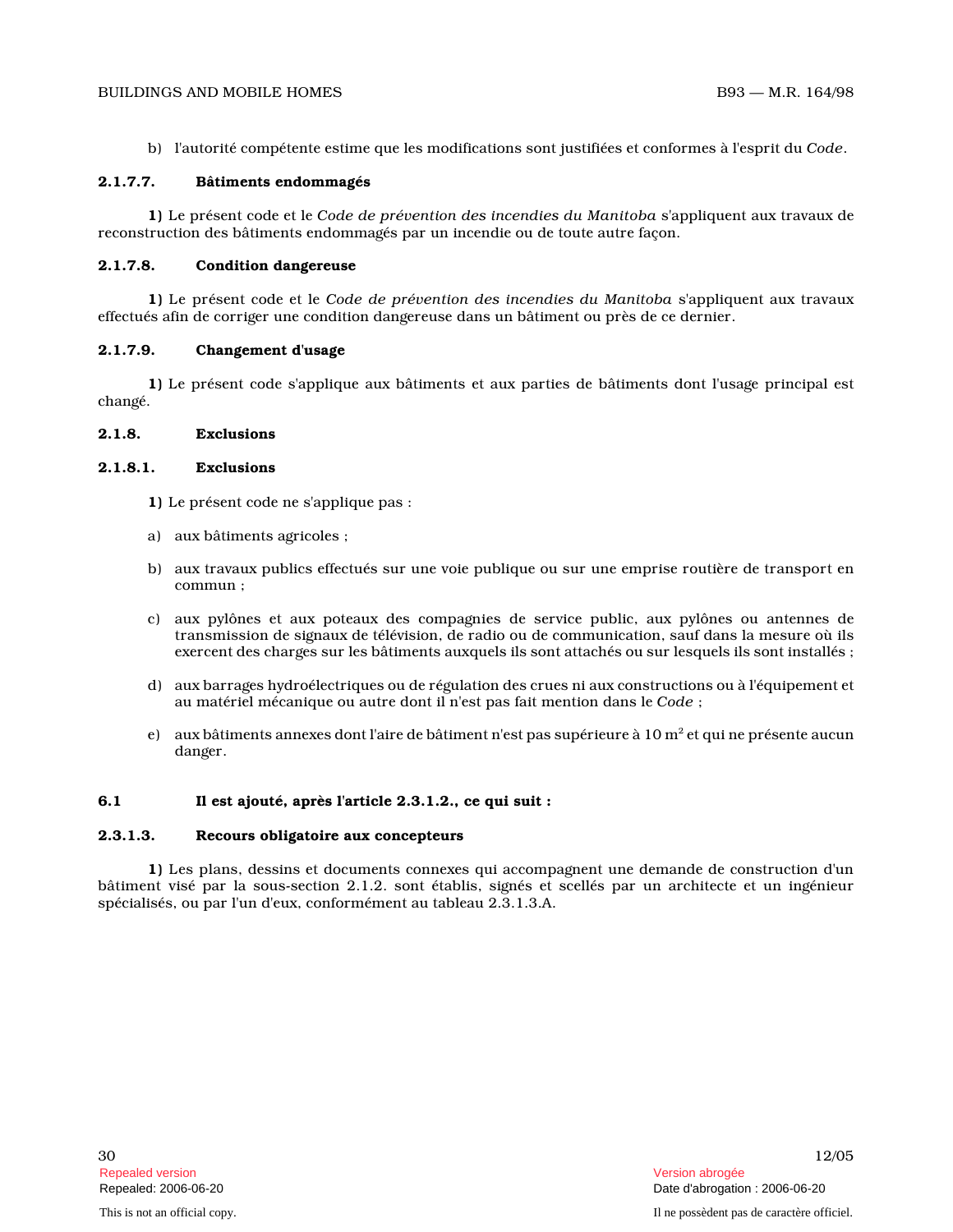## Tableau 2.3.1.3.A Recours obligatoire aux concepteurs Faisant partie intégrante du paragraphe 2.3.1.3. 1)

| Classification des bâtiments                                                                | Recours obligatoire aux<br>concepteurs* |
|---------------------------------------------------------------------------------------------|-----------------------------------------|
| Groupe A : établissements de réunion                                                        | Architecte                              |
| (à l'exception du groupe A, division 3 : arénas ayant au                                    | et.                                     |
| maximum 1 000 sièges fixes)                                                                 | ingénieur                               |
| Groupe A, division 3 : arénas                                                               | Architecte                              |
| Bâtiments ayant au maximum 1 000 sièges fixes                                               | ou                                      |
|                                                                                             | ingénieur                               |
| Groupe B : établissements de soins ou de détention                                          | Architecte                              |
|                                                                                             | et                                      |
|                                                                                             | ingénieur                               |
| Groupe C : habitations                                                                      | Architecte                              |
| Bâtiments ayant une superficie de plus de $600 \text{ m}^2$ ou comptant plus                | et                                      |
| de 3 étages                                                                                 | ingénieur                               |
| Groupe D : établissements d'affaires                                                        | Architecte                              |
| Bâtiments ayant une superficie de plus de $600 \text{ m}^2$ ou comptant plus                | et                                      |
| de 3 étages                                                                                 | ingénieur                               |
| Groupe E : établissements commerciaux                                                       | Architecte                              |
| Bâtiments ayant une superficie de plus de $600 \text{ m}^2$ ou comptant plus                | <sub>et</sub>                           |
| de 3 étages                                                                                 | ingénieur                               |
| Groupe F, division 1 : établissements industriels à risques très élevés                     | Architecte                              |
|                                                                                             | ou                                      |
|                                                                                             | ingénieur                               |
| Groupe F, divisions 2 et 3 : établissements industriels à risques moyens                    | Architecte                              |
| et faibles                                                                                  | ou                                      |
| Bâtiments ayant une superficie de plus de $600 \text{ m}^2$ ou comptant plus<br>de 3 étages | ingénieur                               |

\*Le ou les concepteurs doivent être spécialisés dans le type de travail à accomplir.

R.M. 177/2005

2) Si l'autorité compétente détermine que les transformations apportées à un bâtiment que vise la sous-section 2.1.2. auront ou pourraient vraisemblablement avoir une incidence considérable sur l'intégrité des éléments qui suivent, les plans, dessins et documents connexes qui accompagnent la demande d'autorisation de transformation doivent être établis, signés et scellés par un architecte et un ingénieur spécialisés, ou par l'un d'eux, selon ce qu'elle décide compte tenu du type de travail à accomplir :

a) les systèmes de sécurité incendie, y compris les avertisseurs d'incendie, les extincteurs automatiques et les canalisations;

b) les éléments visant à assurer la sécurité des personnes, y compris les issues, les entrées et les corridors communs;

c) les compartiments à l'épreuve du feu, y compris les séparations coupe-feu verticales ou horizontales ;

d) la stratégie structurale;

e) les installations visant à séparer le bâtiment de l'extérieur, y compris l'enveloppe de bâtiment;

f) les installations de chauffage, de ventilation et de conditionnement d'air;

g) les planchers pouvant notamment être aménagés au moyen d'une mezzanine, d'un ajout ou d'un autre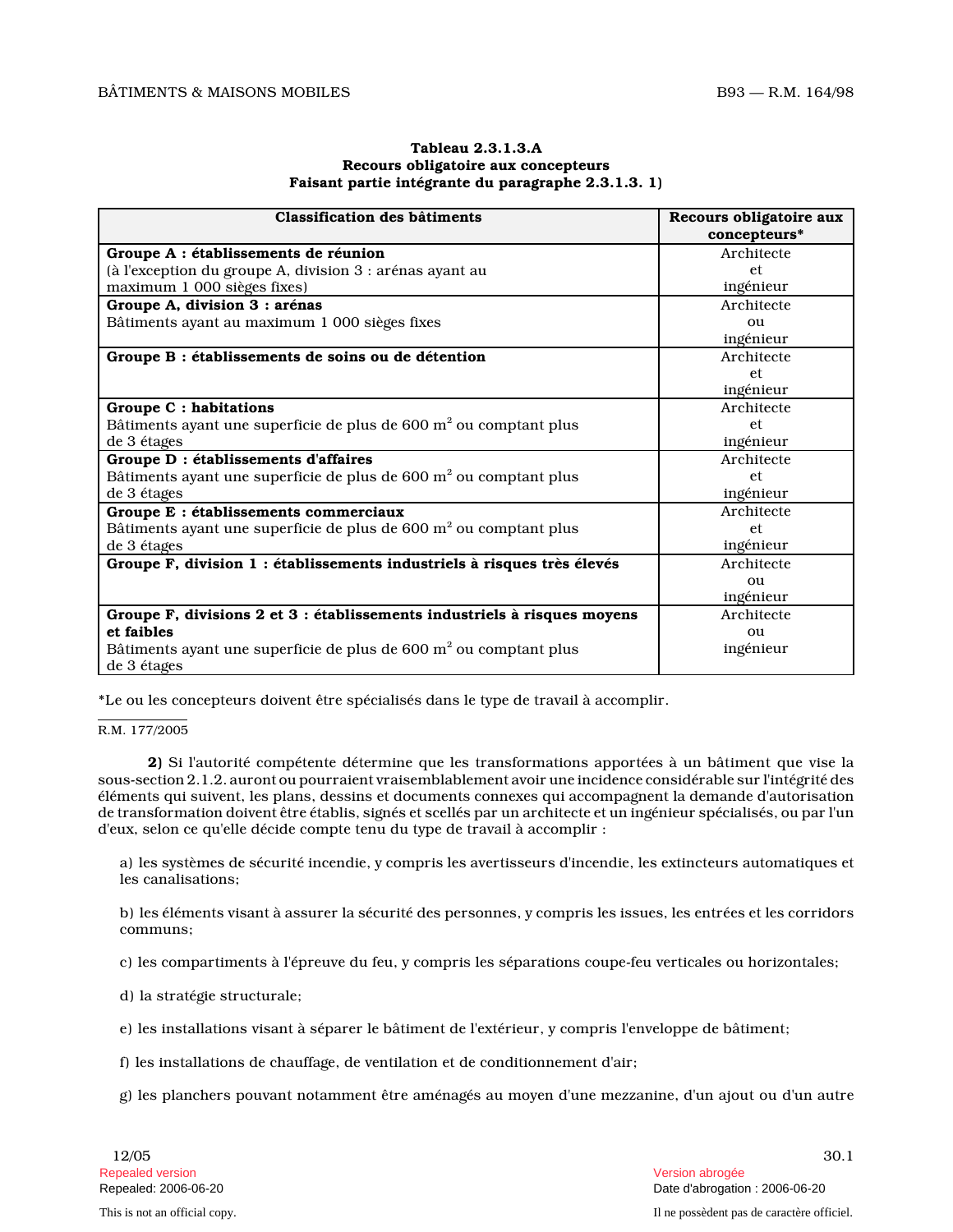élément semblable;

h) un ou plusieurs des éléments précités.

En l'absence d'une telle détermination, les plans, dessins et documents connexes n'ont pas à être établis, signés et scellés par un architecte ou un ingénieur.

# R.M. 177/2005

3) Chacun des concepteurs visés au paragraphe 2.3.1.3. 1) ou 2) établit, signe et scelle les plans, dessins et documents connexes qui se rapportent au type de travail dans lequel ils sont spécialisés.

R.M. 177/2005

Suite à la page 31.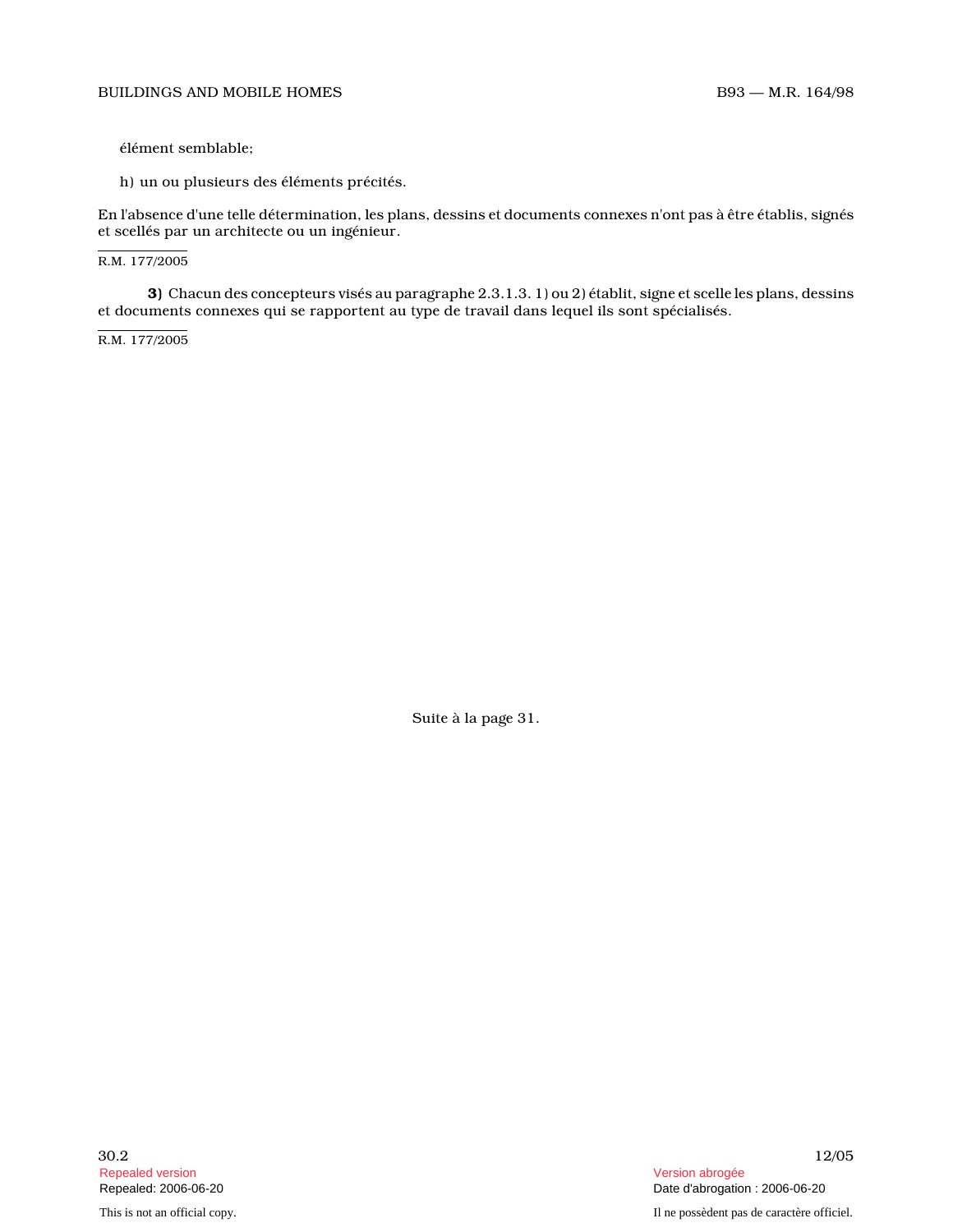## BÂTIMENTS & MAISONS MOBILES B93 — R.M. 164/98

# 7 L'article 2.6.2.1. est remplacé par ce qui suit :

## 2.6.2.1. Inspection de la construction

1) Le concepteur ou une autre personne dûment qualifiée relevant du concepteur doit inspecter la construction d'un bâtiment ou d'une partie de bâtiment afin de s'assurer que la construction est conforme à la conception [voir le paragraphe A-4.2.2.3. 1) de l'annexe A].

## 8 L'article 2.6.3.1. est remplacé par ce qui suit :

## 2.6.3.1. Examen des dessins d'atelier

1) Le concepteur ou une autre personne dûment qualifiée relevant du concepteur doit examiner les dessins d'atelier et autres documents connexes afin de s'assurer qu'ils sont conformes à la conception [voir le paragraphe A-4.2.2.3. 1) de l'annexe A].

# 9 L'article 2.6.4.1. est remplacé par ce qui suit :

## 2.6.4.1. Qualité d'exécution

1) Le concepteur ou une autre personne dûment qualifiée relevant du concepteur doit examiner les matériaux, la qualité d'exécution et les résultats des essais de matériaux aux différentes étapes de l a construction [voir le paragraphe A-4.2.2.3. 1) de l'annexe A].

# 10 Il est ajouté, après l'article 2.7.1.1., ce qui suit :

# 2.7.1.2. Code de prévention des incendies

1) Tout renvoi au Code national de prévention des incendies est considéré comme un renvoi au Code de prévention des incendies du Manitoba .

## 2.7.1.3. Code de l'électricité

1) Tout renvoi à la norme CSA C22.1, Code canadien de l'électricité, première partie, est considéré comme un renvoi au Code de l'électricité du Manitoba .

# 2.7.1.4. Code du bâtiment

1) Tout renvoi au Code national du bâtiment du Canada est considéré comme un renvoi au Code du bâtiment du Manitoba .

## 2.7.1.5. Code de la plomberie

1) Tout renvoi au Code national de la plomberie du Canada est considéré comme un renvoi au Code de la plomberie du Manitoba .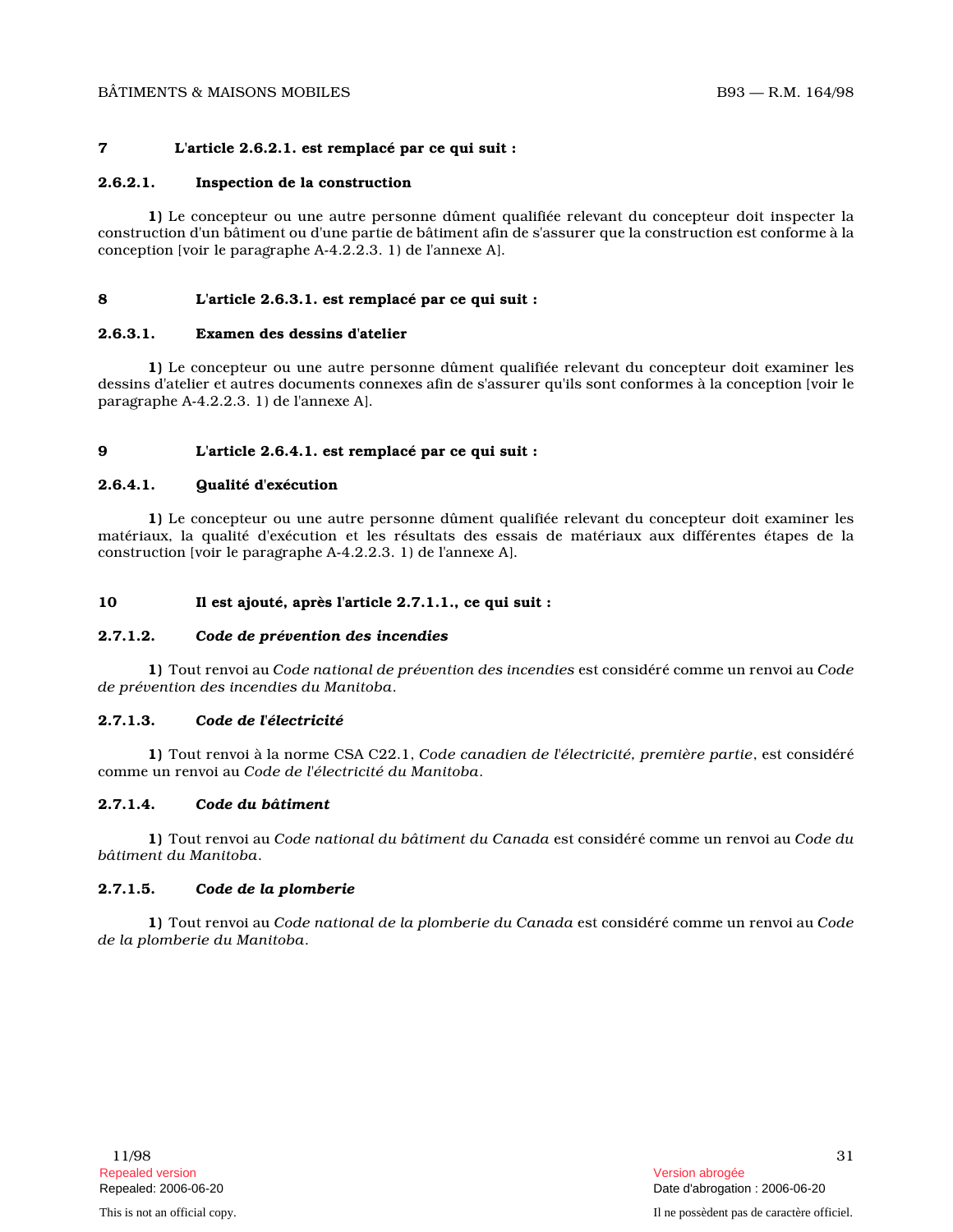## Modifications à la partie 3

## 11 Le paragraphe 3.1.4.3. 1) est remplacé par ce qui suit :

## 3.1.4.3. Fils et câbles

1) Dans les bâtiments pour lesquels une construction combustible est autorisée, les câbles de fibres optiques ainsi que les fils et les câbles électriques :

- a) ne doivent pas propager la flamme ou continuer à brûler pendant plus d'une minute lorsqu'ils sont soumis à l'essai à la flamme verticale prévu à la sous-section 4.11.1. de la norme CSA C22.2 N° 0.3, « Méthodes d'essai des fils et câbles électriques » ;
- b) doivent être situés dans :
	- i) des canalisation incombustibles totalement fermées (voir l'annexe A) ;
	- ii) des murs en maçonnerie ;
	- iii) des dalles en béton ; ou
	- iv) des canalisations non métalliques totalement fermées conformes à l'article 3.1.5.19 ; ou
- c) ne doivent pas s'avancer à une distance de plus de 3 m à l'intérieur d'un bâtiment si le fil ou le câble est un branchement d'abonné au service téléphonique (voir le paragraphe 3.6..4.3. 1) de l'annexe A).

## 12 Le paragraphe 3.2.4.1. 3) est remplacé par ce qui suit :

3) Il n'est pas obligatoire d'installer un système d'alarme incendie dans un bâtiment abritant au plus 4 logements et aucun autre usage.

## 13 Le paragraphe 3.2.4.1. 4) est supprimé.

#### 14 Il est ajouté, après l'alinéa 3.2.4.10. 2)f), ce qui suit :

g) dans chaque suite et dans chaque pièce qui ne se trouve pas dans une suite, dans les parties de bâtiments dont l'usage principal est du groupe C (voir l'article 3.2.4.21. pour les avertisseurs de fumée).

## 15 Le paragraphe 3.2.4.22. 5) est remplacé par ce qui suit :

5) Le réseau de communication bilatérale prévu à l'alinéa 1)a) doit comporter des téléphones d'urgence sur chaque aire de plancher à au plus 6 m de chaque puits d'escalier d'issue desservant l'aire de plancher.

#### 16 L'article 3.2.5.7. est remplacé par ce qui suit :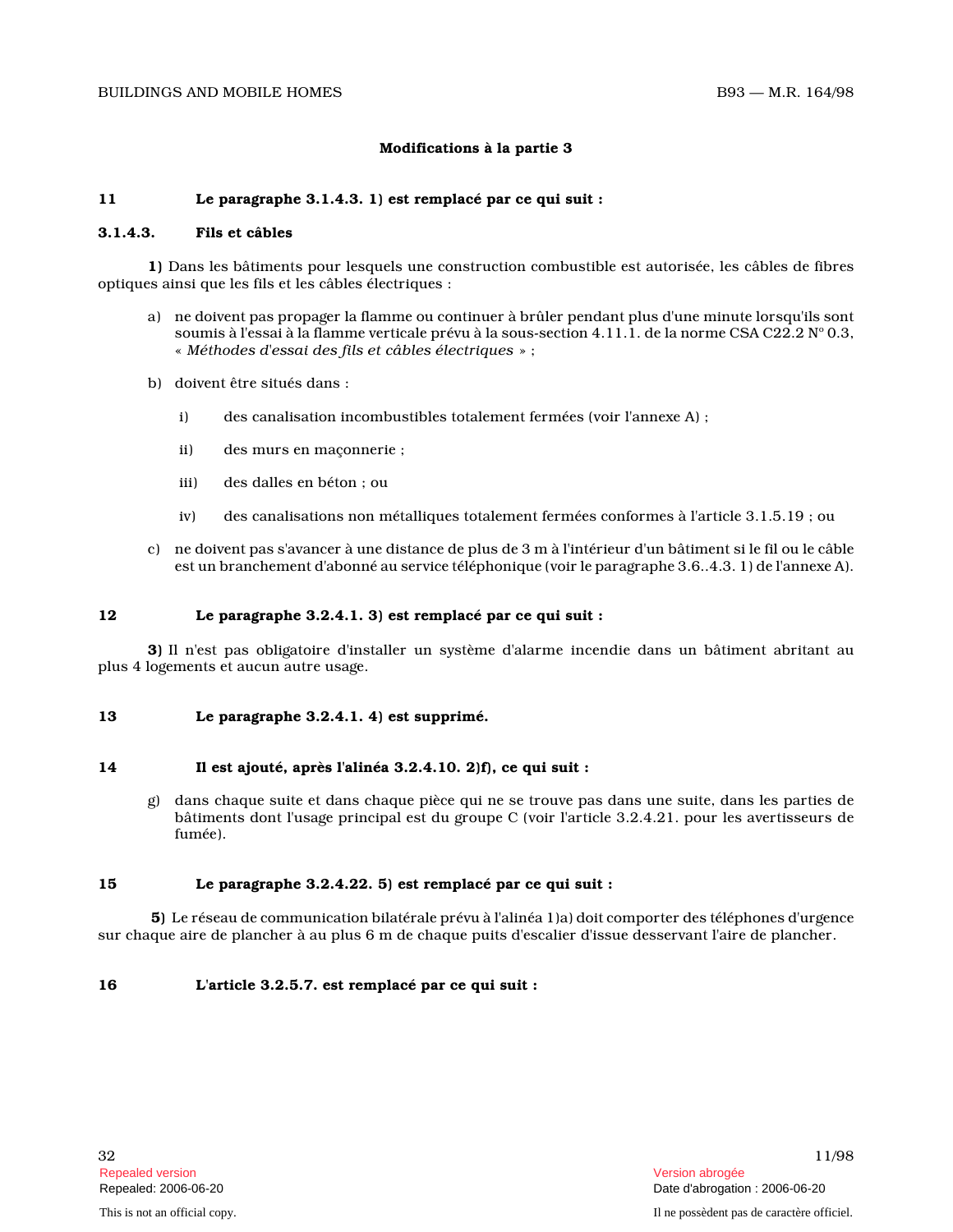# 3.2.5.7. Alimentation en eau

1) Il faut prévoir, pour chaque bâtiment, une alimentation en eau convenable pour la lutte contre l'incendie (voir l'annexe A).

## 17 L'alinéa 3.2.6.5. 6)a) est remplacé par ce qui suit :

a) être installés dans des vides techniques conformes à la section 3.6 ne contenant pas d'autres matériaux combustibles et être séparés du reste du bâtiment par une séparation coupe-feu ayant un degré de résistance au feu d'au moins une heure ; o u

## 18 Le paragraphe 3.2.6.9. 1) est remplacé par ce qui suit :

1) Les câbles électriques qui alimentent les systèmes d'alarme incendie et les équipements de sécurité mentionnés aux articles 3.2.6.2. à 3.2.6.8. doivent être:

- a) installés dans des vides techniques conformes à la section 3.6. ne contenant pas d'autres matériaux combustibles et être séparés du reste du bâtiment par une séparation coupe-feu ayant un degré de résistance au feu d'au moins une heure ; ou
- b) protégés de l'exposition au feu, à partir de la source d'alimentation jusqu'aux branchements, pour assurer le fonctionnement continu des installations pendant au moins une heure.

19 Le paragraphe 3.3.1.12. 3) est modifié par adjonction, à la fin du paragraphe, de « (voir l'annexe A) ».

20 Le paragraphe 3.3.1.17. 3) est modifié par adjonction, à la fin du paragraphe, de « (voir l'annexe A) ».

21 Le paragraphe 3.4.6.5. 7) est modifié par adjonction, à la fin du paragraphe, de « (voir l'annexe A) ».

## 22 L'alinéa 3.4.6.15. 4)e) est remplacé par ce qui suit :

- e) que le mécanisme de verrouillage soit neutralisé :
	- i) 15 secondes au plus après qu'une poussée d'au plus 90 N a été exercée sur la quincaillerie d'ouverture de la porte et que soit également déclenché un mécanisme de déverrouillage qui empêche le reverrouillage tant que la porte n'a pas été ouverte ; ou
	- ii) sous l'action d'un déclencheur manuel faisant partie d'un système d'alarme d'incendie et situé sur le mur, à 600 mm au plus de la porte ;

## 23 L'alinéa 3.4.6.15. 4)g) est remplacé par ce qui suit :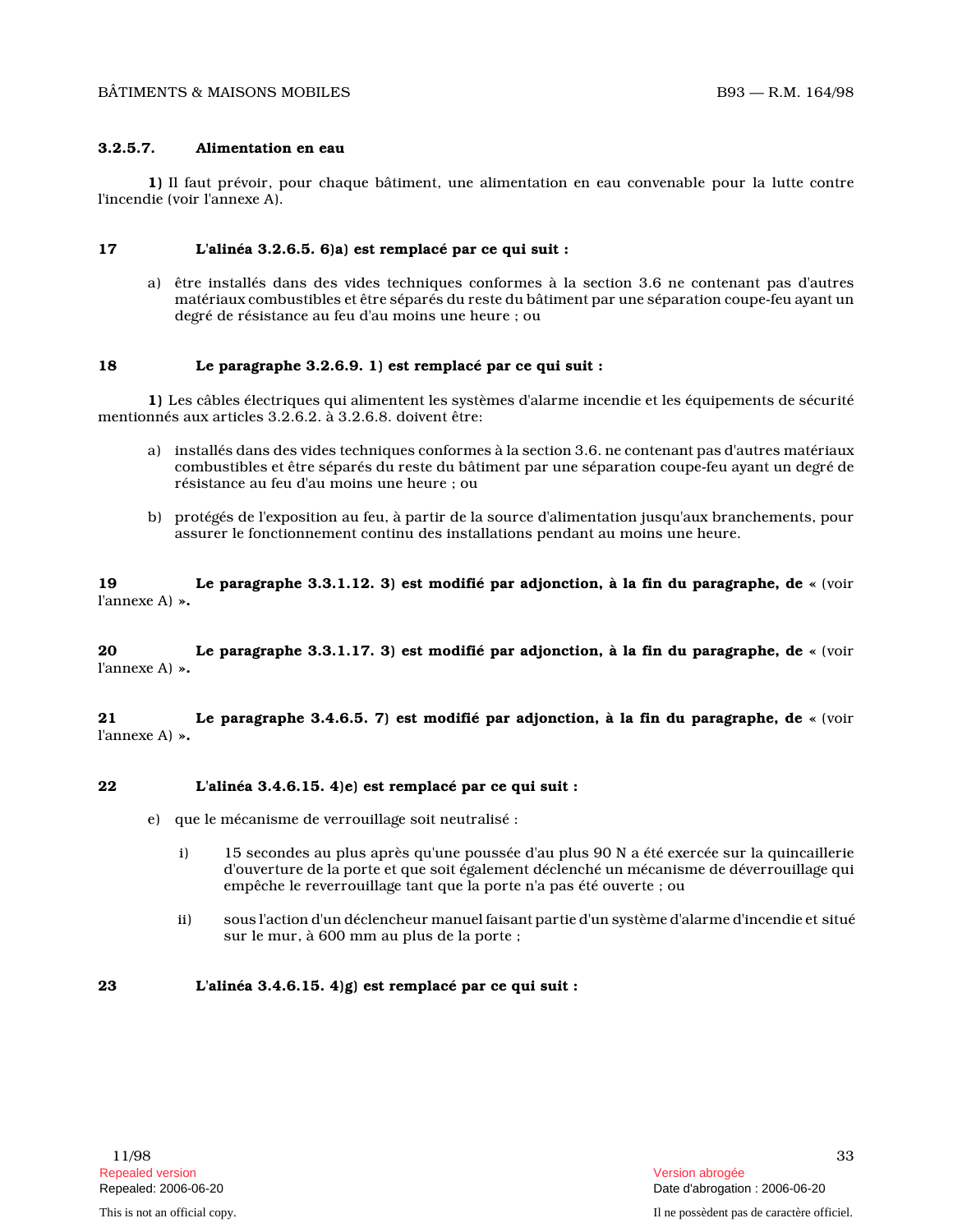g) que la porte d'issue comporte une affiche permanente indiquant que le mécanisme de verrouillage se neutralise en moins de 15 secondes lorsqu'on applique une pression sur la quincaillerie d'ouverture de la porte ou, si un déclencheur manuel a été installé conformément à l'alinéa e), que la porte d'issue comporte une affiche permanente portant la mention suivante : SORTIE DE SECOURS DÉVERROUILLÉE PAR L'ALARME D'INCENDIE ;

sauf que les alinéas e), f) et g) ne s'appliquent par aux usages du groupe B, division 2, lorsque la sécurité des patients est compromise par des sorties trop fréquentes (voir l'annexe A).

# 24 Le tableau 3.7.4.2.A. est remplacé par ce qui suit :

### Tableau 3.7.4.2.A. W.-C. pour établissements de réunion Faisant partie intégrante du paragraphe 3.7.4.2. 6)

| Nombre de personnes                                                                                                                                                      | Nombre minimal de W.-C.                                             |                                                                      |  |
|--------------------------------------------------------------------------------------------------------------------------------------------------------------------------|---------------------------------------------------------------------|----------------------------------------------------------------------|--|
| de chaque sexe                                                                                                                                                           | Hommes                                                              | Femmes                                                               |  |
| $1 - 25$<br>$26 - 50$<br>$51 - 75$<br>$76 - 100$<br>$101 - 125$<br>$126 - 150$<br>$151 - 175$<br>$176 - 200$<br>$201 - 250$<br>$251 - 300$<br>$301 - 350$<br>$351 - 400$ | 2<br>3<br>3<br>4<br>5<br>5<br>6<br>6                                | 2<br>3<br>4<br>5<br>6<br>8<br>9<br>10<br>11<br>12                    |  |
| > 400                                                                                                                                                                    | 7, plus 1 par groupe<br>additionnel de 200 hommes<br>au-delà de 400 | 13, plus 1 par groupe<br>additionnel de 100 femmes<br>au-delà de 400 |  |

# 25 Le paragraphe 3.8.1.3. 3) est modifié par adjonction, à la fin du paragraphe, de « (voir l'annexe A) ».

# 26 Les paragraphes 3.8.2.1. 1) et 2) sont remplacés par ce qui suit :

1) Sauf disposition contraire du paragraphe 2) et de l'article 3.8.2.3., il faut prévoir un parcours sans obstacles à chaque étage depuis l'entrée que vise l'article 3.8.1.2. et donnant :

- a) sur chaque suite ;
- b) sur les pièces ou aires qui desservent le public ou sont mises à la disposition des visiteurs, y compris les aires des établissements de réunion dotées de sièges fixes, les aires d'affichage et les services promotion des ventes ;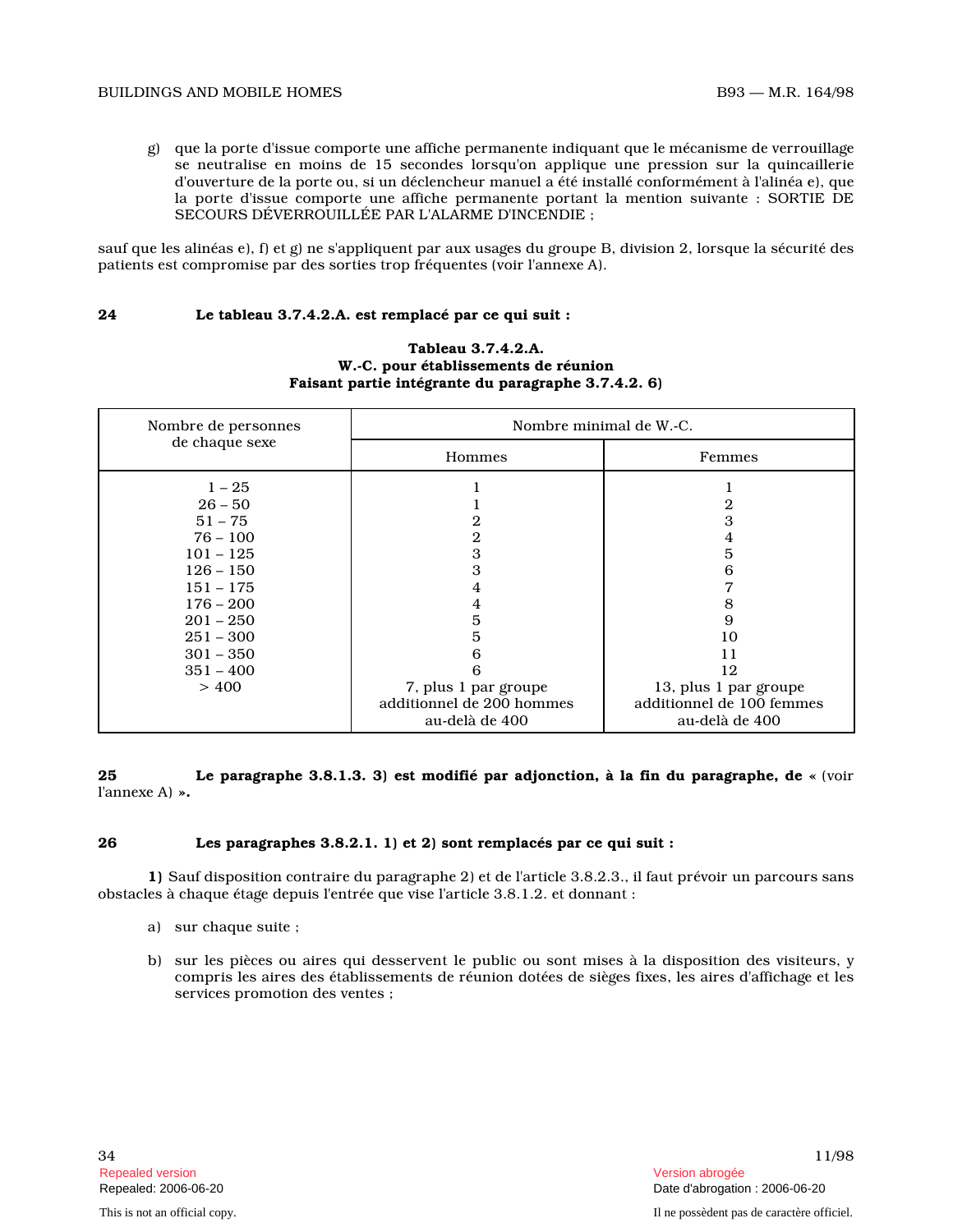- c) sur les pièces ou les aires réservées aux étudiants dans les établissements de réunion ;
- d) sur les aires générales de travail, y compris les bureaux généraux ;
- e) sur les aires d'utilisation ou de service général, y compris les buanderies communes dans les habitations, les aires de loisirs, les cafétérias, les lieux de détente, les salles à manger et les infirmeries ;
- f) sur les pièces où l'on dort dans les hôpitaux et les foyers de soins infirmiers ;
- g) sur au moins un ascenseur ou un appareil de levage conforme à l'article 3.8.3.5. ;
- h) sur les salles de toilettes prévues à l'article 3.8.2.3. ;
- i) sur toute installation qui doit être adaptée aux personnes handicapées en application du présent article ;
- j) sur les balcons prévus conformément au paragraphe 3.3.1.7. 1) ; et
- k) sur les guichets de service qu'utilise le grand public.

(Voir l'article 3.3.1.7. pour les exigences supplémentaires applicables aux aires de plancher situées au-dessous et au-dessus du premier étage pour lesquelles il faut prévoir un parcours sans obstacles.) (Voir l'annexe A.)

- 2) Il n'est pas nécessaire de prévoir un parcours sans obstacles conforme au paragraphe 1) donnant :
- a) sur un balcon ou une mezzanine d'un usage principal du groupe A, toutes les divisions, pourvu :
	- i) que le balcon ou la mezzanine ne puisse recevoir plus de 200 personnes ; et
	- ii) qu'un parcours sans obstacles conduisant à d'autres sièges ou à des services connexes soit prévu ailleurs dans la salle de réunion ;
- b) sur un usage du groupe F, division 1 ; ou
- c) sur des usages ou des parties d'usages prévus au tableau 3.8.2.B. et situés dans un bâtiment dont la hauteur de bâtiment n'excède pas trois étages.

# 27 Il est ajouté, après le paragraphe 3.8.2.1. 2), ce qui suit :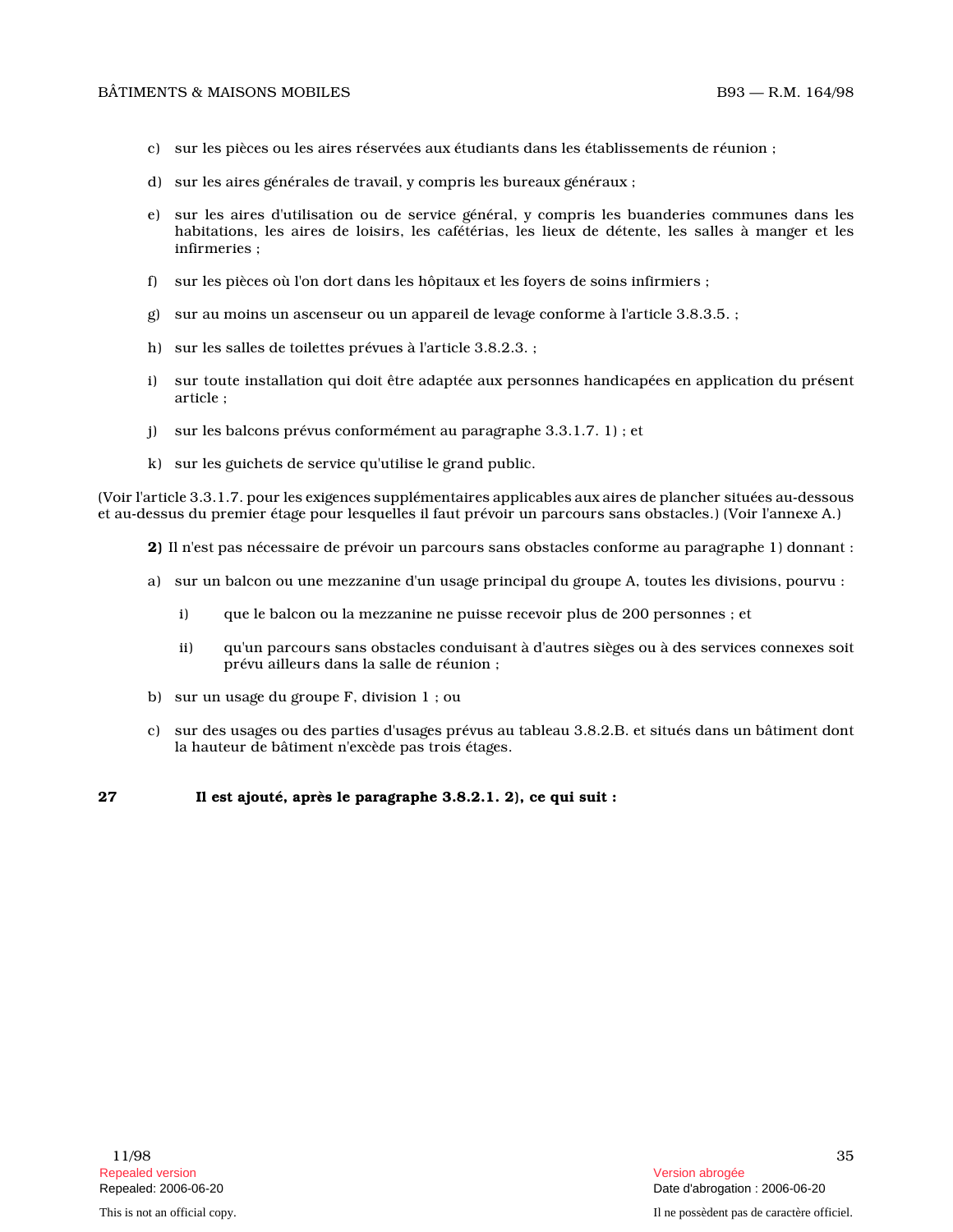| Usage principal                     | Partie d'usage dans les bâtiments dont la hauteur de bâtiment n'excède<br>pas trois étages pour laquelle un parcours sans obstacles n'est pas exigé                                                                                                                                                      |  |  |
|-------------------------------------|----------------------------------------------------------------------------------------------------------------------------------------------------------------------------------------------------------------------------------------------------------------------------------------------------------|--|--|
| Colonne 1                           | $\overline{2}$                                                                                                                                                                                                                                                                                           |  |  |
| Groupe A<br>Toutes les<br>divisions | Tout ou partie du sous-sol ou d'un étage au-dessus du premier étage destiné à<br>servir d'établissement de réunion pouvant recevoir un maximum de 200 personnes<br>par étage.                                                                                                                            |  |  |
|                                     | Restaurant situé dans le sous-sol ou à un étage au-dessus du premier étage et dont<br>le nombre de places assises n'excède pas 100.                                                                                                                                                                      |  |  |
| Groupe B<br>Division 1              | Aires de détention                                                                                                                                                                                                                                                                                       |  |  |
| Groupe B<br>Division 2              | Lorsque le nombre total de personnes de l'usage n'excède pas 10.                                                                                                                                                                                                                                         |  |  |
| Groupe C                            | Maisons, y compris les maisons jumelées, les duplex, les triplex et les maisons en<br>rangée.                                                                                                                                                                                                            |  |  |
|                                     | Chambres d'hôte sur les étages au-dessus du premier étage dans les hôtels, les<br>motels, les pensions de famille ou les maisons meublées où le nombre de chambres<br>d'hôte dans l'usage n'excède pas 20 ou, si ce nombre est supérieur à 20, au<br>moins 1 % des chambres ont un accès sans obstacles. |  |  |
|                                     | Le sous-sol ou les étages au-dessus du premier étage dans les autres usages du<br>groupe C où au moins un des logements ou une des chambres d'hôte est situé au<br>premier étage et est doté d'un accès sans obstacles.                                                                                  |  |  |
| Groupe D                            | Le sous-sol ou les étages au-dessus du premier étage si le nombre de personnes par<br>étage n'excède pas 100.                                                                                                                                                                                            |  |  |
| Groupe E                            | Le sous-sol ou les étages au-dessus du premier étage si le nombre de personnes par<br>étage n'excède pas 100.                                                                                                                                                                                            |  |  |
| Groupe F<br>Divisions 2 et 3        | Le sous-sol ou les étages au-dessus du premier étage si le nombre de personnes par<br>étage n'excède pas 100.                                                                                                                                                                                            |  |  |
| Tous les usages                     | Les locaux techniques tels que les locaux des installations mécaniques, du matériel<br>électrique, de l'équipement téléphonique et du personnel de nettoyage et d'entretien.                                                                                                                             |  |  |

Tableau 3.8.2.B. Faisant partie intégrante du paragraphe 3.8.2.1. 2)

# 28 Le paragraphe 3.8.2.3. 2) est remplacé par ce qui suit :

- 2) Les salles de toilettes peuvent ne pas être conformes aux exigences du paragraphe 1) :
- a) si elles sont situées à l'intérieur d'une suite d'habitation ;
- b) si la même aire de plancher comporte d'autres salles de toilettes sans obstacles à au plus 45 m.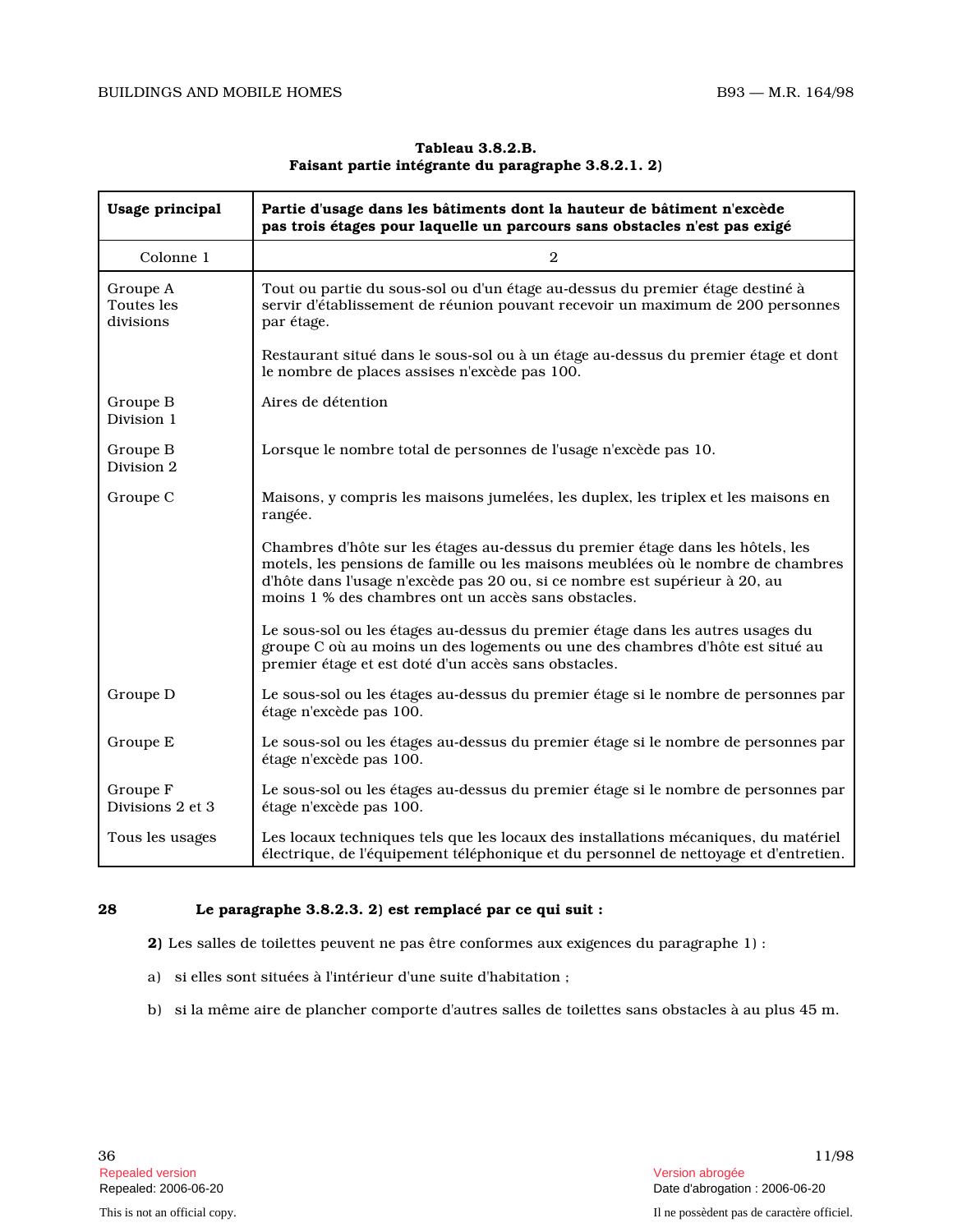## 29 Le paragraphe 3.8.3.3. 10) est remplacé par ce qui suit :

10) Chaque porte faisant partie d'un parcours sans obstacles doit offrir un dégagement d'au moins :

- a) 600 mm si elle pivote en direction de l'approche ; et
- b) 300 mm si elle pivote en direction opposée à l'approche et est munie d'un loquet (voir l'annexe A).

# 30 L'alinéa 3.8.3.4. 1)e) est remplacé par ce qui suit :

e) sauf disposition contraire du paragraphe 2), des mains courantes et des garde-corps conformes aux articles 3.4.6.4. et 3.4.6.5. si la hauteur de la rampe excède 200 mm.

## Modifications à la partie 4

# 31 Le paragraphe 4.1.1.2. 2) est remplacé par ce qui suit :

2) Pour l'application de la présente partie, le concepteur doit être un ingénieur spécialisé dans le travail à accomplir.

## 32 L'alinéa 4.1.10.1. 1)a) est remplacé par ce qui suit :

a) 3,0 kN/m au sommet, pour les moyens d'évacuation des tribunes, des stades, des gradins, des arénas et des aires d'observation à ciel ouvert (voir l'annexe A).

# 33 Le paragraphe 4.2.2.3. 1) est remplacé par ce qui suit :

1) Le concepteur ou toute autre personne dûment qualifiée relevant du concepteur doit procéder à des inspections pour vérifier si l'état des couches inférieures du sol correspond effectivement aux données ayant servi à la conception et si les travaux sont effectués conformément à celle-ci et suivant les règles de l'art (voir l'annexe A).

## 34 L'article 4.2.3.6. est remplacé par ce qui suit :

## 4.2.3.6. Attaque chimique

1) Le béton faisant partie des fondations et susceptible d'être attaqué par des agents doit être traité conformément aux exigences de la norme CAN3-A23.1, « *Béton – constituants et exécution des travaux »* (voir l'annexe A).

## 35 L'article 4.2.4.15. est modifié par adjonction, à la fin de l'article, de « (voir l'annexe A) ».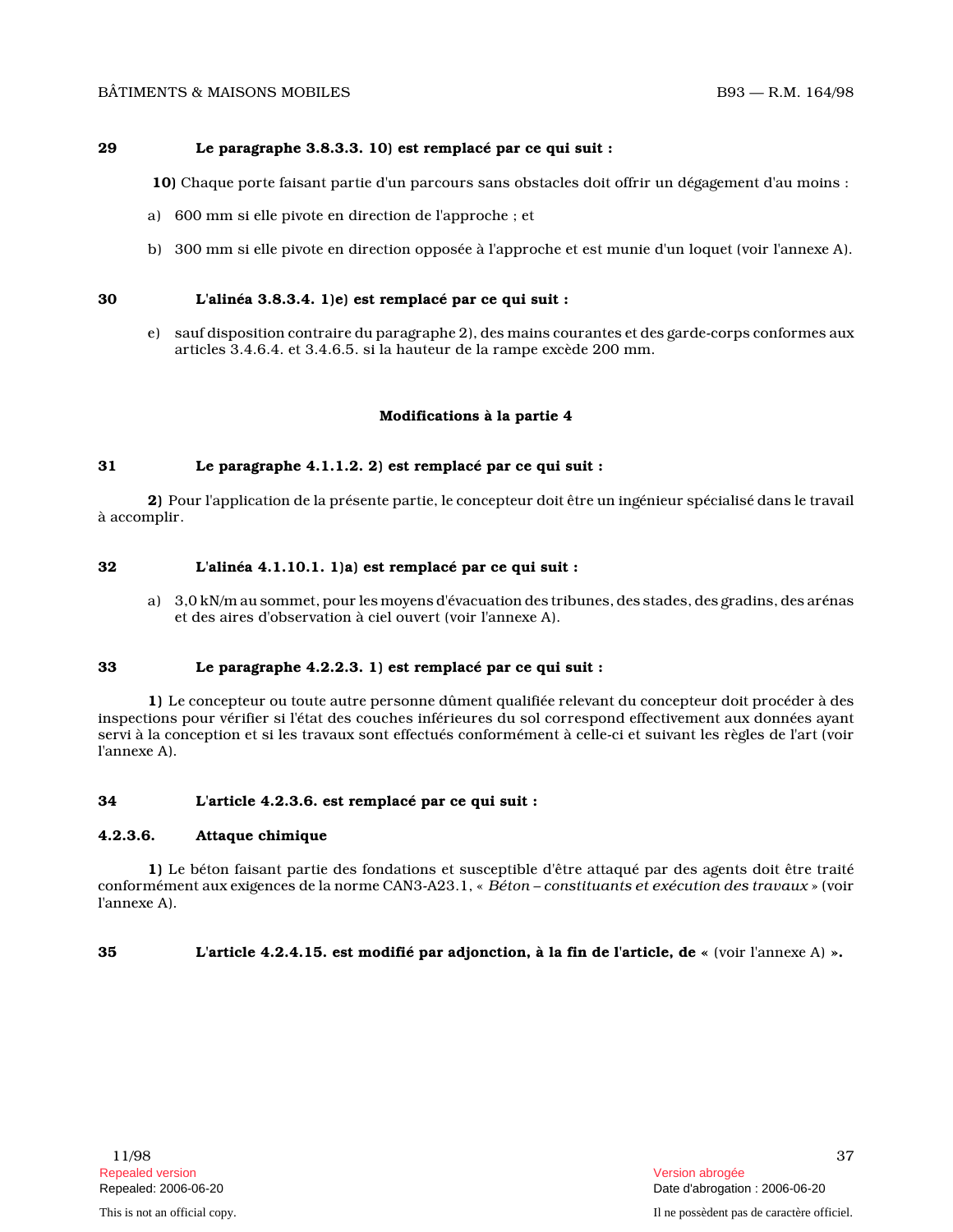# 36 L'article 4.2.5.4. est remplacé par ce qui suit :

# 4.2.5.4. Exception

1) Il est permis de ne pas blinder les parois d'une excavation dans le sol ou la roche, à condition qu'un e étude soit réalisée par un ingénieur conformément aux exigences des articles 4.2.5.1. et 4.2.5.2.

## Modifications à la partie 6

37 Le paragraphe 6.2.1.11. 1) est modifié par adjonction, après le mot « bâtiment », de « (voir l'annexe A) ».

38 Le paragraphe 6.2.4.7. 1) est modifié par adjonction, après le terme « reprise d'air », de « (voir l'annexe A) ».

## Modifications à la partie 9

## 39 L'article 9.3.1.3. est remplacé par ce qui suit :

#### 9.3.1.3. Béton en contact avec des sulfates

1) Sauf disposition contraire du paragraphe 2), le béton en contact avec un sol chargé en sulfates agressifs pour le ciment Portland normal doit répondre aux exigences de l'article 16 de la norme CAN3-A23.1, « Béton – Constituants et exécution des travaux ».

2) Sauf dans le cas de fondations profondes, il n'est pas obligatoire d'utiliser du béton résistant aux sulfates dans les semelles, les poutres sur le sol, les murs de fondation ou les murs de sous-sol mentionnés à l'article 9.15.2.5., à moins qu'un ingénieur responsable de l'étude de fondation ne l'exige (annexe A) .

40 Le paragraphe 9.10.2.2. 1) est modifié par adjonction, après le mot « personnel », de « (voir l'annexe A) ».

# 41 Le paragraphe 9.10.17.2. 2) est remplacé par ce qui suit :

2) Un système d'alarme d'incendie n'est pas obligatoire dans les bâtiments qui abritent au plus quatre logements et aucun autre usage.

# 42 Le paragraphe 9.15.1.1. 1) est remplacé par ce qui suit :

1) La présente section s'applique aux fondations conçues et construites pour des logements unifamiliaux, bifamiliaux ou en rangée. (Voir la section 9.35 pour les petits garages et les petits abris d'automobile, et la partie 4 pour les autres bâtiments.)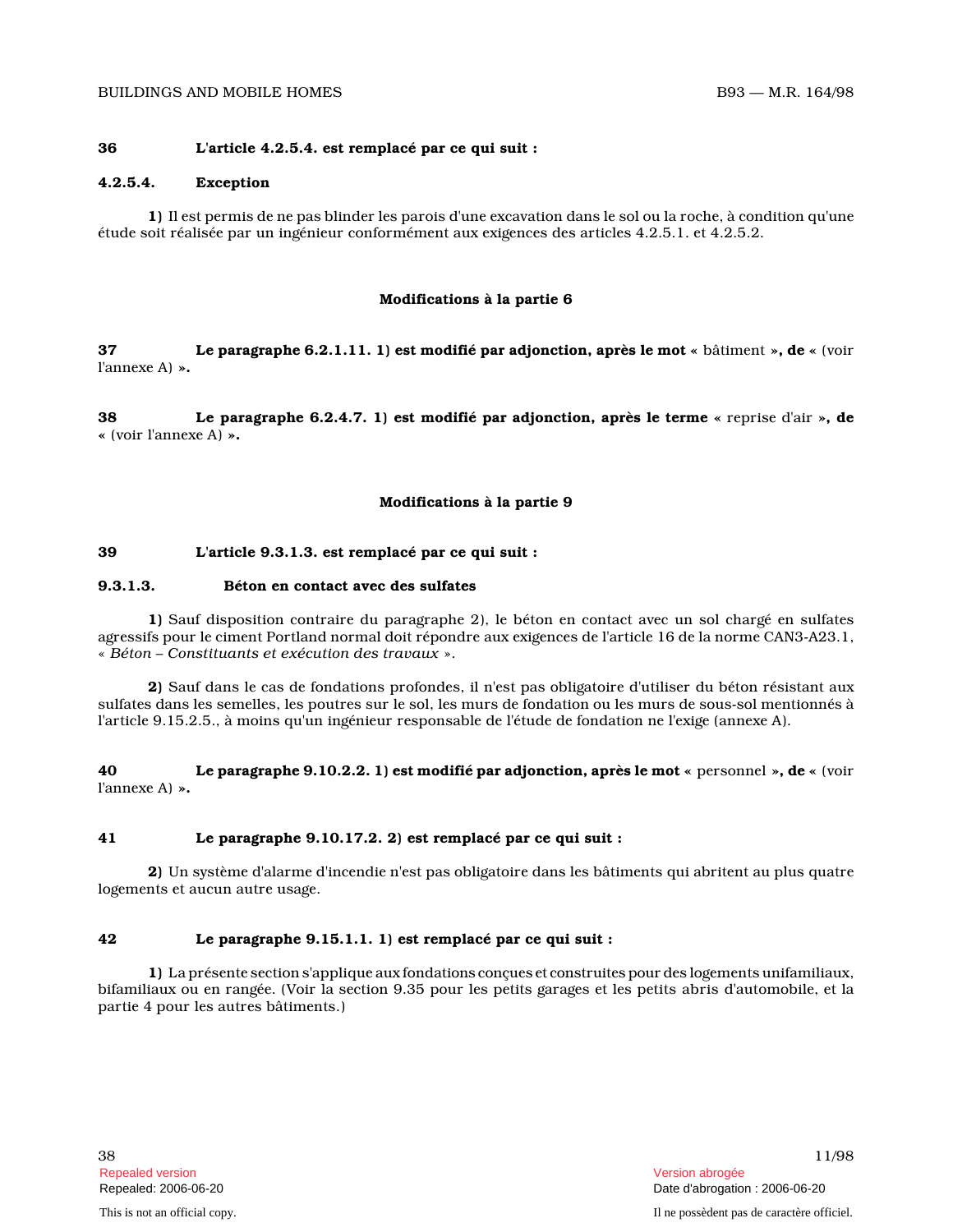# 43 Il est ajouté, après l'article 9.15.2.4., ce qui suit :

# 9.15.2.5. Critères de conception

1) Les semelles, les fondations et les murs de fondation ou de sous-sol doivent être conçus conformément au tableau 9.15.2.A. et à l'article 9.15.3.3.

|                                                                    |                                      | Critères de conception                                                                                                              |                                                               |
|--------------------------------------------------------------------|--------------------------------------|-------------------------------------------------------------------------------------------------------------------------------------|---------------------------------------------------------------|
| Type de sol                                                        | Type de matériaux<br>de construction | Semelles et<br>fondations                                                                                                           | Murs de fondation                                             |
| Colonne 1                                                          | $\mathbf{2}$                         |                                                                                                                                     | 3                                                             |
|                                                                    | Béton                                | Tableau 9.15.3.3.                                                                                                                   | Tableau 9.15.4.1.                                             |
| Sol à gros éléments <sup>2)</sup><br>(sable, gravier,              | Maçonnerie                           | interdite                                                                                                                           | Tableau 9.15.4.1.                                             |
| pierres des champs,<br>roches)                                     | Béton préfabriqué,<br>acier          | Section 4.2, de la<br>partie 4                                                                                                      | Section $4.311$ de la<br>partie 4                             |
|                                                                    | <b>Bois</b>                          | Article 9.15.1.3.                                                                                                                   | Article 9.15.1.3.                                             |
| Sol à texture fine<br>$(\text{argiles}, \frac{2}{3})$ limon,       | Béton (coulé sur place)              | Fig. 9.15.2.A. murs à appui latéral<br>Fig. 9.15.2.B. murs sans appui latéral<br>Fig. 9.15.2.C. semelles, dés et poutres sur le sol |                                                               |
| shale)                                                             | Maçonnerie                           | interdite                                                                                                                           |                                                               |
|                                                                    | Autres matériaux                     | Section 4.2. de la<br>partie 4 du présent<br>code                                                                                   | Section pertinente de<br>la partie 4 du présent<br>$code^{1}$ |
| Sol rempli de matières<br>organiques (terre<br>végétale de muskeg) | Tous les matériaux                   | Conçus par un ingénieur                                                                                                             |                                                               |
| Pergélisol<br>(zones connues<br>ou présumées)                      | Tous les matériaux                   |                                                                                                                                     |                                                               |

Tableau 9.15.2.A. Faisant partie intégrante de l'article 9.15.2.5.

1) Dans les régions dont le sol est à texture fine, l'installation des murs de fondation, à l'exception des murs en béton coulé sur place, doit être approuvée par l'autorité compétente.

<sup>2)</sup> Sols ayant une pression admissible minimale de 75 kPa.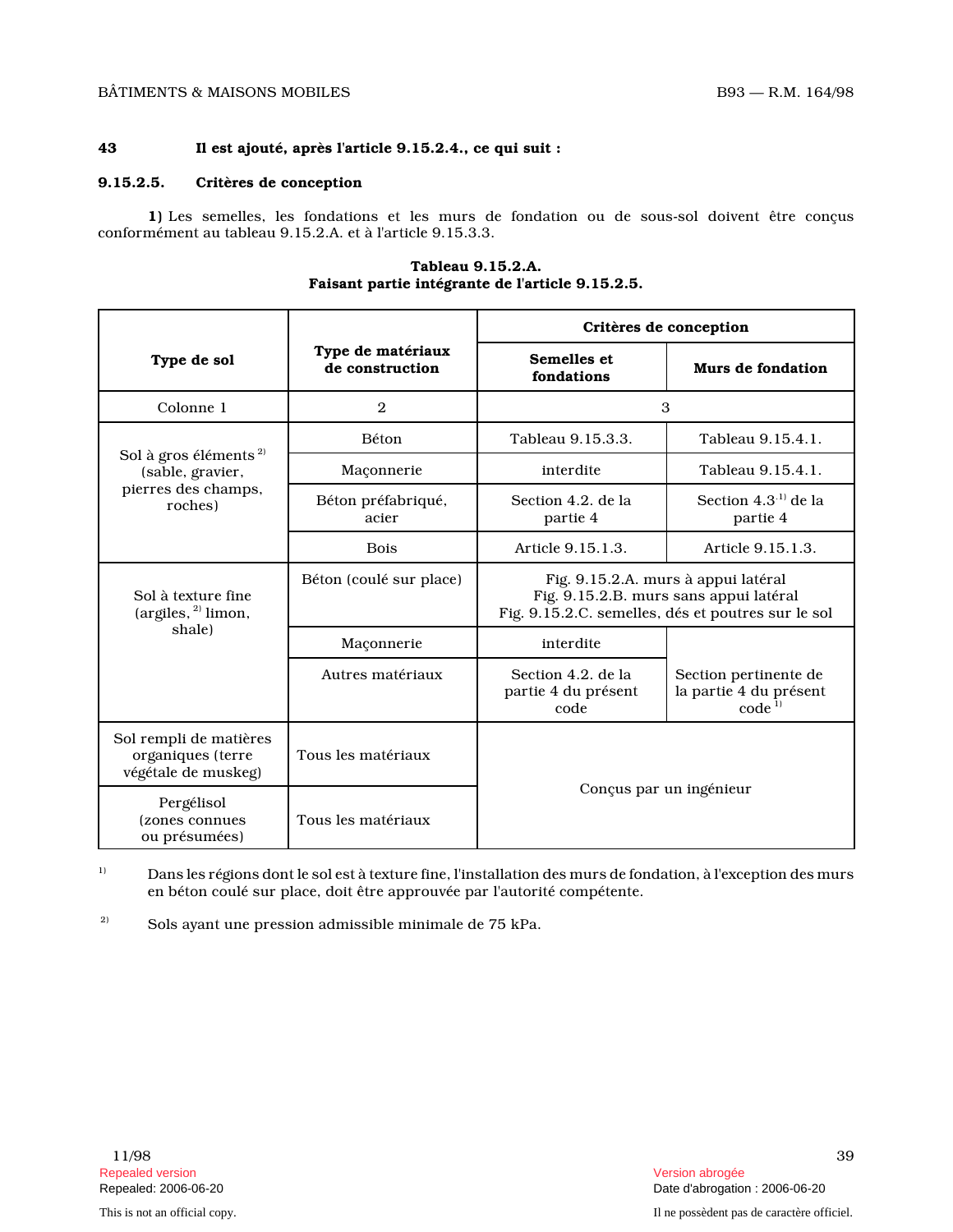## DIAGRAMMES

# Diagrammes

Les diagrammes 9.15.2.A., 9.15.2.B. & 9.15.2.C. ne sont pas offerts en ligne. Vous pouvez les acheter auprès des Publications officielles en composant le 945-3101.

This is not an official copy. Il ne possèdent pas de caractère officiel.

Date d'abrogation : 2006-06-20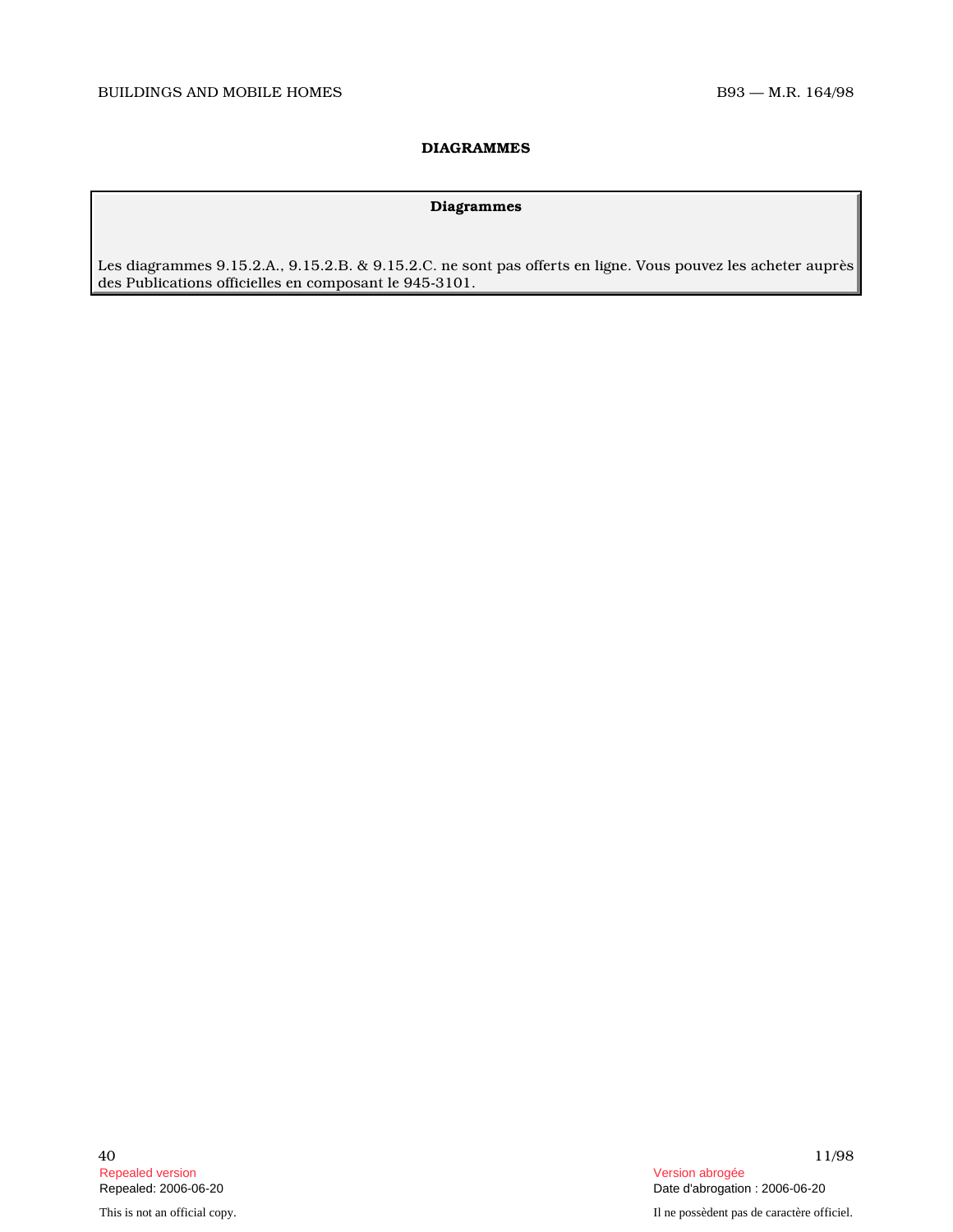# 44 Il est ajouté, après la sous-section 9.15.6., ce qui suit :

# 9.15.7. DRAINAGE DES FONDATIONS DE MAISONS DANS UN SOL À TEXTURE FINE

## 9.15.7.1. Installation

1) Les tuyaux de drainage doivent être posés sur un sol non remanié ou bien compacté.

## 9.15.7.2. Joints bout à bout

1) Les tuyaux de drainage non raccordés doivent avoir des joints ouverts de 6 à 9 mm.

2) La moitié supérieure des joints mentionnés au paragraphe 1) doit être recouverte d'un papier ou d'un feutre n° 15 imprégné d'asphalt ou de goudron.

## 9.15.7.3. Tuyau perforé

1) Le tuyau de drainage perforé est posé, le cas échéant, avec les perforations orientées vers le bas.

2) Les tuyaux perforés peuvent être raccordés au moyen de manchons d'accouplement.

## 9.15.7.4. Recouvrement

1) Les tuyaux de drainage doivent être recouverts, sur le côté et le dessus, d'une couche d'au moins 150 mm de pierre concassée ou d'un autre matériau granulaire propre et grossier contenant au plus 10 % de granulats pouvant traverser un tamis n° 4.

#### 9.15.7.5. Murs de fondation extérieurs

1) Les murs de fondation extérieurs qui reposent sur des semelles peuvent être drainés au moyen de tuyaux de drainage posés à l'extérieur des fondations sur le rebord supérieur de la semelle et appuyés contre le mur de fondation.

2) Le raccordement d'un système de drainage à l'intérieur d'un bâtiment se fait en installant un tuyau continu non perforé à travers la semelle depuis l'extérieur du mur jusqu'au puisard.

## 9.15.7.6. Drainage

1) Le drain périphérique doit évacuer l'eau vers un égout, un fossé de drainage approuvé ou un puits perdu au moyen d'embranchements placés à tous les 15 m ou moins autour des fondations.

# 9.15.7.7. Puisards

1) Si les conditions ne sont pas favorables au drainage par gravité, il faut installer un puisard souterrain équipé d'une pompe automatique qui évacue l'eau vers un égout, un fossé de drainage ou un puits perdu.

# 9.15.7.8. Puits perdus

1) Les puits perdus doivent être à au moins 4,5 m des fondations du bâtiment et être situés de sorte que l'écoulement soit dirigé à l'opposé du bâtiment.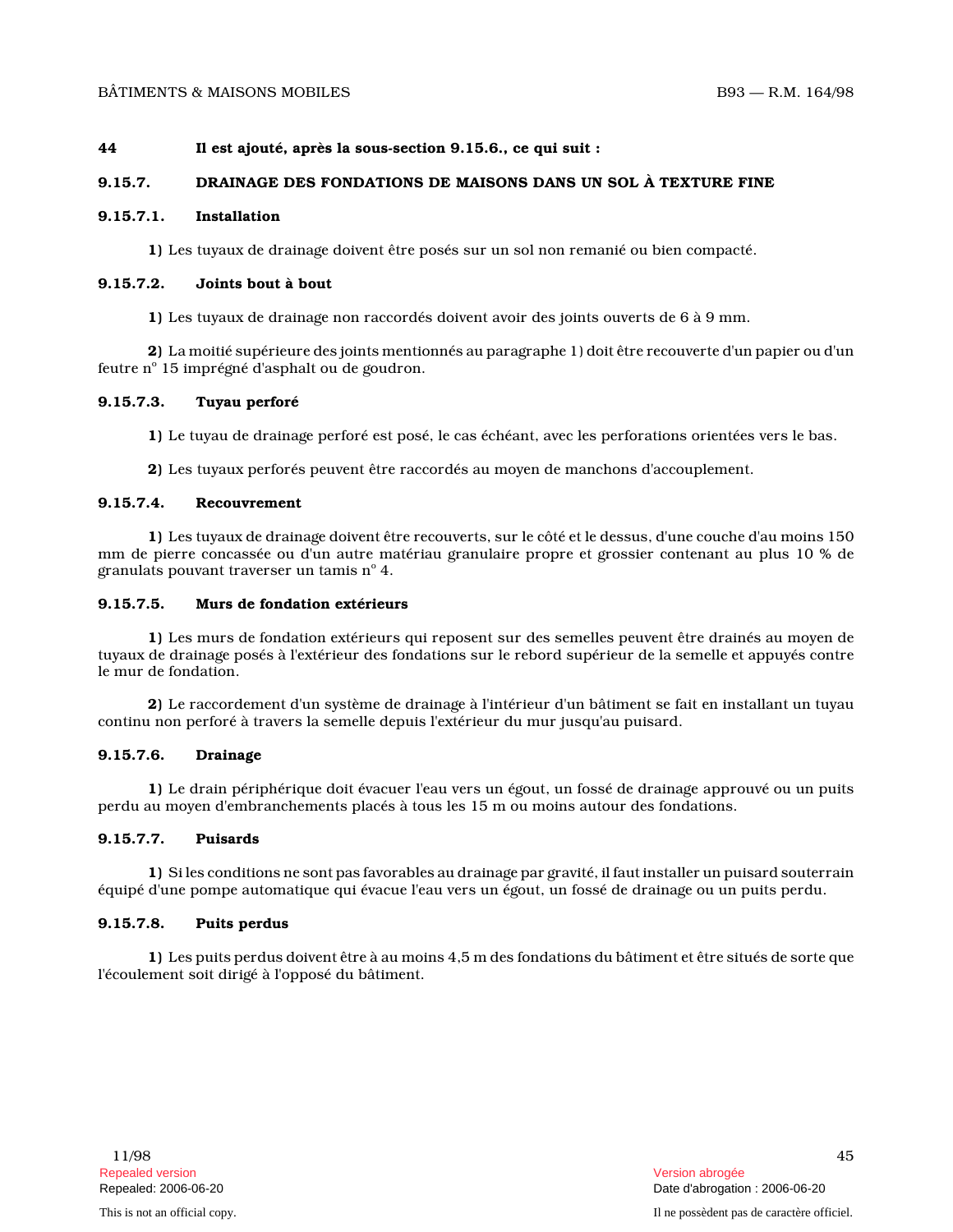2) Il est interdit d'utiliser un puits perdu si le niveau normal de la nappe souterraine n'est pas en contrebas du fond du puits.

## 9.15.7.9. Embranchements

1) Les embranchements prévus à l'article 9.15.7.6. qui évacuent l'eau vers un égout, un fossé de drainage ou un puits perdu doivent être constitués d'un tuyau droit non poreux ayant une pente minimale de 1 sur 50, et être d'une seule pièce commençant à l'extérieur de la semelle et aboutissant à un puisard.

45 Le paragraphe 9.16.3.1. 1) est modifié par adjonction, à la fin du paragraphe, de « (voir l'annexe A) ».

## 46 Il est ajouté, après le paragraphe 9.25.3.2. 2), ce qui suit :

3) Dans les logements que vise l'article 9.25.5.1., l'enveloppe de bâtiment doit être construite de sorte que l'aire de fuite normalisée n'excède par 2,0 cm $^2\!/\mathrm{m}^2$  lorsque l'essai est effectué conformément à la norme CGSB 149.10, « Détermination de l'étanchéité à l'air des enveloppes de bâtiment par la méthode de dépressurisation au moyen d'un ventilateur » (voir l'annexe A).

## 47 Il est ajouté, après l'article 9.25.4.3., ce qui suit :

## 9.25.5. Aires à isoler

### 9.25.5.1. Généralités

1) La présente sous-section s'applique à la conception, à la construction et à l'usage :

- a) des nouveaux bâtiments dont la hauteur de bâtiment n'excède pas trois étages, dont l'aire de bâtiment n'est pas supérieure à 600 m $^2$  et qui abritent uniquement des logements, des salles de services auxiliaires connexes, des moyens d'évacuation communs ou des garages desservant les logements (voir l'annexe A) ;
- b) des nouveaux bâtiments abritant une habitation comprenant un seul logement ; et
- c) des rajouts aux bâtiments des types mentionnés aux alinéas a) et b) (voir l'annexe A).

2) Les exigences de la présente sous-section s'appliquent également aux éléments fonctionnels d'un bâtiment qui séparent un logement d'un garage de remisage contigu, même s'il est prévu que le garage sera chauffé (voir l'annexe A).

3) Les valeurs de résistance thermique nominales doivent être utilisées pour déterminer la conformité au tableau 9.25.5.2., et il n'est pas tenu compte des effets du revêtement primaire, des matériaux de finition, des films d'air et du pont thermique qu'offrent les éléments de charpente.

## 9.25.5.2. Valeur de résistance thermique

1) Sauf disposition contraire du paragraphe 2), la résistance thermique d'un bâtiment doit être conforme au tableau 9.25.5.2.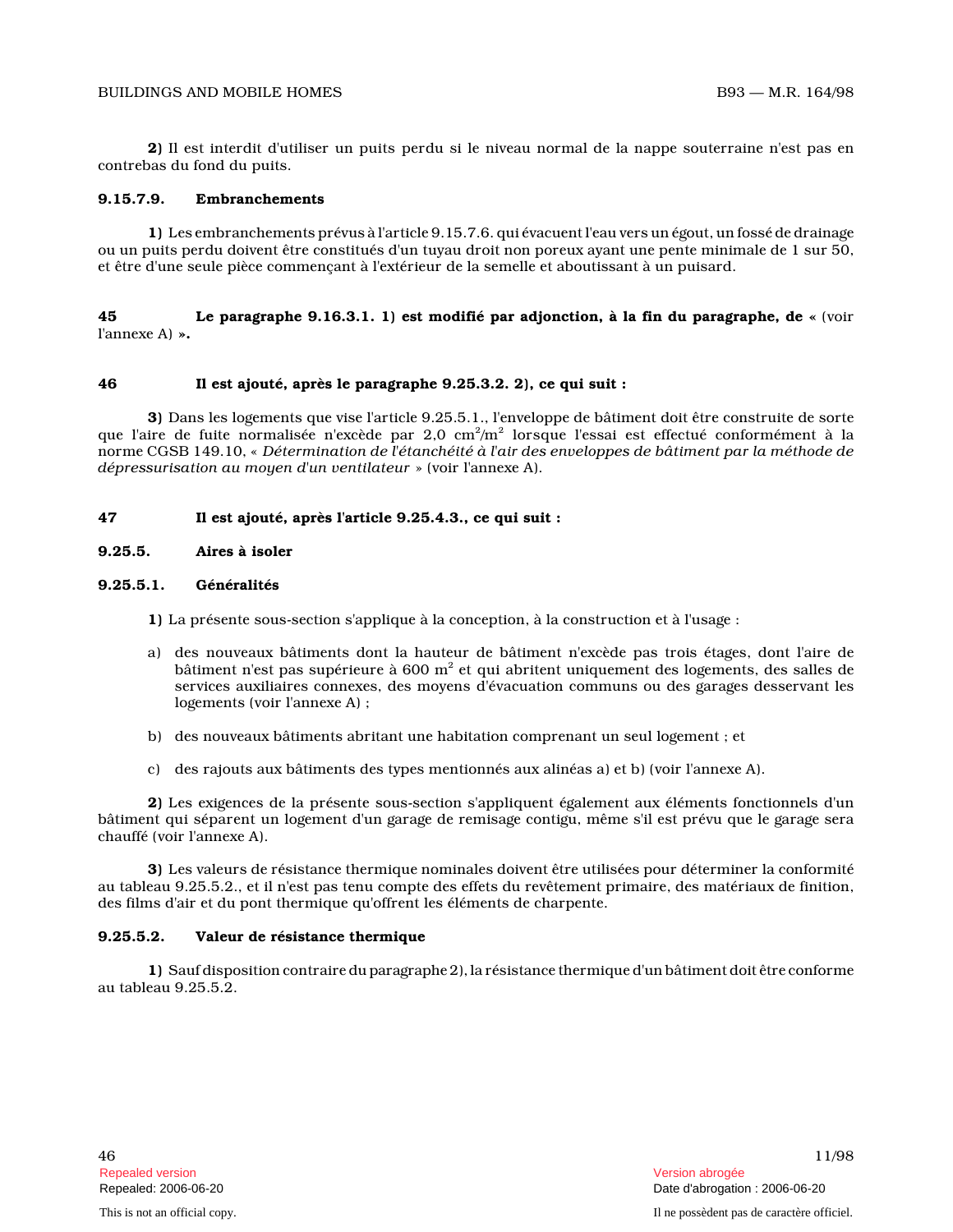2) Des compromis techniques sont permis en ce qui concerne la valeur de résistance thermique précisée par le tableau 9.25.5.2. pourvu qu'il soit démontré, au moyen des règles de l'art, que le bâtiment ne consommera pas plus d'énergie qu'il n'en consommerait s'il était conforme au tableau (voir l'annexe A).

## Tableau 9.25.5.2. Résistance thermique minimale de l'enveloppe des bâtiments Faisant partie intégrante de l'article 9.25.5.2.

| Élément fonctionnel de construction                            | Sud du Manitoba <sup>1)</sup>                                           | Nord du Manitoba <sup>2)</sup>                                          |
|----------------------------------------------------------------|-------------------------------------------------------------------------|-------------------------------------------------------------------------|
| Murs de fondation $3,4)$<br>– intérieurs<br>– extérieurs       | RSI-2,1 $(R-12)^{5}$<br>RSI-3,5 $(R-20)^{6}$<br>$RSI-2,1 (R-12)$        | RSI-4,2 (R-24)<br>$RSI-3.0 (R-17)$                                      |
| Planchers reposant sur le sol<br>- chauffés                    | $RSI-0,88$ (R-5) surface<br>totale                                      | $RSI-0,88$ (R-5) surface<br>totale                                      |
| – non chauffés (moins de 0,6 m au-dessous<br>du niveau du sol) | RSI-0,88 $(R-5)$ 1m sur toute<br>la périphérie                          | $RSI-0.88$ $(R-5)$ m sur toute<br>la périphérie                         |
| – non chauffés (0,6 m ou plus au-dessous<br>du niveau du sol)  | aucune exigence                                                         | aucune exigence                                                         |
| Planchers au-dessus d'espaces non chauffés                     | $RSI-5,6 (R-32)$                                                        | RSI-5,6 (R-32)                                                          |
| Murs au-dessus du niveau du sol                                | $RSI-3.5 (R-20)$                                                        | RSI-4.6 (R-26)                                                          |
| Toits<br>– greniers                                            | RSI-7,0 (R-40)                                                          | RSI-8,8 (R-50)                                                          |
| - plafonds inclinés                                            | RSI-7,0 (R-40)<br>Poutres/Solives en I<br>RSI-4,9 (R-28)<br>Bois massif | RSI 7,0 (R-40)<br>Poutres/Solives en I<br>RSI-4,9 (R-28)<br>Bois massif |

 $^{1)}$  Au sud du 53<sup>e</sup> parallèle.

 $^{2)}$  Au 53 $^{\rm e}$  parallèle ou au nord de ce dernier.

- $^{\rm 3)}~$  Voir le paragraphe 9.25.5.3. 1) pour la profondeur minimale de l'isolation au-dessous du niveau du sol.
- 4) Voir le paragraphe 9.25.5.4. 1) pour les murs de fondation qui s'élèvent à plus de 1,2 m au-dessus du niveau du sol.
- <sup>5)</sup> Pour les logements qui utilisent le gaz naturel comme source de chaleur.
- $^{6)}$   $\,$  Pour les logements qui n'utilisent pas le gaz naturel comme source de chaleur principale mais une autre source, notamment l'électricité, l'huile de chauffage, le gaz propane ou le bois.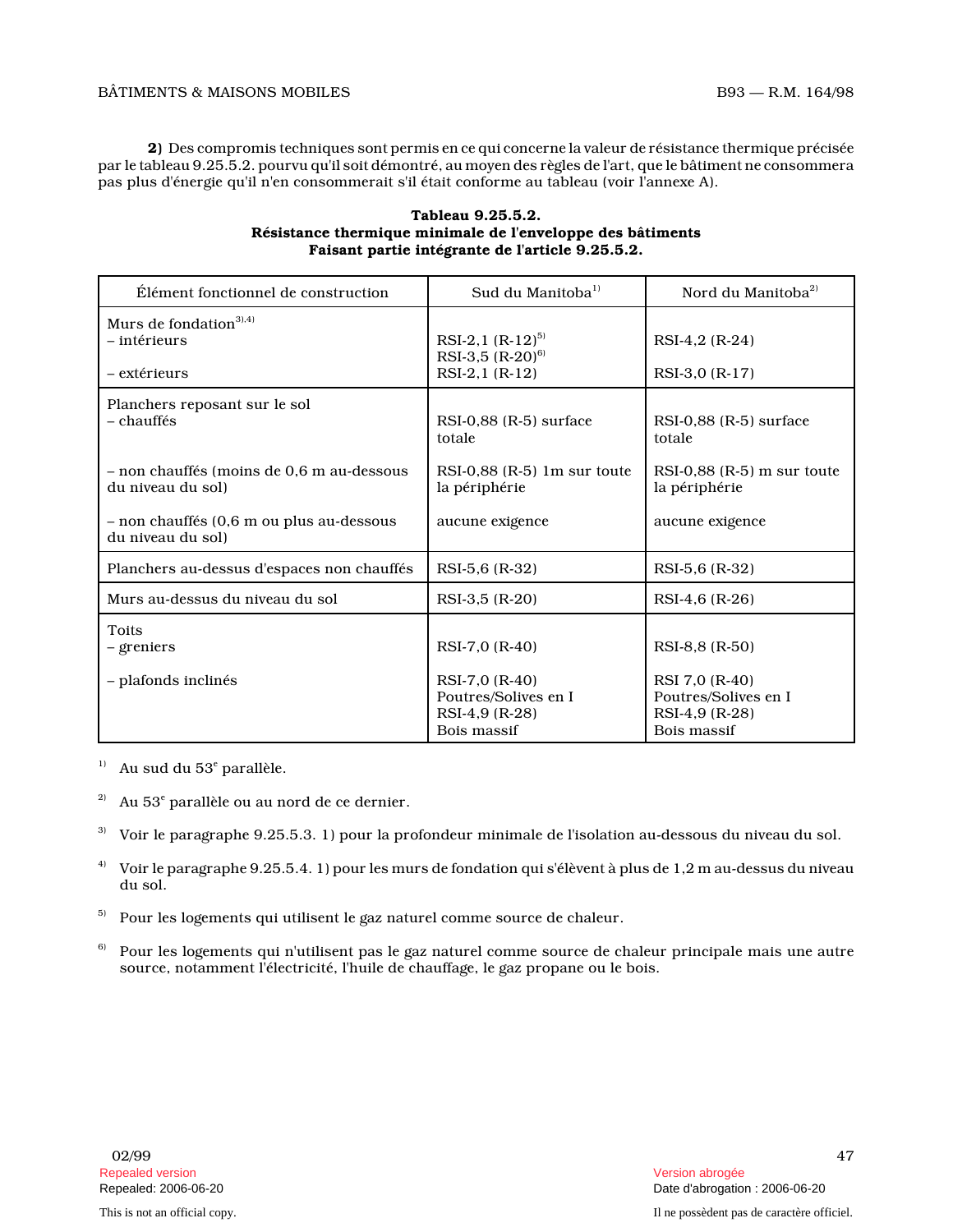## 9.25.5.3. Éléments fonctionnels de construction reposant sur le sol

1) Les murs de fondation sont isolés en plaçant de l'isolant à partir de la face inférieure du faux-plancher jusqu'à au moins 2,4 m au-dessous du niveau du sol extérieur ou jusqu'au plancher de la pièce si celui-ci se trouve à une profondeur inférieure (voir l'annexe A).

- 2) Les planchers qui reposent sur le sol sont isolés en plaçant de l'isolant :
- a) s'il s'agit de planchers non chauffés qui ne sont pas plus de 0,6 m au-dessous du niveau du sol, sur leur surface supérieure ou inférieure sur une distance d'au moins 1 mètre à partir de la périphérie ; ou
- b) s'il s'agit de planchers dotés de matériel de chauffage, sur toute leur surface inférieure.

#### 9.25.5.4. Éléments fonctionnels de construction au-dessus du sol

1) Si le sommet du mur de fondation se trouve à plus de 1,2 m au-dessus du niveau du sol contigu, la partie du mur de fondation au-dessus du sol est isolée jusqu'aux niveaux qu'exige le tableau 9.25.5.2. pour les murs extérieurs.

 $\bf 2)$  La résistance thermique des toits à grenier près du débord de toit peut être inférieure à la norme dans la mesure où l'exigent la pente du toit et le dégagement nécessaire à la ventilation, mais la résistance thermique à un point directement au-dessus de la surface intérieure du mur extérieur doit être d'au moins RSI 3,5.

3) Toute trappe de visite séparant un espace chauffé d'un espace non chauffé tel qu'un grenier ou un vide sanitaire doit être isolée au même degré que l'élément fonctionnel faisant partie de l'enveloppe de bâtiment dans lequel elle est pratiquée.

# 48 L'article 9.26.5.2. est modifié par suppression de « ou » à la fin de l'alinéa c), par adjonction de « ou » à la fin de l'alinéa d) et par adjonction de ce qui suit :

e) une membrane continue de polyéthylène de 0,15 mm, sans utilisation de ciment.

## 49 Il est ajouté, après la sous-section 9.28.6., ce qui suit :

## 9.28.7. Mise en oeuvre du stucco – maisons unifamiliales, bifamiliales et en rangée

#### 9.28.7.1. Application de deux couches – maisons unifamiliales, bifamiliales et en rangée

1) La sous-section 9.28.7. s'applique aux maisons unifamiliales, bifamiliales ou en rangée.

## 9.28.7.2. Basses températures

1) Le support du stucco doit être maintenu à l'abri du gel.

2) Le stucco doit conserver une température d'au moins 4 degrés C pendant sa mise en oeuvre et pendant une période d'au moins 48 heures par la suite.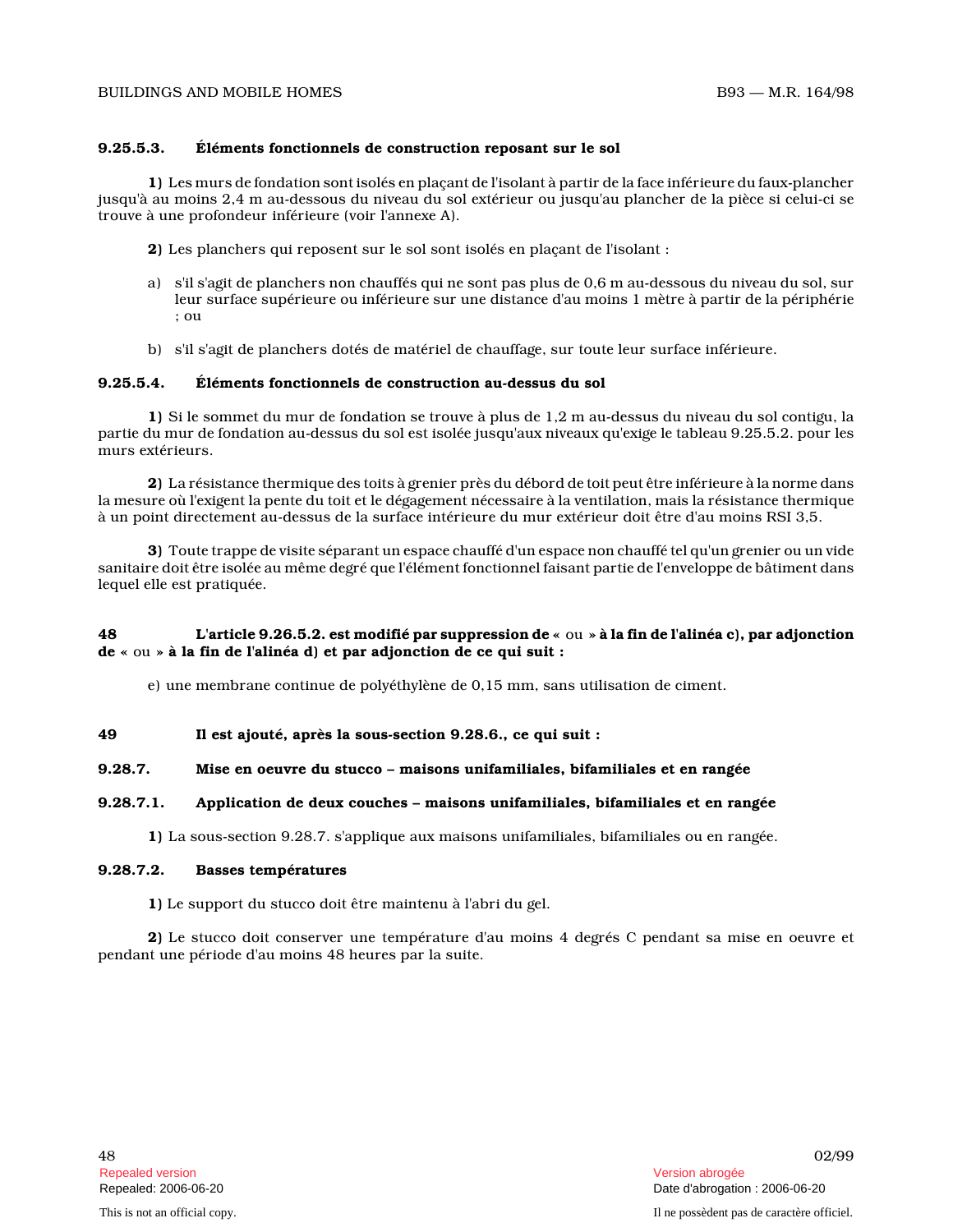## 9.28.7.3. Nombre de couches et épaisseur totale

1) Le stucco doit être constitué d'au moins une couche de fond et une couche de finition, produisant ains i une épaisseur totale d'au moins 15 mm, mesurée à partir de la face du papier de revêtement du mur ou, s'il n'y a pas de lattis, de la face de la maçonnerie.

## 9.28.7.4. Première couche

1) La première couche doit avoir au moins 3/8 po (9 mm) d'épaisseur, mesurée à partir de la face du papier de revêtement du mur ou de la maçonnerie, et elle doit enrober complètement le lattis.

2) La surface de la première couche doit être striée pour faciliter l'accrochage de la deuxième couche.

## 9.28.7.5. Couche de finition

1) La couche de finition est constituée des deux applications suivantes : une couche de base et une finition texturée.

- 2) L'épaisseur de la couche de base doit être d'au moins 1/8 po (3 mm).
- 3) L'épaisseur de la finition texturée doit être d'au moins 1/8 po (3 mm).

# Adjonction de la partie 10

# 50 Il est ajouté, après la partie 9, ce qui suit :

# Partie 10 Normes de construction spéciales

## Section 10.1 Piscines privées

# 10.1.1. Domaine d'application

## 10.1.1.1. Domaine d'application

1) La présente section s'applique aux piscines privées .

2) Les piscines non privées doivent être conformes aux exigences de la Loi sur la santé publique et aux règlements d'application de cette loi.

## 10.1.2. Clôtures et moyens d'accès

# 10.1.2.1. Enceintes

1) Les piscines privées extérieures doivent être entourées d'une clôture ou d'une enceinte appropriée construite conformément aux exigences suivantes :

a) sa hauteur doit être d'au moins 1,5 m ;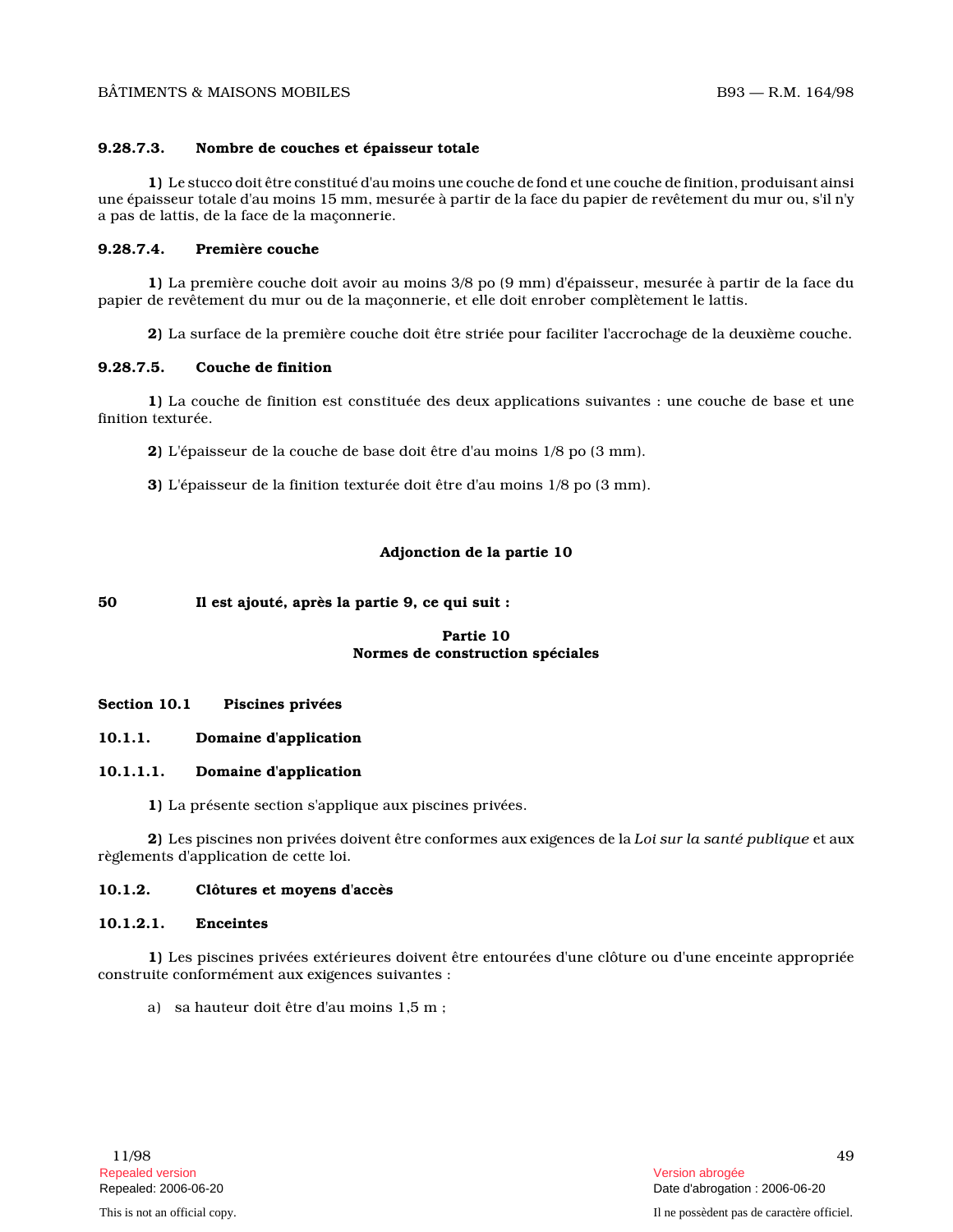- b) elle ne peut comporter d'autres ouverture qu'une porte donnant accès à un bâtiment ou qu'une barrière conforme à l'alinéa c) et il doit être impossible à un enfant de ramper sous la clôture ou la barrière ;
- c) les barrières doivent se fermer d'elles-mêmes, être d'une hauteur minimale de 1,5 m et s'enclencher au moyen d'un loquet verrouillable afin d'interdire l'accès aux personnes non autorisées ;
- d) si la clôture est grillagée, la dimension des mailles ne doit pas dépasser 50 mm et le fil doit être au moins de calibre 11 ;
- e) si la clôture n'est pas grillagée, sa surface extérieure, ainsi que celle de la barrière, doit être unie et n'offrir aucun point d'appui aux pieds ou aux orteils ;
- f) si l'autorité compétente estime que certaines particularités de l'enceinte sont inacceptables, des mesures appropriées doivent être prises en vue de corriger la situation.

### 10.1.2.2. Entretien

1) L'enceinte entourant une piscine privée extérieure doit toujours être maintenue en bon état.

## 10.1.3. Câblage électrique

# 10.1.3.1. Fils aérien

1) Il est interdit de construire une piscine privée sous des fils aériens ou à proximité de ceux-ci et d'installer des fils aériens au-dessus ou à proximité d'une piscine privée à moins que l'installation ne soit conforme aux exigences de la présente sous-section (voir l'annexe A).

2) Il est interdit de poser des fils aériens au-dessus d'une piscine privée, d'un plongeoir, d'une estrad e d'observation, d'un pylône ou d'une plate-forme, ou au-dessus de la surface s'étendant horizontalement jusqu'à 3 m du bord de la piscine, à moins qu'il ne soit pas pratique, de l'avis de l'autorité compétente, de se conformer aux exigences. Dans un tel cas, des fils peuvent être posés comme le prévoient les paragraphes 3) et 4).

3) Des fils de télécommunications et des câbles supportés par un fil neutre et transportant un courant sous une tension maximale de 600 V peuvent être posés au-dessus d'une piscine, d'un plongeoir, d'une estrade d'observation, d'un pylône ou d'une plate-forme, ou au-dessus de la surface s'étendant horizontalement jusqu'à 3 m du bord de la piscine, pourvu qu'il existe un dégagement minimal de 4,5 m (mesuré suivant le rayon).

4) Des fils différents de ceux que vise le paragraphe 3) et transportant un courant sous une tension maximale de 50 kV phase à phase peuvent être posés au-dessus d'une piscine, d'un plongeoir, d'une estrade d'observation, d'un pylône ou d'une plate-forme, ou au-dessus de la surface s'étendant horizontalement jusqu'à 3 m du bord de la piscine, pourvu qu'il existe un dégagement minimal de 7,5 m (mesuré suivant le rayon).

## 10.1.3.2. Câblage souterrain

1) Il est interdit de construire une piscine privée à moins de 1,5 m de fils électriques souterrains, y compris des fils de télécommunication, et il est interdit de poser des fils électriques souterrains, y compris des fils de télécommunication, à moins de 1,5 m des parois intérieures d'une piscine privée, à l'exception des conducteurs de raccordement et des fils électriques qui alimentent le matériel relié à la piscine, lesquels doivent être protégés par un disjoncteur en cas de mise à la terre défectueuse.